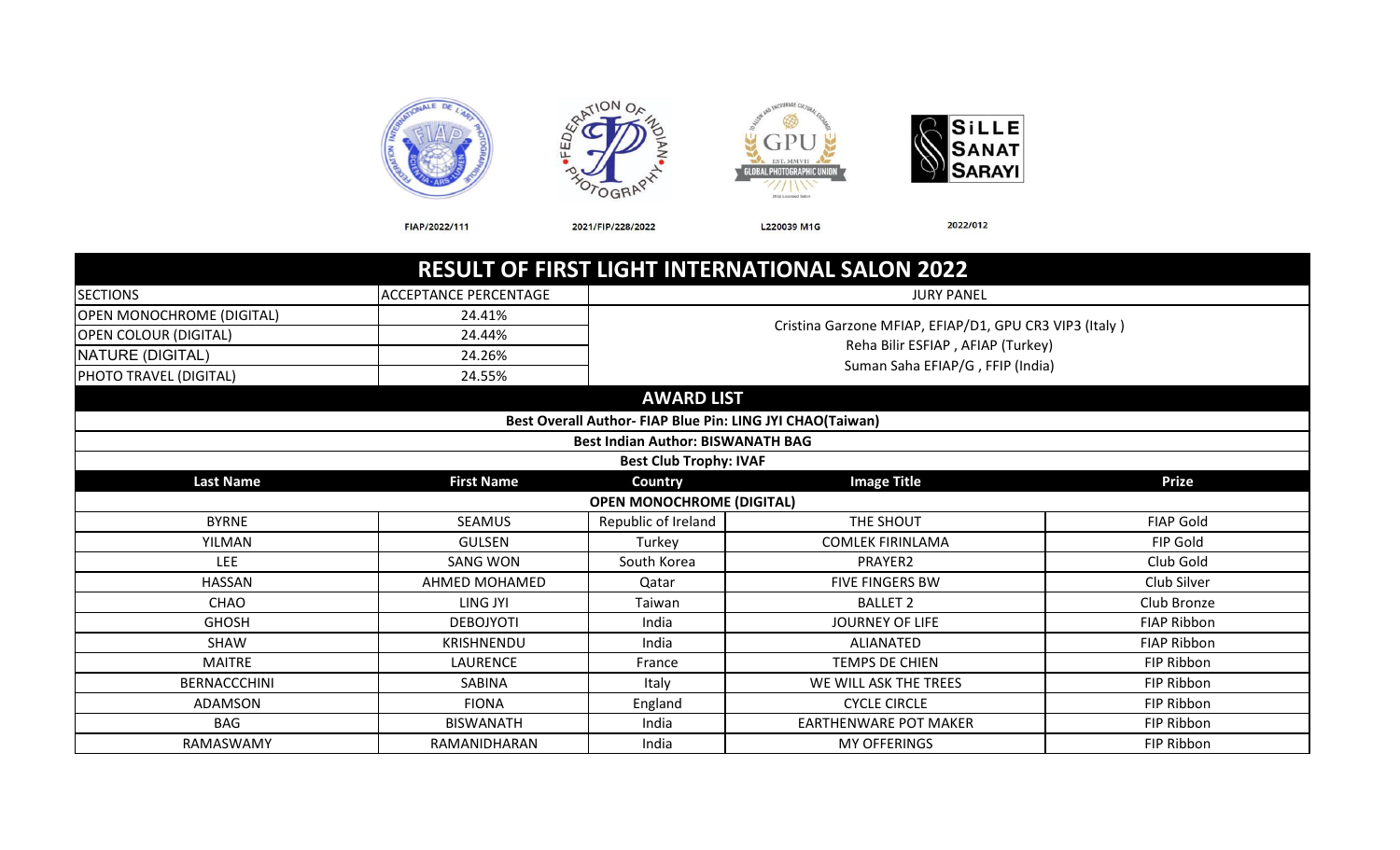| MULHALL                 | <b>GERARD</b>        | Republic of Ireland          | <b>CUPPED</b>            | <b>GPU Ribbon</b>              |
|-------------------------|----------------------|------------------------------|--------------------------|--------------------------------|
| <b>STAKE</b>            | <b>JAN THOMAS</b>    | Sweden                       | <b>POWER 7035</b>        | Chairman Choice                |
| CHATTERJEE              | <b>ANIKET</b>        | India                        | PEEPING CHILD            | E-Certificate of Merit         |
| <b>CHAKRABORTY</b>      | SANTANU              | India                        | <b>ANCIENT BEAUTY2BW</b> | E-Certificate of Merit         |
| SUSZKIEWICZ             | OLE                  | Denmark                      | <b>LITTLE GIRL ALONE</b> | E-Certificate of Merit         |
| <b>HOCHHAUS</b>         | ALEXANDER            | Germany                      | <b>EXPECTANT MOTHER</b>  | E-Certificate of Merit         |
| <b>CARLI</b>            | <b>MAURO</b>         | Italy                        | <b>LOTTATORIN2</b>       | E-Certificate of Merit         |
| <b>MIRKOVIC</b>         | DRAGOSLAV            | Serbia                       | <b>PORTRAIT SK</b>       | E-Certificate of Merit         |
| <b>FRIAS</b>            | CARLOS               | Spain                        | MY GUITAR MY MUSE        | E-Certificate of Merit         |
| <b>VAN MINNEBRUGGEN</b> | <b>RIK</b>           | Belgium                      | ROOKPLUIMZ               | E-Certificate of Merit         |
| ADI DHARMA              | <b>RIZAL</b>         | Indonesia                    | <b>FUTURE GOALKEEPER</b> | E-Certificate of Merit         |
| PAL                     | <b>UDAYAN SANKAR</b> | India                        | <b>BREAK</b>             | E-Certificate of Merit         |
| <b>GURELLI</b>          | <b>GUR</b>           | Turkey                       | <b>HISTORY</b>           | SSS GOLD                       |
|                         |                      | <b>OPEN COLOUR (DIGITAL)</b> |                          |                                |
| <b>CHAO</b>             | <b>LING JYI</b>      | Taiwan                       | DISABLED11               | <b>FIAP Gold</b>               |
| BHATTACHARYA            | DINABANDHU           | India                        | <b>ALONE</b>             | FIP Gold                       |
| <b>SETIADI</b>          | <b>AJAR</b>          | Indonesia                    | <b>BROKEN EVERYWHERE</b> | <b>GPU Gold</b>                |
| <b>NISSEN</b>           | <b>ANN</b>           | England                      | PLANNING THE ESCAPE      | Club Gold                      |
| <b>COSKUN</b>           | <b>FEDAI</b>         | Turkey                       | SNOW AND FOG             | Club Silver                    |
| <b>GONI</b>             | <b>MILAGROS</b>      | <b>Brazil</b>                | THE KISS                 | Club Bronze                    |
| <b>HUGHES</b>           | <b>ROSEMARY</b>      | Northern Ireland             | <b>CHINEY SWEEP</b>      | <b>FIAP Ribbon</b>             |
| MULHALL                 | <b>GERARD</b>        | Republic of Ireland          | EYE ON YOU               | <b>FIAP Ribbon</b>             |
| <b>VANDER MEULEN</b>    | SONJA                | Belgium                      | <b>FIGHT</b>             | FIP Ribbon                     |
| <b>GHOSH</b>            | <b>DEBOJYOTI</b>     | India                        | <b>FOCUSED</b>           | FIP Ribbon                     |
| <b>JENKIN</b>           | <b>BARBARA</b>       | England                      | <b>MASK OF GOLD</b>      | FIP Ribbon                     |
| WHEELER                 | <b>DAVID</b>         | England                      | THROUGH THE STEAM        | FIP Ribbon                     |
| <b>WANG</b>             | <b>YICHI</b>         | China                        | <b>GALLOP</b>            | FIP Ribbon                     |
| <b>KHANG</b>            | <b>DUONG DUY</b>     | Vietnam                      | CHIEU LONG COC           | <b>GPU Ribbon</b>              |
| <b>NGUYEN</b>           | <b>HUY SON</b>       | Vietnam                      | PROCESSING SOY SAUCES    | Chairman Choice                |
| <b>MANTOVANI</b>        | <b>ANNA MARIA</b>    | Italy                        | LE FARFALLE              | <b>E</b> -Certificate of Merit |
| <b>POYRAZ</b>           | <b>MEHMET ALI</b>    | Turkey                       | <b>GAZA SCHOOL</b>       | E-Certificate of Merit         |
| <b>GURELLI</b>          | <b>GUR</b>           | Turkey                       | UNCLE NAZIM              | E-Certificate of Merit         |
| CHAKRABARTI             | ANIRBAN              | India                        | <b>LEISURE HOURS</b>     | E-Certificate of Merit         |
| <b>STAKE</b>            | <b>JAN THOMAS</b>    | Sweden                       | <b>SKATING DOWN 3887</b> | E-Certificate of Merit         |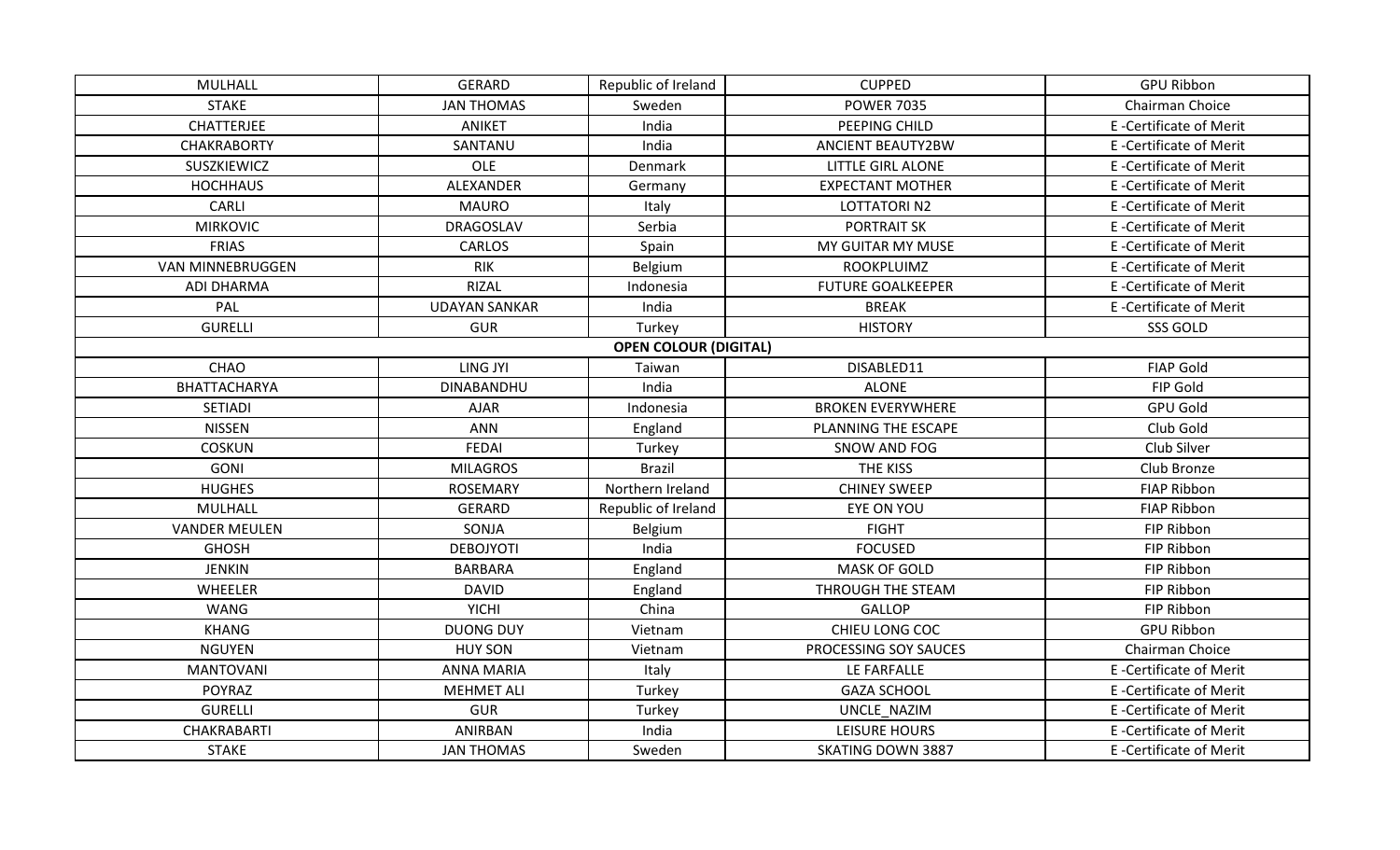| <b>TOFT</b>       | <b>MAUREEN</b>        | England                      | <b>POPCORN SELLER</b>              | E-Certificate of Merit |
|-------------------|-----------------------|------------------------------|------------------------------------|------------------------|
| SARKAR            | <b>PINAKI</b>         | India                        | <b>GIRL IN DREAM</b>               | E-Certificate of Merit |
| <b>BYRNE</b>      | SEAMUS                | Republic of Ireland          | THE PRINCESS                       | E-Certificate of Merit |
| <b>ADAMSON</b>    | <b>FIONA</b>          | England                      | <b>BLED ISLAND SLOVENIA</b>        | E-Certificate of Merit |
| <b>MAITRE</b>     | <b>LAURENCE</b>       | France                       | <b>ECHAPPEE</b>                    | E-Certificate of Merit |
|                   |                       | <b>NATURE (DIGITAL)</b>      |                                    |                        |
| <b>CHAN</b>       | <b>TIN SANG</b>       | Canada                       | <b>GREAT GRAY OWL</b>              | <b>FIAP Gold</b>       |
| CHAO              | LING JYI              | Taiwan                       | <b>BEE EAGLE 2</b>                 | FIP Gold               |
| M                 | MAHESHWARAIAH         | India                        | 4 CHEETAHS KILLING WILDE BEEAST    | Club Gold              |
| SETIADI           | AJAR                  | Indonesia                    | THE LONG PREY                      | Club Silver            |
| <b>TOFT</b>       | <b>MAUREEN</b>        | England                      | <b>CHEETAHS ON KILL</b>            | Club Bronze            |
| PONAGANTI         | RAJU                  | India                        | <b>PROTECTOR</b>                   | <b>FIAP Ribbon</b>     |
| <b>PEARS</b>      | <b>MARY</b>           | England                      | <b>FIELDFARE WITH BERRY</b>        | <b>FIAP Ribbon</b>     |
| PAUL              | <b>TAPAS KUMAR</b>    | India                        | <b>IBIS WITH CATCH 02</b>          | FIP Ribbon             |
| <b>CHAN</b>       | LAI LING HELENA       | Hong Kong                    | <b>GOOD CATCH</b>                  | FIP Ribbon             |
| $\mathsf{L}$      | <b>KA WAI</b>         | Hong Kong                    | <b>ACTION</b>                      | FIP Ribbon             |
| KORLAPATI         | SARASWATIRAO          | India                        | SPOT BILLED PELICAN TOSSED FISH    | FIP Ribbon             |
| <b>MAZZOLA</b>    | <b>RENZO</b>          | Italy                        | ATTRACCO IN VOLO                   | FIP Ribbon             |
| <b>THOMSON</b>    | JIM                   | Australia                    | RAINBOW BEE EATERS MATING 1A       | Chairman Choice        |
| <b>RIGHESCHI</b>  | <b>ENZO</b>           | Italy                        | IL NIDO DELLO STORNO 3             | E-Certificate of Merit |
| <b>AURORA</b>     | <b>BHAVNEET SINGH</b> | India                        | <b>MIDFLIGHT TOSS</b>              | E-Certificate of Merit |
| <b>SWART</b>      | <b>PIETER</b>         | South Africa                 | <b>ALMOST GONE</b>                 | E-Certificate of Merit |
| <b>CHATTERJEE</b> | ANIKET                | India                        | <b>GREY HERON CHASING FOR FOOD</b> | E-Certificate of Merit |
| SHRIMALI          | <b>DEVENDRA</b>       | India                        | PERFECT MEAL                       | E-Certificate of Merit |
| <b>KAPOOR</b>     | <b>CHETAN</b>         | India                        | MORNING LIGHT ON TRISHUL PEAK      | E-Certificate of Merit |
| CR                | SATHYANARAYANA        | India                        | <b>ATTACKING DUO</b>               | E-Certificate of Merit |
| <b>RAUNIO</b>     | <b>RISTO</b>          | Finland                      | PUFFIN ON THE AIR                  | E-Certificate of Merit |
| <b>NATH</b>       | <b>DIPANJAN</b>       | India                        | <b>KUNG FU FIGHT</b>               | E-Certificate of Merit |
| MUTHMURDU         | NAGENDRA              | India                        | NUTHATCH FEEDING CHICKS            | E-Certificate of Merit |
| <b>COSKUN</b>     | <b>FEDAI</b>          | Turkey                       | <b>LITTLE OWL</b>                  | <b>SSS SILVER</b>      |
| <b>DEVINE</b>     | <b>BOB</b>            | England                      | <b>CHEETAH GAMES</b>               | Club HM                |
|                   |                       | <b>PHOTO TRAVEL(DIGITAL)</b> |                                    |                        |
| <b>DELL IRA</b>   | LAURA                 | Italy                        | TRENO A VAPORE-                    | <b>FIAP Gold</b>       |
| <b>DAS</b>        | <b>MALAY KUMAR</b>    | India                        | <b>JOURNEY</b>                     | FIP Gold               |
|                   |                       |                              |                                    |                        |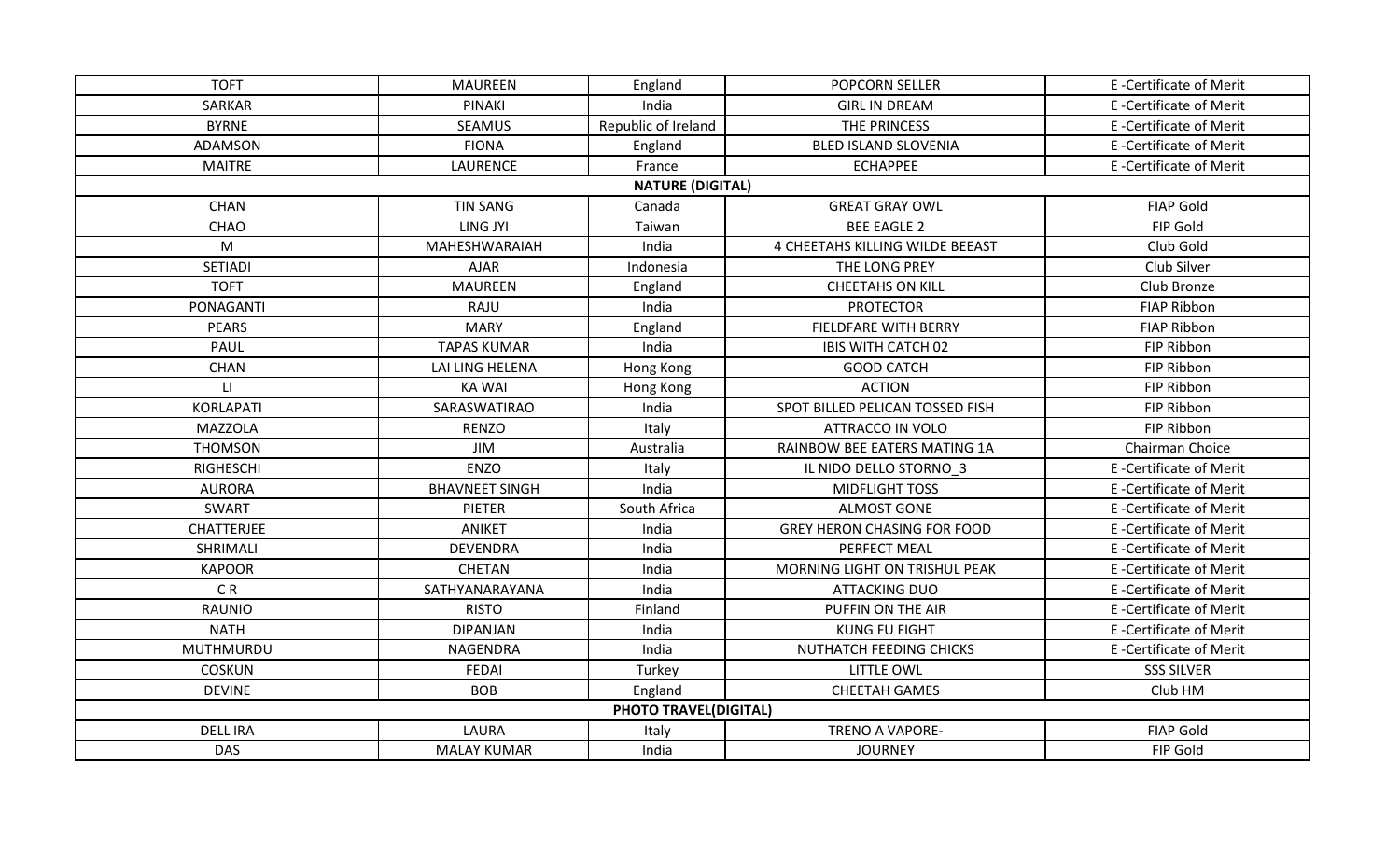| <b>DEB SARKAR</b> | <b>MANASI</b>         | India          | <b>PRAYER</b>                       | Club Gold              |
|-------------------|-----------------------|----------------|-------------------------------------|------------------------|
| <b>KRANOS</b>     | <b>PANTELIS</b>       | Cyprus         | LOST IN WORLD OF SHIPWRECKS         | Club Silver            |
| VAN SON           | <b>MAX</b>            | Netherlands    | URBAN KALEIDOSCOPE                  | Club Bronze            |
| <b>ADAMSON</b>    | <b>FIONA</b>          | England        | <b>MORNING LIGHT HAMNOY</b>         | <b>FIAP Ribbon</b>     |
| <b>CATANIA</b>    | <b>GOTTFRIED</b>      | Malta          | <b>CITY OF ARTS AND SCIENCES 20</b> | <b>FIAP Ribbon</b>     |
| <b>CHEN</b>       | <b>CHIDI</b>          | Taiwan         | KING BOAT BURNING FESTIVAL          | FIP Ribbon             |
| <b>KAPOOR</b>     | CHETAN                | India          | <b>WALKING IN A BLUE SKY</b>        | FIP Ribbon             |
| <b>BAG</b>        | <b>BISWANATH</b>      | India          | <b>CITIZENS OF HEAVEN</b>           | FIP Ribbon             |
| <b>SINGH</b>      | GAGANDEEP             | India          | CAPPADOCIA CITYSCAPE EVENING        | FIP Ribbon             |
| <b>KANDAKOOR</b>  | PRAKASH               | India          | YELLOW DEVOTION                     | FIP Ribbon             |
| <b>PANDEY</b>     | <b>NARENDRA KUMAR</b> | India          | <b>WATER FUN</b>                    | Chairman Choice        |
| <b>SARKAR</b>     | <b>SAMIR</b>          | India          | AMAZING MACHUPICCHU                 | E-Certificate of Merit |
| <b>BABU</b>       | <b>VIKAS</b>          | India          | <b>PROCESSION</b>                   | E-Certificate of Merit |
| CARLI             | <b>MAURO</b>          | Italy          | <b>BATTESIMO MOLDAVO</b>            | E-Certificate of Merit |
| <b>HASSAN</b>     | AHMED MOHAMED         | Qatar          | <b>FOUR SAILOR</b>                  | E-Certificate of Merit |
| AL-KHALIFA        | <b>HANAN HASSAN</b>   | <b>Bahrain</b> | DOWN GOING                          | E-Certificate of Merit |
| <b>MAZZOLA</b>    | <b>RENZO</b>          | Italy          | TI PRENDO                           | E-Certificate of Merit |
| <b>PAUL</b>       | <b>SITANATH</b>       | India          | <b>CHAKOURI</b>                     | E-Certificate of Merit |
| <b>DAS</b>        | SHARMALI              | India          | CHHAT AT TAJ 3372                   | E-Certificate of Merit |
| <b>SINGH</b>      | SHATRUGHAN            | India          | FRUIT SHOP IN THE LAKE              | E-Certificate of Merit |
| <b>BASU</b>       | <b>DWAIPAYAN</b>      | India          | <b>CITY LIGHTS</b>                  | E-Certificate of Merit |
| <b>BAIO</b>       | <b>RITA</b>           | Italy          | <b>DOG</b>                          | <b>SSS BRONZE</b>      |
| <b>YENNI</b>      | SHREENIVAS            | India          | <b>WARI FESTIVAL 1</b>              | Club HM                |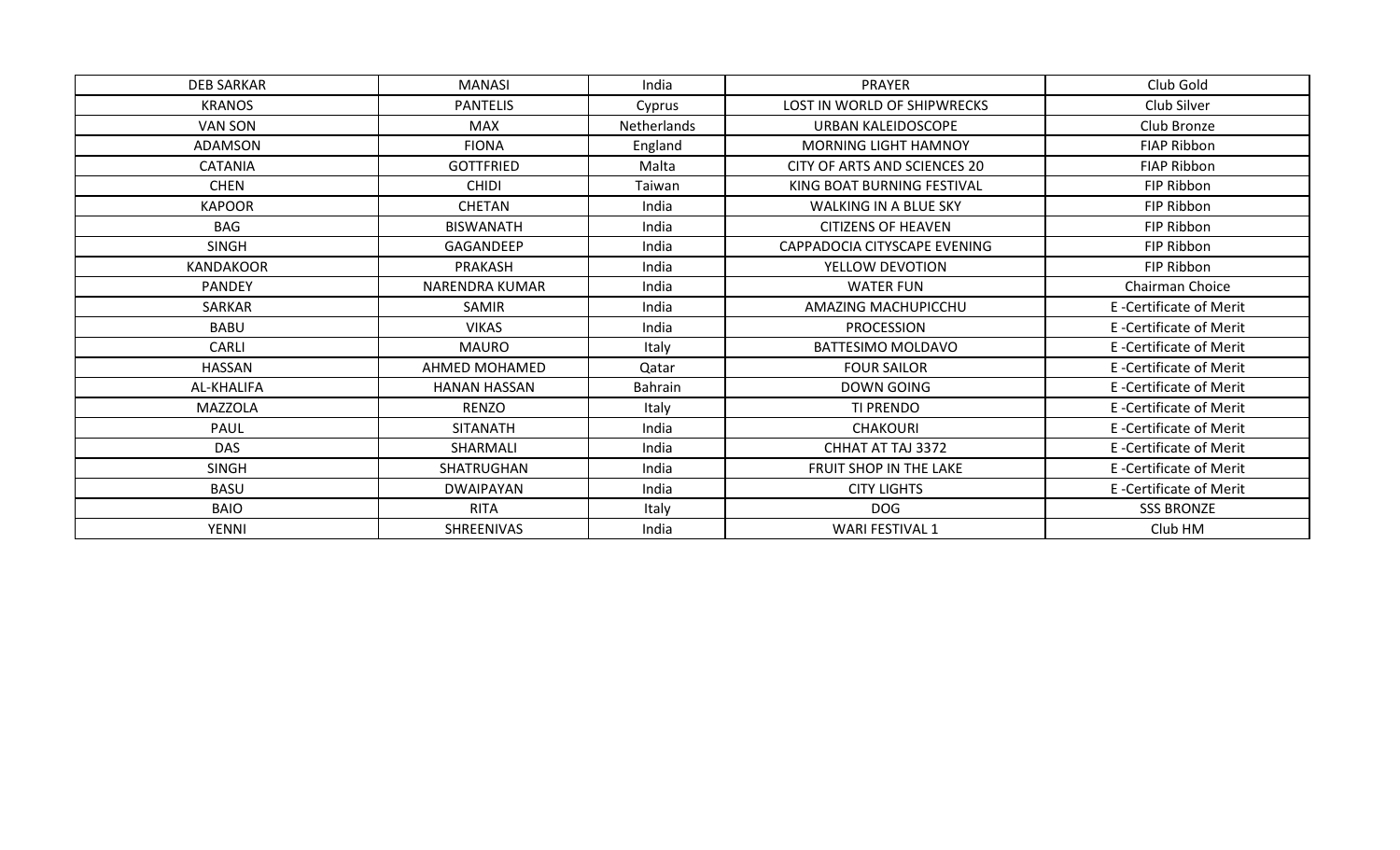|                   |                   |                         |                     | <b>ACCEPTANCE LIST</b>           |                        |                        |
|-------------------|-------------------|-------------------------|---------------------|----------------------------------|------------------------|------------------------|
| Country           | <b>Salutation</b> | <b>Last Name</b>        | <b>First Name</b>   | <b>Image Title</b>               | <b>Prize</b>           | <b>Section Name</b>    |
| Australia         | Mr.               | CANNON                  | WALLY               | <b>CAMEL ROCKS DUSK</b>          | A                      | <b>OPEN COLOUR</b>     |
| Australia         | Mr.               | CANNON                  | WALLY               | CRAWLEY EDGE BOATSHED DAWN NO. 3 | A                      | <b>OPEN COLOUR</b>     |
| Australia         | Mr.               | CANNON                  | WALLY               | POINT CARTWRIGHT SURFER 7        | Α                      | <b>OPEN COLOUR</b>     |
| Australia         | Mr.               | CANNON                  | <b>WALLY</b>        | <b>BRISBANE SKYLINE DUSK</b>     | A                      | PHOTO TRAVEL           |
| Australia         | Mr.               | <b>CHAUDHURI</b>        | SANDIPAN            | <b>FINDING NEMO</b>              | A                      | <b>NATURE</b>          |
| Australia         | Mr.               | <b>CHAUDHURI</b>        | <b>SANDIPAN</b>     | <b>TONES</b>                     | A                      | PHOTO TRAVEL           |
| Australia         | Mr.               | <b>GOOLEY</b>           | <b>TERRY</b>        | JO WITH HAT                      | Α                      | OPEN MONOCHROME        |
| Australia         | Mr.               | <b>THOMSON</b>          | JIM                 | <b>KESTRELS MATING 1B</b>        | A                      | <b>NATURE</b>          |
| Australia         | Mr.               | <b>THOMSON</b>          | JIM                 | MALE KESTREL WITH FOOD FOR FEM   | A                      | <b>NATURE</b>          |
| Australia         | Mr.               | <b>THOMSON</b>          | JIM                 | RAINBOW BEE EATERS MATING 1A     | Chairman Choice        | <b>NATURE</b>          |
| Austria           | Mr.               | <b>HAMMER</b>           | FRANZ               | <b>ZWEI QUALLEN</b>              | A                      | <b>NATURE</b>          |
| Austria           | Mr.               | <b>HAMMER</b>           | <b>FRANZ</b>        | <b>GEDANKENVERLOREN</b>          | A                      | <b>OPEN COLOUR</b>     |
| Austria           | Mr.               | <b>HAMMER</b>           | FRANZ               | <b>MARINAM</b>                   | Α                      | OPEN COLOUR            |
| Austria           | Mr.               | <b>SCHRITTWIESER</b>    | <b>JOHANN</b>       | PERLMUTTFALTER                   | Α                      | <b>NATURE</b>          |
| Austria           | Mr.               | <b>SCHRITTWIESER</b>    | <b>JOHANN</b>       | <b>EVENING IN THE PORT</b>       | A                      | <b>OPEN COLOUR</b>     |
| Austria           | Mr.               | <b>SCHRITTWIESER</b>    | <b>JOHANN</b>       | HERZERLSTRASSE                   | A                      | <b>OPEN COLOUR</b>     |
| Austria           | Mr.               | <b>SCHRITTWIESER</b>    | <b>JOHANN</b>       | <b>WATERMILL</b>                 | A                      | <b>OPEN COLOUR</b>     |
| <b>Bahrain</b>    | Mr.               | <b>ALAMEERI</b>         | <b>KHALID</b>       | OTTOMAN MOSQUE 4108              | A                      | <b>OPEN MONOCHROME</b> |
| Bahrain           | Ms.               | AL-KHALIFA              | <b>HANAN HASSAN</b> | CATCH <sub>2</sub>               | A                      | <b>NATURE</b>          |
| Bahrain           | Ms.               | AL-KHALIFA              | <b>HANAN HASSAN</b> | <b>LAST CHANCE 1</b>             | A                      | <b>NATURE</b>          |
| Bahrain           | Ms.               | AL-KHALIFA              | <b>HANAN HASSAN</b> | <b>ENDLESS</b>                   | $\overline{A}$         | <b>OPEN MONOCHROME</b> |
| Bahrain           | Ms.               | AL-KHALIFA              | <b>HANAN HASSAN</b> | <b>DOWN GOING</b>                | E-Certificate of Merit | PHOTO TRAVEL           |
| Bangladesh        | Mr.               | <b>RUSSELL</b>          | AHMED               | <b>NEST IN MY HOME</b>           | A                      | <b>OPEN COLOUR</b>     |
| <b>Bangladesh</b> | Mr.               | <b>RUSSELL</b>          | <b>AHMED</b>        | STEPS TO GOD                     | A                      | <b>OPEN MONOCHROME</b> |
| Belgium           | Mr.               | <b>VAN MINNEBRUGGEN</b> | <b>RIK</b>          | <b>BEAUFORT</b>                  | A                      | <b>OPEN COLOUR</b>     |
| Belgium           | Mr.               | <b>VAN MINNEBRUGGEN</b> | RIK                 | <b>BELICHT</b>                   | A                      | <b>OPEN COLOUR</b>     |
| Belgium           | Mr.               | <b>VAN MINNEBRUGGEN</b> | <b>RIK</b>          | ROOKPLUIMZ                       | E-Certificate of Merit | <b>OPEN MONOCHROME</b> |
| Belgium           | Ms.               | <b>JACQUEMIJN</b>       | <b>REINE</b>        | <b>EPEIRE 1</b>                  | A                      | <b>NATURE</b>          |
| Belgium           | Ms.               | <b>JACQUEMIJN</b>       | <b>REINE</b>        | <b>ANTWERP - PORT HOUSE</b>      | A                      | PHOTO TRAVEL           |
| Belgium           | Ms.               | <b>VANDER MEULEN</b>    | SONJA               | <b>AILES OUVERTES</b>            | A                      | <b>NATURE</b>          |
| Belgium           | Ms.               | <b>VANDER MEULEN</b>    | SONJA               | <b>ALMOST BORN</b>               | Α                      | <b>NATURE</b>          |
| Belgium           | Ms.               | <b>VANDER MEULEN</b>    | SONJA               | TWO THE SAME                     | A                      | <b>NATURE</b>          |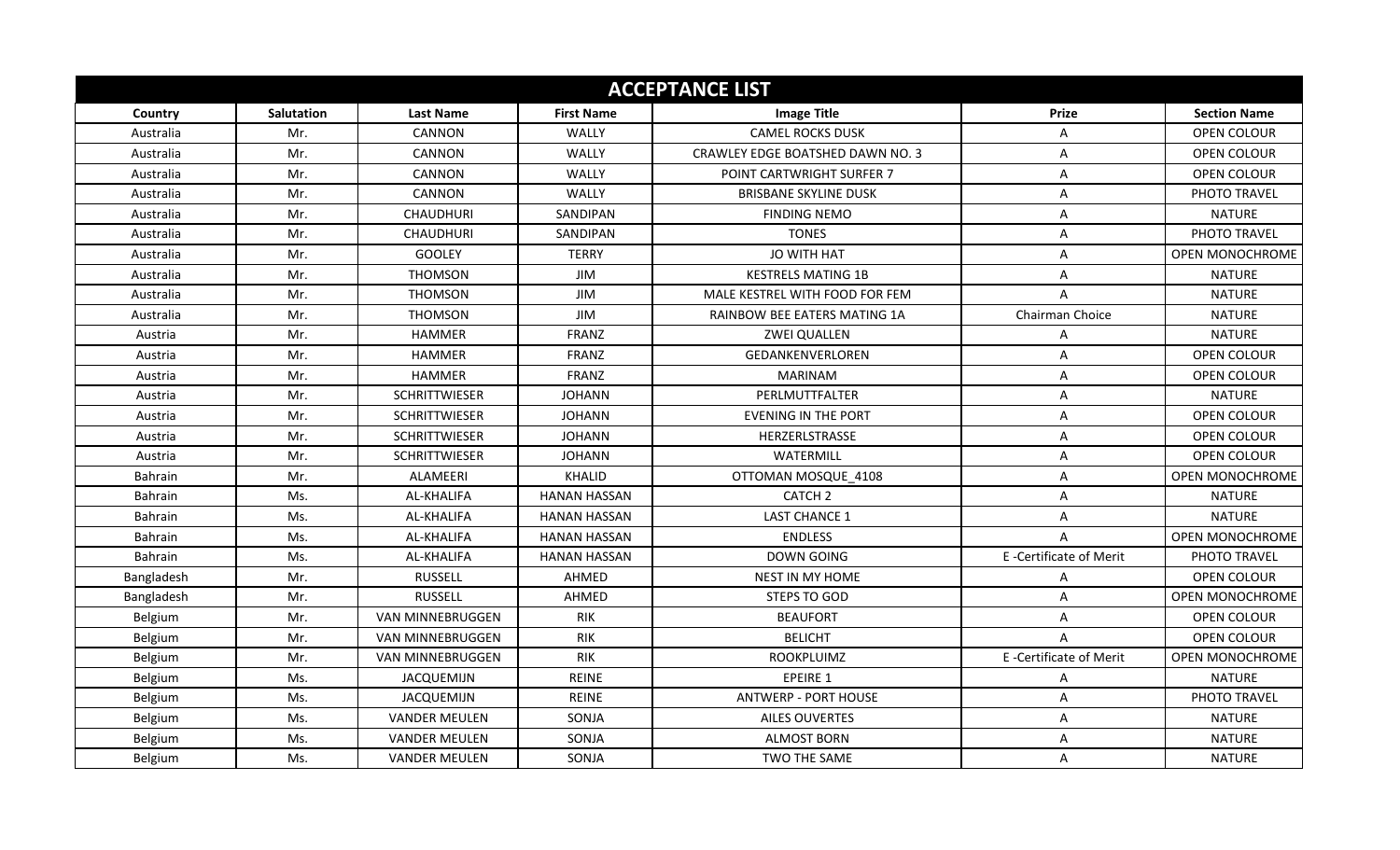| Belgium                | Ms.  | <b>VANDER MEULEN</b> | SONJA           | <b>FIGHT</b>                            | FIP Ribbon       | <b>OPEN COLOUR</b>     |
|------------------------|------|----------------------|-----------------|-----------------------------------------|------------------|------------------------|
| Belgium                | Ms.  | <b>VANDER MEULEN</b> | SONJA           | <b>JET SKI PILOT</b>                    | A                | <b>OPEN COLOUR</b>     |
| Belgium                | Ms.  | <b>VANDER MEULEN</b> | SONJA           | <b>TRIBUNE</b>                          | Α                | OPEN COLOUR            |
| Belgium                | Ms.  | <b>VANDER MEULEN</b> | SONJA           | <b>WATCHING</b>                         | A                | OPEN MONOCHROME        |
| Belgium                | Ms.  | <b>VANDER MEULEN</b> | SONJA           | WILLIAM                                 | A                | OPEN MONOCHROME        |
| Belgium                | Ms.  | <b>VANDER MEULEN</b> | SONJA           | WITH SCAR                               | Α                | <b>OPEN MONOCHROME</b> |
| Belgium                | Ms.  | <b>VANDER MEULEN</b> | SONJA           | PASHUPATINATH                           | A                | PHOTO TRAVEL           |
| Bosnia and Herzegovina | Mr.  | <b>CVETKOVIC</b>     | SVETISLAV       | <b>TARGET</b>                           | A                | OPEN COLOUR            |
| Bosnia and Herzegovina | Mr.  | <b>CVETKOVIC</b>     | SVETISLAV       | <b>CONVERSATION WITH LIGHT</b>          | A                | OPEN MONOCHROME        |
| Bosnia and Herzegovina | Mr.  | <b>CVETKOVIC</b>     | SVETISLAV       | OPPOSING SIDES                          | A                | OPEN MONOCHROME        |
| <b>Brazil</b>          | Mrs. | GONI                 | <b>MILAGROS</b> | <b>BLOWN</b>                            | A                | OPEN COLOUR            |
| <b>Brazil</b>          | Mrs. | <b>GONI</b>          | <b>MILAGROS</b> | THE KISS                                | Club Bronze      | OPEN COLOUR            |
| <b>Brazil</b>          | Mrs. | <b>GONI</b>          | <b>MILAGROS</b> | RIO DE JANEIRO                          | A                | PHOTO TRAVEL           |
| <b>Bulgaria</b>        | Mr.  | <b>GERGINOV</b>      | <b>NIKOLAY</b>  | <b>LITTLE OWL</b>                       | A                | <b>NATURE</b>          |
| Canada                 | Mr.  | CHAN                 | <b>TIN SANG</b> | <b>GREAT GRAY OWL</b>                   | <b>FIAP Gold</b> | <b>NATURE</b>          |
| Canada                 | Mr.  | CHAN                 | <b>TIN SANG</b> | KIT AND RED FOX                         | Α                | <b>NATURE</b>          |
| Canada                 | Mr.  | CHAN                 | <b>TIN SANG</b> | SHORT EARED OWL FIGHTING FOR VOLE       | A                | <b>NATURE</b>          |
| Canada                 | Mr.  | CHAN                 | <b>TIN SANG</b> | SHORT EARED OWLS FIGHTING               | A                | <b>NATURE</b>          |
| Canada                 | Mr.  | <b>CHAN</b>          | <b>TIN SANG</b> | <b>COYOTE GREETING</b>                  | A                | OPEN COLOUR            |
| Canada                 | Mr.  | CHAN                 | <b>TIN SANG</b> | GRAY AND RED SCREECH OWL                | A                | OPEN COLOUR            |
| Canada                 | Mr.  | CHAN                 | <b>TIN SANG</b> | SHORT EARED OWL ON TOP OF PINE TREE     | Α                | OPEN COLOUR            |
| Canada                 | Mr.  | CHAN                 | <b>TIN SANG</b> | SNOWY OWL IN MORNING                    | A                | <b>OPEN COLOUR</b>     |
| Canada                 | Mr.  | ZIMMERMAN            | <b>JOHN</b>     | <b>GREAT BLUE HERON NOT ALL SURVIVE</b> | Α                | <b>NATURE</b>          |
| Canada                 | Mr.  | ZIMMERMAN            | <b>JOHN</b>     | <b>MALE CARDINAL ENCOUNTER</b>          | A                | <b>NATURE</b>          |
| Chile                  | Mr.  | <b>MINKS</b>         | <b>ELISARDO</b> | BODEGON CON FONDO NEGRO                 | A                | OPEN MONOCHROME        |
| Chile                  | Mr.  | <b>MINKS</b>         | <b>ELISARDO</b> | EL VIAJE INCREIBLE                      | Α                | PHOTO TRAVEL           |
| Chile                  | Mr.  | <b>MINKS</b>         | <b>ELISARDO</b> | EN LAS ALTURAS                          | A                | PHOTO TRAVEL           |
| Chile                  | Mr.  | <b>MINKS</b>         | <b>ELISARDO</b> | <b>LEGADO INCA</b>                      | Α                | PHOTO TRAVEL           |
| China                  | Ms.  | <b>WANG</b>          | <b>YICHI</b>    | AN UNSTOPPABLE KISS                     | A                | <b>NATURE</b>          |
| China                  | Ms.  | <b>WANG</b>          | <b>YICHI</b>    | GALLOP                                  | FIP Ribbon       | OPEN COLOUR            |
| China                  | Ms.  | <b>WANG</b>          | <b>YICHI</b>    | MOVIES IN THE COUNTRYSIDE               | Α                | OPEN COLOUR            |
| China                  | Ms.  | WANG                 | <b>YICHI</b>    | NO RESISTANCE IN THE WIND AND SNOW      | A                | OPEN COLOUR            |
| China                  | Ms.  | <b>WANG</b>          | <b>YICHI</b>    | <b>INFINITE SPACE</b>                   | A                | OPEN MONOCHROME        |
| China                  | Ms.  | WANG                 | <b>YICHI</b>    | WAVERIDER                               | A                | OPEN MONOCHROME        |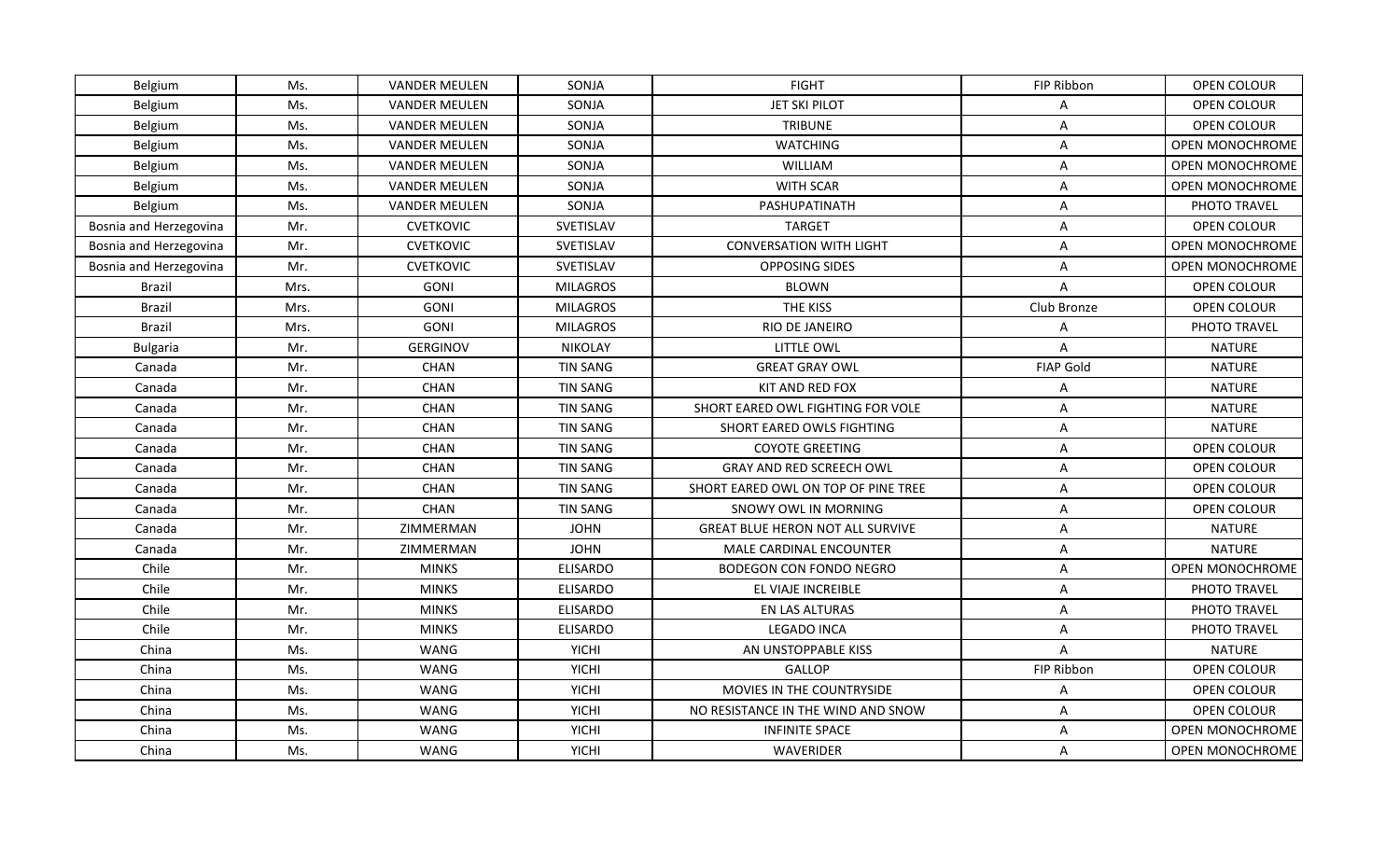| China          | Ms. | WANG           | <b>YICHI</b>       | <b>COLD AND FROZEN</b>         | A                      | PHOTO TRAVEL       |
|----------------|-----|----------------|--------------------|--------------------------------|------------------------|--------------------|
| Cyprus         | Mr. | <b>KRANOS</b>  | <b>PANTELIS</b>    | <b>FLAMINGO FAMILY</b>         | A                      | <b>NATURE</b>      |
| Cyprus         | Mr. | <b>KRANOS</b>  | <b>PANTELIS</b>    | AWAITING UNDERWATER ONCE AGAIN | A                      | OPEN COLOUR        |
| Cyprus         | Mr. | <b>KRANOS</b>  | <b>PANTELIS</b>    | <b>PRAYER</b>                  | Α                      | OPEN COLOUR        |
| Cyprus         | Mr. | <b>KRANOS</b>  | <b>PANTELIS</b>    | SYMPHONY OF BUBBLES            | Α                      | OPEN MONOCHROME    |
| Cyprus         | Mr. | <b>KRANOS</b>  | <b>PANTELIS</b>    | LIGHTING A CANDLE              | A                      | PHOTO TRAVEL       |
| Cyprus         | Mr. | <b>KRANOS</b>  | <b>PANTELIS</b>    | LOST IN WORLD OF SHIPWRECKS    | Club Silver            | PHOTO TRAVEL       |
| Cyprus         | Mr. | <b>KRANOS</b>  | <b>PANTELIS</b>    | <b>STONE FOREST</b>            | Α                      | PHOTO TRAVEL       |
| Cyprus         | Mr. | <b>KRANOS</b>  | <b>PANTELIS</b>    | UNDERWATER PARK MUSAN          | A                      | PHOTO TRAVEL       |
| Czech Republic | Mr. | KOCI           | <b>JIRI</b>        | ARCADE                         | Α                      | OPEN MONOCHROME    |
| Czech Republic | Mr. | <b>MIKSIK</b>  | <b>IVAN</b>        | ON THE RIVER                   | A                      | OPEN MONOCHROME    |
| Czech Republic | Mr. | <b>MIKSIK</b>  | <b>IVAN</b>        | DRAGON OR CORMORANT AT PRAGUE  | Α                      | PHOTO TRAVEL       |
| Denmark        | Mr. | <b>HANSEN</b>  | <b>BJARNE JUHL</b> | <b>HORSE AND GIRL</b>          | Α                      | OPEN MONOCHROME    |
| Denmark        | Mr. | SUSZKIEWICZ    | OLE                | <b>HARMONICA CLOWN</b>         | Α                      | OPEN COLOUR        |
| Denmark        | Mr. | SUSZKIEWICZ    | OLE                | LITTLE GIRL DOWNSTAIRS         | Α                      | OPEN COLOUR        |
| Denmark        | Mr. | SUSZKIEWICZ    | OLE                | <b>BALANCE</b>                 | A                      | OPEN MONOCHROME    |
| Denmark        | Mr. | SUSZKIEWICZ    | OLE                | <b>DIFFUSE BACKGROUND</b>      | A                      | OPEN MONOCHROME    |
| Denmark        | Mr. | SUSZKIEWICZ    | OLE                | LITTLE GIRL ALONE              | E-Certificate of Merit | OPEN MONOCHROME    |
| England        | Dr. | ALLARD         | <b>WENDY</b>       | <b>FROG PEEPING</b>            | A                      | <b>NATURE</b>      |
| England        | Dr. | <b>ALLARD</b>  | <b>WENDY</b>       | <b>HARVEST MICE BOND</b>       | Α                      | <b>NATURE</b>      |
| England        | Dr. | <b>ALLARD</b>  | <b>WENDY</b>       | ON THE STUMP                   | A                      | <b>NATURE</b>      |
| England        | Dr. | <b>ALLARD</b>  | <b>WENDY</b>       | <b>BLUE BEADS AND FUR</b>      | Α                      | OPEN COLOUR        |
| England        | Dr. | <b>ALLARD</b>  | <b>WENDY</b>       | <b>FADING MEMORIES</b>         | Α                      | <b>OPEN COLOUR</b> |
| England        | Dr. | <b>ALLARD</b>  | WENDY              | <b>GOLDEN MASQUE</b>           | Α                      | OPEN COLOUR        |
| England        | Dr. | ALLARD         | <b>WENDY</b>       | <b>SILENT INTENT</b>           | Α                      | OPEN MONOCHROME    |
| England        | Dr. | <b>ASHTON</b>  | <b>CHARLES</b>     | MID FLIGHT                     | A                      | <b>NATURE</b>      |
| England        | Dr. | <b>ASHTON</b>  | CHARLES            | DAYS OF STEAM                  | Α                      | OPEN MONOCHROME    |
| England        | Dr. | WHEELER        | <b>DAVID</b>       | RESTING WITH THE ANCESTORS     | A                      | OPEN COLOUR        |
| England        | Dr. | WHEELER        | <b>DAVID</b>       | THROUGH THE STEAM              | FIP Ribbon             | OPEN COLOUR        |
| England        | Dr. | WHEELER        | DAVID              | WOOD IN SPRING                 | A                      | OPEN COLOUR        |
| England        | Dr. | WHEELER        | <b>DAVID</b>       | YOU DID WHAT                   | A                      | OPEN COLOUR        |
| England        | Dr. | WHEELER        | <b>DAVID</b>       | <b>ENGINE SHED GOSSIP</b>      | Α                      | OPEN MONOCHROME    |
| England        | Dr. | WHEELER        | <b>DAVID</b>       | <b>FRIGHTENED</b>              | A                      | OPEN MONOCHROME    |
| England        | Dr. | <b>WHEELER</b> | <b>DAVID</b>       | <b>MARTHA BY THE OVEN</b>      | A                      | OPEN MONOCHROME    |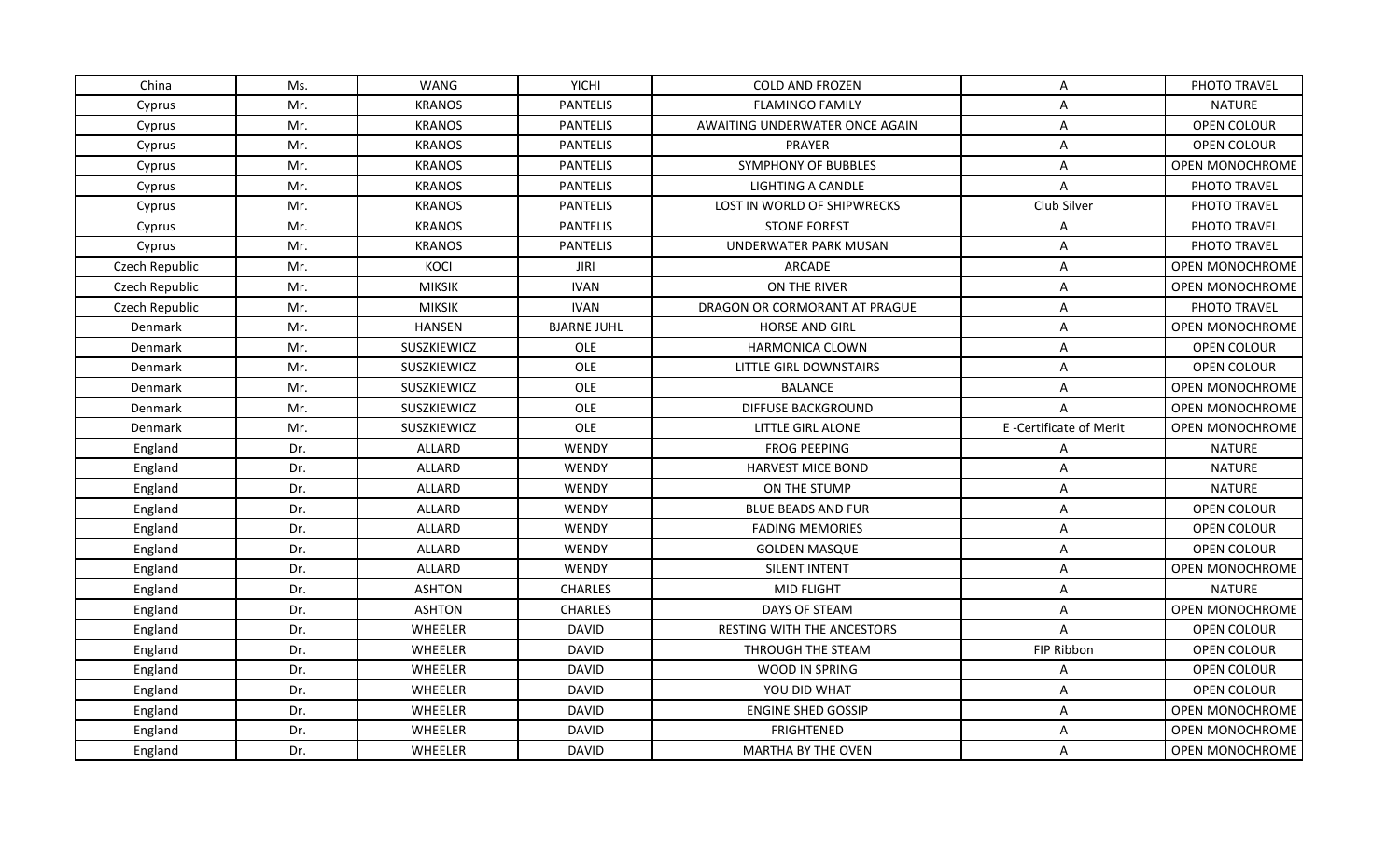| England | Dr.  | <b>WHEELER</b> | <b>DAVID</b>     | THE ENGINEER                | A                      | OPEN MONOCHROME    |
|---------|------|----------------|------------------|-----------------------------|------------------------|--------------------|
| England | Mr.  | ADAMSON        | <b>FIONA</b>     | FJA8116                     | Α                      | <b>NATURE</b>      |
| England | Mr.  | ADAMSON        | <b>FIONA</b>     | <b>FORAGING ARCTIC FOX</b>  | Α                      | <b>NATURE</b>      |
| England | Mr.  | ADAMSON        | <b>FIONA</b>     | KINGFISHER A GOOD CATCH     | A                      | <b>NATURE</b>      |
| England | Mr.  | ADAMSON        | <b>FIONA</b>     | <b>BLED ISLAND SLOVENIA</b> | E-Certificate of Merit | OPEN COLOUR        |
| England | Mr.  | ADAMSON        | <b>FIONA</b>     | <b>DAWN REFLECTED</b>       | A                      | OPEN COLOUR        |
| England | Mr.  | ADAMSON        | <b>FIONA</b>     | <b>BEACH BEAUTIES</b>       | A                      | OPEN MONOCHROME    |
| England | Mr.  | ADAMSON        | <b>FIONA</b>     | <b>CYCLE CIRCLE</b>         | FIP Ribbon             | OPEN MONOCHROME    |
| England | Mr.  | ADAMSON        | <b>FIONA</b>     | OPERA HOUSE VALENCIA        | Α                      | OPEN MONOCHROME    |
| England | Mr.  | ADAMSON        | <b>FIONA</b>     | <b>WILD AND SPIRITED</b>    | Α                      | OPEN MONOCHROME    |
| England | Mr.  | ADAMSON        | <b>FIONA</b>     | <b>DUSK TOKYO</b>           | A                      | PHOTO TRAVEL       |
| England | Mr.  | ADAMSON        | <b>FIONA</b>     | MORNING LIGHT HAMNOY        | FIAP Ribbon            | PHOTO TRAVEL       |
| England | Mr.  | ADAMSON        | <b>FIONA</b>     | NIGHT VIEW WACKER DRIVE     | A                      | PHOTO TRAVEL       |
| England | Mr.  | <b>DEVINE</b>  | <b>BOB</b>       | <b>CHEETAH GAMES</b>        | Club HM                | <b>NATURE</b>      |
| England | Mr.  | <b>DEVINE</b>  | <b>BOB</b>       | KESTREL MALE PLUCKS PIGEON  | Α                      | <b>NATURE</b>      |
| England | Mr.  | <b>HODGSON</b> | <b>GARRY</b>     | <b>JESS</b>                 | A                      | OPEN COLOUR        |
| England | Mr.  | <b>HODGSON</b> | <b>GARRY</b>     | <b>MADDIE</b>               | Α                      | OPEN COLOUR        |
| England | Mr.  | <b>HODGSON</b> | <b>GARRY</b>     | AMY                         | Α                      | OPEN MONOCHROME    |
| England | Mr.  | <b>JARVIS</b>  | RONALD           | SITTING PRETTY              | A                      | OPEN MONOCHROME    |
| England | Mrs. | COOK           | <b>STEPHANIE</b> | RED SQUIRREL DRINKING       | Α                      | <b>NATURE</b>      |
| England | Mrs. | <b>COOK</b>    | STEPHANIE        | <b>PIROUETTE</b>            | A                      | OPEN COLOUR        |
| England | Mrs. | COOK           | <b>STEPHANIE</b> | <b>GET IT</b>               | Α                      | OPEN MONOCHROME    |
| England | Mrs. | COOK           | <b>STEPHANIE</b> | <b>IVE GONE WRONG</b>       | Α                      | OPEN MONOCHROME    |
| England | Mrs. | COOK           | <b>STEPHANIE</b> | <b>PENSIVE</b>              | Α                      | OPEN MONOCHROME    |
| England | Mrs. | JENKIN         | <b>BARBARA</b>   | <b>FROG IN GREEN LILY</b>   | Α                      | <b>NATURE</b>      |
| England | Mrs. | JENKIN         | <b>BARBARA</b>   | RED EYED FROG ON LILY 4     | A                      | <b>NATURE</b>      |
| England | Mrs. | JENKIN         | <b>BARBARA</b>   | STRIPED CLIMBER             | Α                      | <b>NATURE</b>      |
| England | Mrs. | <b>JENKIN</b>  | <b>BARBARA</b>   | <b>BABY LOVE</b>            | Α                      | <b>OPEN COLOUR</b> |
| England | Mrs. | JENKIN         | <b>BARBARA</b>   | <b>EASTERN AYA</b>          | Α                      | OPEN COLOUR        |
| England | Mrs. | JENKIN         | <b>BARBARA</b>   | <b>INTO THE LIGHT 4</b>     | A                      | <b>OPEN COLOUR</b> |
| England | Mrs. | JENKIN         | <b>BARBARA</b>   | MASK OF GOLD                | FIP Ribbon             | OPEN COLOUR        |
| England | Mrs. | JENKIN         | <b>BARBARA</b>   | ANAYA REMEMBERS             | Α                      | OPEN MONOCHROME    |
| England | Mrs. | <b>JENKIN</b>  | <b>BARBARA</b>   | PENSIVE SIRENNA             | A                      | OPEN MONOCHROME    |
| England | Mrs. | JENKIN         | BARBARA          | <b>BRYCE AT CHRISTMAS</b>   | A                      | PHOTO TRAVEL       |
|         |      |                |                  |                             |                        |                    |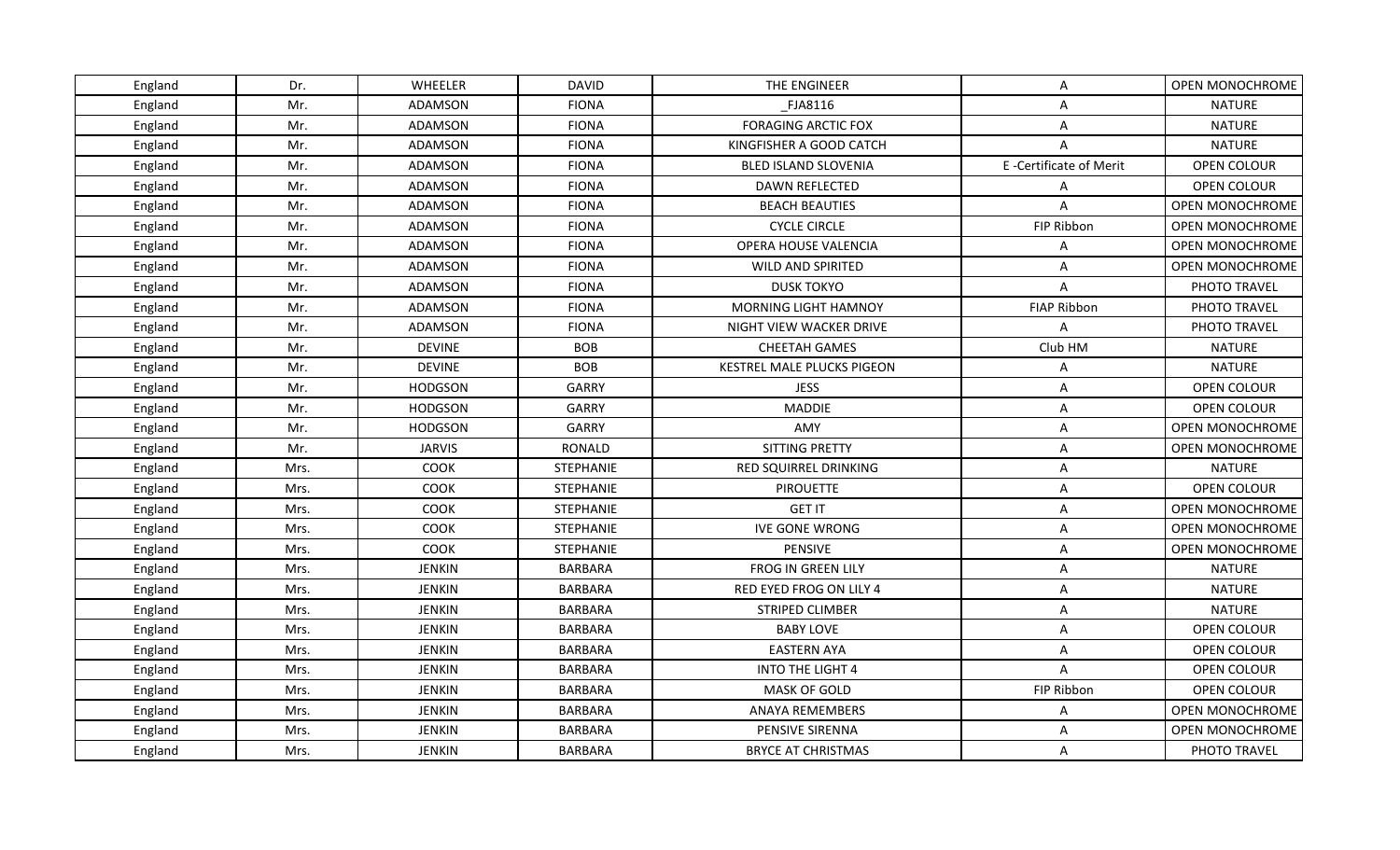| England | Mrs. | NISSEN          | <b>ANN</b>         | OWL IN A TREE                | A                      | <b>NATURE</b>          |
|---------|------|-----------------|--------------------|------------------------------|------------------------|------------------------|
| England | Mrs. | <b>NISSEN</b>   | <b>ANN</b>         | <b>HEART BREAK</b>           | A                      | <b>OPEN COLOUR</b>     |
| England | Mrs. | <b>NISSEN</b>   | ANN                | PLANNING THE ESCAPE          | Club Gold              | OPEN COLOUR            |
| England | Mrs. | <b>NISSEN</b>   | ANN                | ETHEREAL BEAUTY              | A                      | OPEN MONOCHROME        |
| England | Mrs. | <b>NISSEN</b>   | ANN                | <b>OLD CROONER</b>           | Α                      | OPEN MONOCHROME        |
| England | Mrs. | <b>NISSEN</b>   | ANN                | THE POSER                    | A                      | OPEN MONOCHROME        |
| England | Mrs. | <b>NISSEN</b>   | ANN                | <b>WINNINGS</b>              | Α                      | <b>OPEN MONOCHROME</b> |
| England | Mrs. | <b>PEARS</b>    | <b>MARY</b>        | FIELDFARE WITH BERRY         | FIAP Ribbon            | <b>NATURE</b>          |
| England | Mrs. | <b>PEARS</b>    | <b>MARY</b>        | LEAPING RED SQUIRREL         | A                      | <b>NATURE</b>          |
| England | Mrs. | <b>PEARS</b>    | <b>MARY</b>        | RED DEER STAG IN SNOW SHOWER | Α                      | OPEN MONOCHROME        |
| England | Mrs. | <b>TOFT</b>     | <b>MAUREEN</b>     | <b>CHEETAHS ON KILL</b>      | Club Bronze            | <b>NATURE</b>          |
| England | Mrs. | <b>TOFT</b>     | <b>MAUREEN</b>     | <b>CUB</b>                   | Α                      | <b>NATURE</b>          |
| England | Mrs. | <b>TOFT</b>     | <b>MAUREEN</b>     | <b>GOING FOR THE THROAT</b>  | Α                      | <b>NATURE</b>          |
| England | Mrs. | <b>TOFT</b>     | <b>MAUREEN</b>     | <b>LIONS IN GRASS</b>        | A                      | OPEN COLOUR            |
| England | Mrs. | <b>TOFT</b>     | <b>MAUREEN</b>     | POPCORN SELLER               | E-Certificate of Merit | OPEN COLOUR            |
| England | Mrs. | <b>TOFT</b>     | <b>MAUREEN</b>     | WINTER CHURCHYARD            | Α                      | OPEN COLOUR            |
| England | Mrs. | <b>TOFT</b>     | <b>MAUREEN</b>     | <b>OLD SHACK</b>             | Α                      | OPEN MONOCHROME        |
| England | Mrs. | <b>TOFT</b>     | <b>MAUREEN</b>     | HERDMAN                      | A                      | PHOTO TRAVEL           |
| Finland | Mr.  | <b>MANSSON</b>  | MARKKU             | <b>MAN ON ESCALATOR</b>      | Α                      | OPEN COLOUR            |
| Finland | Mr.  | <b>MANSSON</b>  | <b>MARKKU</b>      | PORTRAIT OF A ROBIN          | Α                      | <b>OPEN COLOUR</b>     |
| Finland | Mr.  | <b>NIEMI</b>    | PEKKA              | SLOWHAND                     | A                      | OPEN COLOUR            |
| Finland | Mr.  | RAUNIO          | <b>RISTO</b>       | PUFFIN ON THE AIR            | E-Certificate of Merit | <b>NATURE</b>          |
| Finland | Mr.  | RAUNIO          | <b>RISTO</b>       | <b>RUNNING KERTTU</b>        | Α                      | <b>OPEN COLOUR</b>     |
| France  | Mr.  | <b>BELLIARD</b> | <b>BRUNO</b>       | <b>REFLET STRUCTURE</b>      | Α                      | OPEN MONOCHROME        |
| France  | Mr.  | <b>BERTIN</b>   | <b>JEAN-CLAUDE</b> | <b>ABEILLE EN ACTION</b>     | A                      | <b>OPEN COLOUR</b>     |
| France  | Mr.  | <b>BERTIN</b>   | JEAN-CLAUDE        | <b>ECLATS</b>                | Α                      | OPEN COLOUR            |
| France  | Mr.  | <b>BERTIN</b>   | JEAN-CLAUDE        | DANS LE VENT                 | Α                      | OPEN MONOCHROME        |
| France  | Mr.  | <b>BERTIN</b>   | JEAN-CLAUDE        | HOT DOGS IN NEW YORK CITY    | A                      | PHOTO TRAVEL           |
| France  | Mr.  | VAJAIANU        | ALEXANDRE          | PEINTURE 2                   | Α                      | OPEN COLOUR            |
| France  | Mr.  | VAJAIANU        | ALEXANDRE          | CONTEMPLATION                | A                      | OPEN MONOCHROME        |
| France  | Mr.  | VAJAIANU        | ALEXANDRE          | PEINTURE 3                   | A                      | OPEN MONOCHROME        |
| France  | Mrs. | <b>MAITRE</b>   | LAURENCE           | <b>ECHAPPEE</b>              | E-Certificate of Merit | OPEN COLOUR            |
| France  | Mrs. | <b>MAITRE</b>   | LAURENCE           | TEMPS DE CHIEN               | FIP Ribbon             | OPEN MONOCHROME        |
| Germany | Mr.  | <b>BRENNICH</b> | NORBERT            | <b>DIRT ROAD</b>             | A                      | OPEN MONOCHROME        |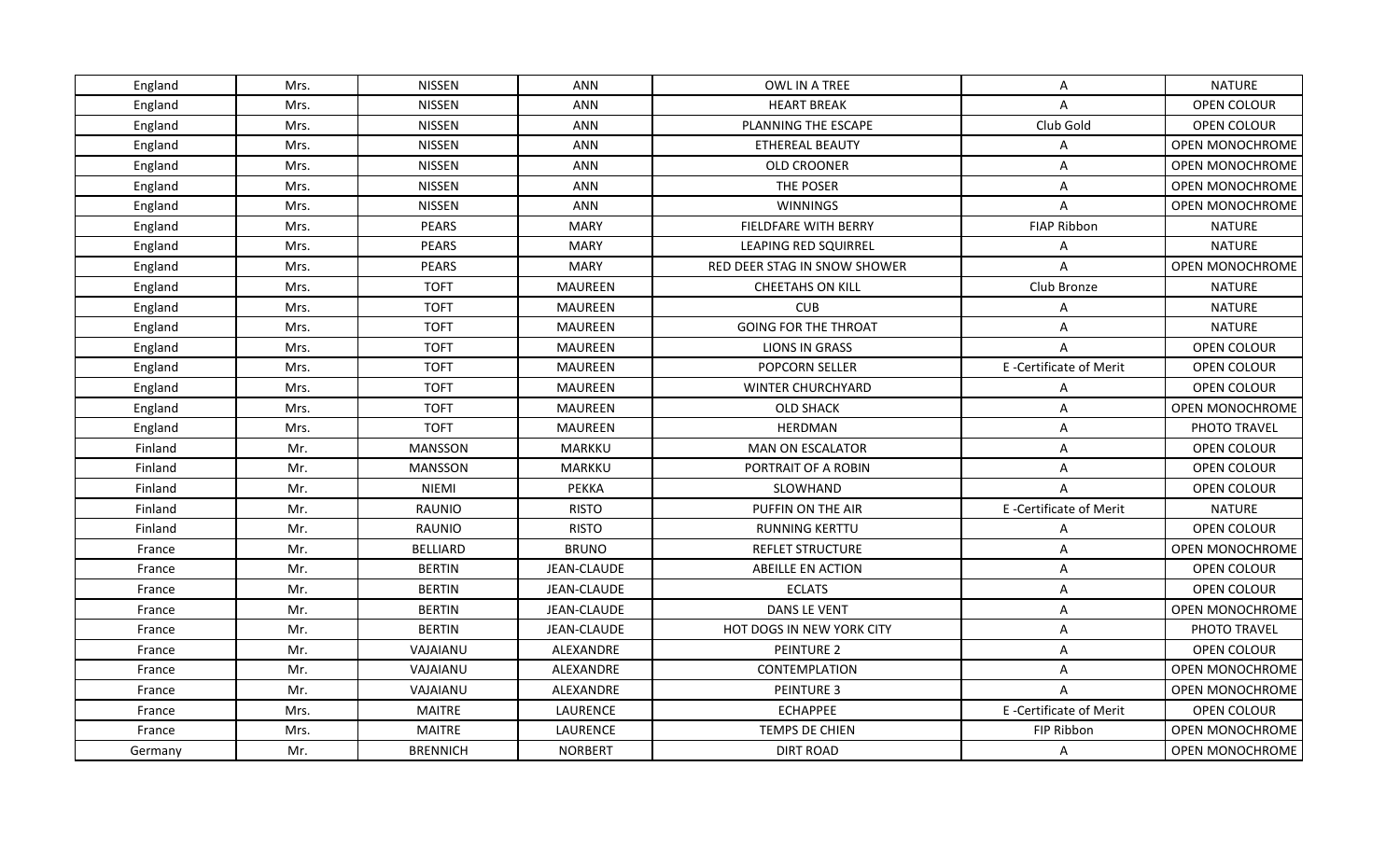| Germany   | Mr.  | <b>GOEHLER</b>          | <b>HOLGER</b>    | <b>SEA LEVEL</b>            | A                      | OPEN COLOUR        |
|-----------|------|-------------------------|------------------|-----------------------------|------------------------|--------------------|
| Germany   | Mr.  | <b>GOEHLER</b>          | <b>HOLGER</b>    | <b>SKIWELTCUP DRESDEN</b>   | A                      | PHOTO TRAVEL       |
| Germany   | Mr.  | <b>HOCHHAUS</b>         | ALEXANDER        | <b>COLZA FIELD</b>          | Α                      | <b>NATURE</b>      |
| Germany   | Mr.  | <b>HOCHHAUS</b>         | ALEXANDER        | <b>DUO</b>                  | Α                      | <b>NATURE</b>      |
| Germany   | Mr.  | <b>HOCHHAUS</b>         | ALEXANDER        | <b>TO START</b>             | Α                      | <b>NATURE</b>      |
| Germany   | Mr.  | <b>HOCHHAUS</b>         | ALEXANDER        | <b>DIVINE</b>               | A                      | OPEN COLOUR        |
| Germany   | Mr.  | <b>HOCHHAUS</b>         | ALEXANDER        | LADY WITH DOG               | A                      | OPEN COLOUR        |
| Germany   | Mr.  | <b>HOCHHAUS</b>         | ALEXANDER        | <b>EXPECTANT MOTHER</b>     | E-Certificate of Merit | OPEN MONOCHROME    |
| Germany   | Mr.  | <b>HOCHHAUS</b>         | ALEXANDER        | DAYBREAK AT MOUNT BROMO     | A                      | PHOTO TRAVEL       |
| Hong Kong | Mr.  | IP                      | <b>TAT KWONG</b> | <b>SWALLOW IN RAIN</b>      | Α                      | <b>NATURE</b>      |
| Hong Kong | Mr.  | IP                      | <b>TAT KWONG</b> | <b>FIRE DRAGON</b>          | A                      | OPEN COLOUR        |
| Hong Kong | Mr.  | IP                      | <b>TAT KWONG</b> | HORSE                       | Α                      | OPEN COLOUR        |
| Hong Kong | Mr.  | IP                      | <b>TAT KWONG</b> | FIRE DRAGON BOAT            | A                      | PHOTO TRAVEL       |
| Hong Kong | Mr.  | $\mathsf{L} \mathsf{L}$ | <b>KA WAI</b>    | <b>ACTION</b>               | FIP Ribbon             | <b>NATURE</b>      |
| Hong Kong | Mr.  | $\mathsf{L}$            | <b>KA WAI</b>    | KILLER                      | Α                      | <b>NATURE</b>      |
| Hong Kong | Mr.  | LI.                     | <b>KA WAI</b>    | CHARMING                    | A                      | OPEN COLOUR        |
| Hong Kong | Mr.  | $\mathsf{L}\mathsf{L}$  | <b>KA WAI</b>    | LONG FOR                    | Α                      | OPEN COLOUR        |
| Hong Kong | Mr.  | $\mathsf{L}\mathsf{L}$  | <b>KA WAI</b>    | CHARM                       | Α                      | OPEN MONOCHROME    |
| Hong Kong | Mr.  | LI.                     | <b>KA WAI</b>    | <b>FANTASY</b>              | Α                      | OPEN MONOCHROME    |
| Hong Kong | Mr.  | $\mathsf{H}$            | <b>KA WAI</b>    | <b>TOUCHING</b>             | Α                      | OPEN MONOCHROME    |
| Hong Kong | Mr.  | $\mathsf{L}\mathsf{L}$  | <b>KA WAI</b>    | MOVES FORWARD               | Α                      | PHOTO TRAVEL       |
| Hong Kong | Mr.  | $\mathsf{L}$            | <b>KA WAI</b>    | <b>SCENERY</b>              | Α                      | PHOTO TRAVEL       |
| Hong Kong | Mr.  | <b>WONG</b>             | SHIU GUN         | <b>AVA</b>                  | Α                      | <b>OPEN COLOUR</b> |
| Hong Kong | Mr.  | <b>WONG</b>             | SHIU GUN         | RECOLLECTING 2              | A                      | OPEN COLOUR        |
| Hong Kong | Mrs. | <b>CHAN</b>             | LAI LING HELENA  | <b>GOOD CATCH</b>           | FIP Ribbon             | <b>NATURE</b>      |
| Hong Kong | Mrs. | <b>CHAN</b>             | LAI LING HELENA  | SING A SONG FOR YOU         | Α                      | <b>NATURE</b>      |
| Hong Kong | Mrs. | CHAN                    | LAI LING HELENA  | <b>HARD LIFE</b>            | Α                      | OPEN COLOUR        |
| Hong Kong | Mrs. | CHAN                    | LAI LING HELENA  | SNOW BIRDS 02               | A                      | OPEN COLOUR        |
| Hong Kong | Mrs. | CHAN                    | LAI LING HELENA  | GRASSLAND 03                | Α                      | OPEN MONOCHROME    |
| Hong Kong | Mrs. | CHAN                    | LAI LING HELENA  | <b>BUDDHIST FESTIVAL 02</b> | Α                      | PHOTO TRAVEL       |
| Hong Kong | Mrs. | CHAN                    | LAI LING HELENA  | <b>LEATHER MAKING</b>       | Α                      | PHOTO TRAVEL       |
| Hungary   | Mr.  | <b>FEHER</b>            | <b>VILMOS</b>    | PASTEL BUTTERFLY            | Α                      | <b>NATURE</b>      |
| Hungary   | Mr.  | <b>FEHER</b>            | <b>VILMOS</b>    | <b>INFILTRATION</b>         | A                      | <b>OPEN COLOUR</b> |
|           |      |                         |                  |                             |                        |                    |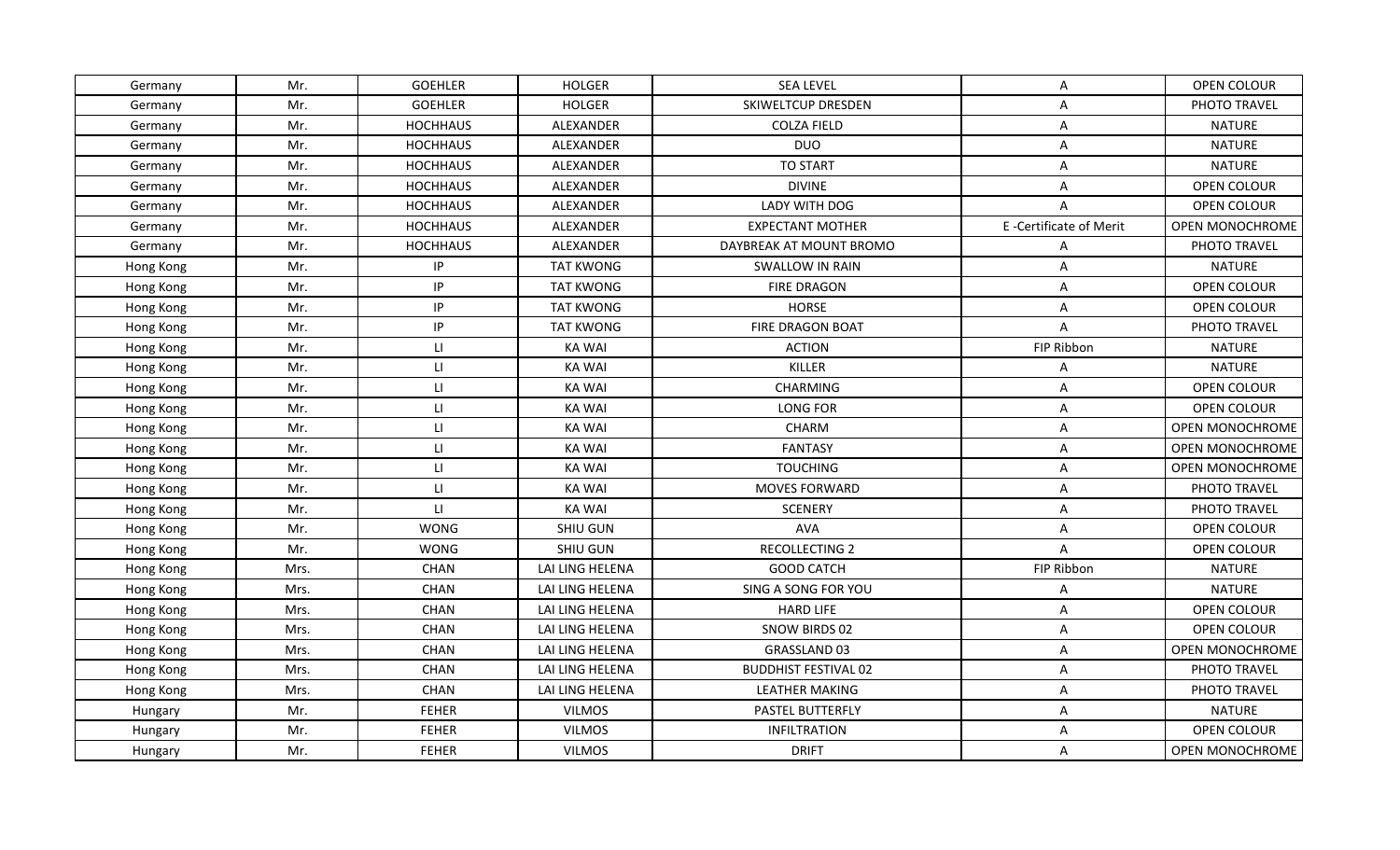| Mr.<br><b>JOSEPH</b><br><b>VIDA</b><br><b>CAVE</b><br>$\mathsf{A}$<br>PHOTO TRAVEL<br>Hungary<br><b>TOROK</b><br><b>TIBOR</b><br><b>THOUGHTS</b><br>Mr.<br>A<br>Hungary<br>Mr.<br><b>TOROK</b><br><b>TIBOR</b><br>HAPPY NEW YEARS SYDNEY 2014<br>PHOTO TRAVEL<br>Hungary<br>Α<br>Mr.<br><b>TOROK</b><br><b>TIBOR</b><br>THE MARINA BAY SANDS<br>A<br>PHOTO TRAVEL<br>Hungary<br><b>GHOSH DASTIDAR</b><br><b>NATURE</b><br>India<br>Dr.<br>INDRANIL<br>A BIRD WITH TWO HEADS<br>Α<br>Dr.<br><b>GHOSH DASTIDAR</b><br>INDRANIL<br>SAFE LANDING<br><b>NATURE</b><br>India<br>Α<br>India<br>Dr.<br><b>GHOSH DASTIDAR</b><br><b>INDRANIL</b><br>SADHU WITH THE PET<br>Α<br><b>CHITRA</b><br><b>NATURE</b><br>India<br>Dr.<br><b>JOSHI</b><br><b>ATTENTION</b><br>Α<br><b>MUKHERJEE</b><br>India<br>Dr.<br><b>AISHWARYA</b><br><b>EGRETS IN AIR</b><br>A<br><b>NATURE</b><br>India<br>Dr.<br>PANDEY<br><b>TOGETHER</b><br><b>NATURE</b><br><b>NARENDRA KUMAR</b><br>Α<br>WE TWO<br>India<br>Dr.<br><b>PANDEY</b><br>NATURE<br>NARENDRA KUMAR<br>A<br>India<br><b>PANDEY</b><br><b>NARENDRA KUMAR</b><br><b>BEAT TO EAT</b><br>OPEN COLOUR<br>Dr.<br>Α<br>PANDEY<br>NATURE COLOURS<br>OPEN COLOUR<br>India<br>Dr.<br><b>NARENDRA KUMAR</b><br>Α<br>Dr.<br>PANDEY<br><b>NARENDRA KUMAR</b><br><b>INNOCENCE</b><br>A<br>India<br>PANDEY<br><b>WATER FUN</b><br>Chairman Choice<br>PHOTO TRAVEL<br>India<br>Dr.<br><b>NARENDRA KUMAR</b><br><b>SINGH</b><br><b>ASHUTOSH</b><br><b>FOOD FOR THOUGHT</b><br>India<br>Dr.<br>A<br>OPEN COLOUR<br>SINGH<br>GAGANDEEP<br>FIP Ribbon<br>PHOTO TRAVEL<br>India<br>Dr.<br>CAPPADOCIA CITYSCAPE EVENING<br>GAGANDEEP<br>PHOTO TRAVEL<br>India<br>Dr.<br><b>SINGH</b><br>CAPPADOCIA SNOW AND BALLOONS<br>A<br>Mr.<br><b>NAGUR</b><br><b>NATURE</b><br>India<br><b>GIVE ME MORE</b><br>Α<br>India<br>Mr.<br>NAGU R<br><b>INDIAN MONITOR</b><br>Α<br><b>NATURE</b><br>MANGESH<br><b>NATURE</b><br>India<br>Mr.<br>AKERKAR<br>LIFE IS FULL OF FUN TIME<br>A<br>AKERKAR<br>MANGESH<br>PHOTO TRAVEL<br>India<br>Mr.<br>NEEMRANA PALACE AT DUSK<br>A<br><b>AURORA</b><br><b>BHAVNEET SINGH</b><br><b>MIDFLIGHT TOSS</b><br>E-Certificate of Merit<br><b>NATURE</b><br>India<br>Mr.<br><b>BABU</b><br><b>VIKAS</b><br><b>DEVOTEE</b><br>India<br>Mr.<br>Α<br><b>DEVOTION</b><br>India<br>Mr.<br><b>BABU</b><br><b>VIKAS</b><br>PHOTO TRAVEL<br>A<br>NATURE PARADISE<br>PHOTO TRAVEL<br>India<br>Mr.<br><b>BABU</b><br><b>VIKAS</b><br>A<br>PROCESSION<br>E-Certificate of Merit<br>PHOTO TRAVEL<br>India<br>Mr.<br><b>BABU</b><br><b>VIKAS</b><br><b>BAG</b><br><b>BISWANATH</b><br>THE STREAM<br><b>NATURE</b><br>India<br>Mr.<br>A<br><b>BAG</b><br>India<br>Mr.<br><b>BISWANATH</b><br>DUTY OF MOTHER 2<br>Α<br>OPEN COLOUR<br><b>BAG</b><br>India<br>Mr.<br><b>BISWANATH</b><br>A<br><b>OPEN COLOUR</b><br><b>PADDY WINNOWING 3</b><br><b>BAG</b><br><b>BISWANATH</b><br>FIP Ribbon<br>India<br>Mr.<br><b>EARTHENWARE POT MAKER</b><br><b>BISWANATH</b><br>India<br><b>BAG</b><br>THE BRICK FIELD LADY 3<br>Mr.<br>A<br><b>BISWANATH</b><br>India<br>Mr.<br><b>BAG</b><br><b>CITIZEN OF DREAMLAND</b><br>A<br>PHOTO TRAVEL<br><b>BAG</b><br><b>BISWANATH</b><br><b>CITIZENS OF HEAVEN</b><br>FIP Ribbon<br>PHOTO TRAVEL<br>India<br>Mr. |  |  |  |                        |
|------------------------------------------------------------------------------------------------------------------------------------------------------------------------------------------------------------------------------------------------------------------------------------------------------------------------------------------------------------------------------------------------------------------------------------------------------------------------------------------------------------------------------------------------------------------------------------------------------------------------------------------------------------------------------------------------------------------------------------------------------------------------------------------------------------------------------------------------------------------------------------------------------------------------------------------------------------------------------------------------------------------------------------------------------------------------------------------------------------------------------------------------------------------------------------------------------------------------------------------------------------------------------------------------------------------------------------------------------------------------------------------------------------------------------------------------------------------------------------------------------------------------------------------------------------------------------------------------------------------------------------------------------------------------------------------------------------------------------------------------------------------------------------------------------------------------------------------------------------------------------------------------------------------------------------------------------------------------------------------------------------------------------------------------------------------------------------------------------------------------------------------------------------------------------------------------------------------------------------------------------------------------------------------------------------------------------------------------------------------------------------------------------------------------------------------------------------------------------------------------------------------------------------------------------------------------------------------------------------------------------------------------------------------------------------------------------------------------------------------------------------------------------------------------------------------------------------------------------------------------------------------------------------------------------------------------------------------------------------------------------------------------------------------------------------------------------------------------------------------------------------------------------------------------------------------------------------------------------------------------------------------|--|--|--|------------------------|
|                                                                                                                                                                                                                                                                                                                                                                                                                                                                                                                                                                                                                                                                                                                                                                                                                                                                                                                                                                                                                                                                                                                                                                                                                                                                                                                                                                                                                                                                                                                                                                                                                                                                                                                                                                                                                                                                                                                                                                                                                                                                                                                                                                                                                                                                                                                                                                                                                                                                                                                                                                                                                                                                                                                                                                                                                                                                                                                                                                                                                                                                                                                                                                                                                                                                  |  |  |  |                        |
|                                                                                                                                                                                                                                                                                                                                                                                                                                                                                                                                                                                                                                                                                                                                                                                                                                                                                                                                                                                                                                                                                                                                                                                                                                                                                                                                                                                                                                                                                                                                                                                                                                                                                                                                                                                                                                                                                                                                                                                                                                                                                                                                                                                                                                                                                                                                                                                                                                                                                                                                                                                                                                                                                                                                                                                                                                                                                                                                                                                                                                                                                                                                                                                                                                                                  |  |  |  | OPEN MONOCHROME        |
|                                                                                                                                                                                                                                                                                                                                                                                                                                                                                                                                                                                                                                                                                                                                                                                                                                                                                                                                                                                                                                                                                                                                                                                                                                                                                                                                                                                                                                                                                                                                                                                                                                                                                                                                                                                                                                                                                                                                                                                                                                                                                                                                                                                                                                                                                                                                                                                                                                                                                                                                                                                                                                                                                                                                                                                                                                                                                                                                                                                                                                                                                                                                                                                                                                                                  |  |  |  |                        |
|                                                                                                                                                                                                                                                                                                                                                                                                                                                                                                                                                                                                                                                                                                                                                                                                                                                                                                                                                                                                                                                                                                                                                                                                                                                                                                                                                                                                                                                                                                                                                                                                                                                                                                                                                                                                                                                                                                                                                                                                                                                                                                                                                                                                                                                                                                                                                                                                                                                                                                                                                                                                                                                                                                                                                                                                                                                                                                                                                                                                                                                                                                                                                                                                                                                                  |  |  |  |                        |
|                                                                                                                                                                                                                                                                                                                                                                                                                                                                                                                                                                                                                                                                                                                                                                                                                                                                                                                                                                                                                                                                                                                                                                                                                                                                                                                                                                                                                                                                                                                                                                                                                                                                                                                                                                                                                                                                                                                                                                                                                                                                                                                                                                                                                                                                                                                                                                                                                                                                                                                                                                                                                                                                                                                                                                                                                                                                                                                                                                                                                                                                                                                                                                                                                                                                  |  |  |  |                        |
|                                                                                                                                                                                                                                                                                                                                                                                                                                                                                                                                                                                                                                                                                                                                                                                                                                                                                                                                                                                                                                                                                                                                                                                                                                                                                                                                                                                                                                                                                                                                                                                                                                                                                                                                                                                                                                                                                                                                                                                                                                                                                                                                                                                                                                                                                                                                                                                                                                                                                                                                                                                                                                                                                                                                                                                                                                                                                                                                                                                                                                                                                                                                                                                                                                                                  |  |  |  |                        |
|                                                                                                                                                                                                                                                                                                                                                                                                                                                                                                                                                                                                                                                                                                                                                                                                                                                                                                                                                                                                                                                                                                                                                                                                                                                                                                                                                                                                                                                                                                                                                                                                                                                                                                                                                                                                                                                                                                                                                                                                                                                                                                                                                                                                                                                                                                                                                                                                                                                                                                                                                                                                                                                                                                                                                                                                                                                                                                                                                                                                                                                                                                                                                                                                                                                                  |  |  |  | <b>OPEN MONOCHROME</b> |
|                                                                                                                                                                                                                                                                                                                                                                                                                                                                                                                                                                                                                                                                                                                                                                                                                                                                                                                                                                                                                                                                                                                                                                                                                                                                                                                                                                                                                                                                                                                                                                                                                                                                                                                                                                                                                                                                                                                                                                                                                                                                                                                                                                                                                                                                                                                                                                                                                                                                                                                                                                                                                                                                                                                                                                                                                                                                                                                                                                                                                                                                                                                                                                                                                                                                  |  |  |  |                        |
|                                                                                                                                                                                                                                                                                                                                                                                                                                                                                                                                                                                                                                                                                                                                                                                                                                                                                                                                                                                                                                                                                                                                                                                                                                                                                                                                                                                                                                                                                                                                                                                                                                                                                                                                                                                                                                                                                                                                                                                                                                                                                                                                                                                                                                                                                                                                                                                                                                                                                                                                                                                                                                                                                                                                                                                                                                                                                                                                                                                                                                                                                                                                                                                                                                                                  |  |  |  |                        |
|                                                                                                                                                                                                                                                                                                                                                                                                                                                                                                                                                                                                                                                                                                                                                                                                                                                                                                                                                                                                                                                                                                                                                                                                                                                                                                                                                                                                                                                                                                                                                                                                                                                                                                                                                                                                                                                                                                                                                                                                                                                                                                                                                                                                                                                                                                                                                                                                                                                                                                                                                                                                                                                                                                                                                                                                                                                                                                                                                                                                                                                                                                                                                                                                                                                                  |  |  |  |                        |
|                                                                                                                                                                                                                                                                                                                                                                                                                                                                                                                                                                                                                                                                                                                                                                                                                                                                                                                                                                                                                                                                                                                                                                                                                                                                                                                                                                                                                                                                                                                                                                                                                                                                                                                                                                                                                                                                                                                                                                                                                                                                                                                                                                                                                                                                                                                                                                                                                                                                                                                                                                                                                                                                                                                                                                                                                                                                                                                                                                                                                                                                                                                                                                                                                                                                  |  |  |  |                        |
|                                                                                                                                                                                                                                                                                                                                                                                                                                                                                                                                                                                                                                                                                                                                                                                                                                                                                                                                                                                                                                                                                                                                                                                                                                                                                                                                                                                                                                                                                                                                                                                                                                                                                                                                                                                                                                                                                                                                                                                                                                                                                                                                                                                                                                                                                                                                                                                                                                                                                                                                                                                                                                                                                                                                                                                                                                                                                                                                                                                                                                                                                                                                                                                                                                                                  |  |  |  |                        |
|                                                                                                                                                                                                                                                                                                                                                                                                                                                                                                                                                                                                                                                                                                                                                                                                                                                                                                                                                                                                                                                                                                                                                                                                                                                                                                                                                                                                                                                                                                                                                                                                                                                                                                                                                                                                                                                                                                                                                                                                                                                                                                                                                                                                                                                                                                                                                                                                                                                                                                                                                                                                                                                                                                                                                                                                                                                                                                                                                                                                                                                                                                                                                                                                                                                                  |  |  |  |                        |
|                                                                                                                                                                                                                                                                                                                                                                                                                                                                                                                                                                                                                                                                                                                                                                                                                                                                                                                                                                                                                                                                                                                                                                                                                                                                                                                                                                                                                                                                                                                                                                                                                                                                                                                                                                                                                                                                                                                                                                                                                                                                                                                                                                                                                                                                                                                                                                                                                                                                                                                                                                                                                                                                                                                                                                                                                                                                                                                                                                                                                                                                                                                                                                                                                                                                  |  |  |  | OPEN MONOCHROME        |
|                                                                                                                                                                                                                                                                                                                                                                                                                                                                                                                                                                                                                                                                                                                                                                                                                                                                                                                                                                                                                                                                                                                                                                                                                                                                                                                                                                                                                                                                                                                                                                                                                                                                                                                                                                                                                                                                                                                                                                                                                                                                                                                                                                                                                                                                                                                                                                                                                                                                                                                                                                                                                                                                                                                                                                                                                                                                                                                                                                                                                                                                                                                                                                                                                                                                  |  |  |  |                        |
|                                                                                                                                                                                                                                                                                                                                                                                                                                                                                                                                                                                                                                                                                                                                                                                                                                                                                                                                                                                                                                                                                                                                                                                                                                                                                                                                                                                                                                                                                                                                                                                                                                                                                                                                                                                                                                                                                                                                                                                                                                                                                                                                                                                                                                                                                                                                                                                                                                                                                                                                                                                                                                                                                                                                                                                                                                                                                                                                                                                                                                                                                                                                                                                                                                                                  |  |  |  |                        |
|                                                                                                                                                                                                                                                                                                                                                                                                                                                                                                                                                                                                                                                                                                                                                                                                                                                                                                                                                                                                                                                                                                                                                                                                                                                                                                                                                                                                                                                                                                                                                                                                                                                                                                                                                                                                                                                                                                                                                                                                                                                                                                                                                                                                                                                                                                                                                                                                                                                                                                                                                                                                                                                                                                                                                                                                                                                                                                                                                                                                                                                                                                                                                                                                                                                                  |  |  |  |                        |
|                                                                                                                                                                                                                                                                                                                                                                                                                                                                                                                                                                                                                                                                                                                                                                                                                                                                                                                                                                                                                                                                                                                                                                                                                                                                                                                                                                                                                                                                                                                                                                                                                                                                                                                                                                                                                                                                                                                                                                                                                                                                                                                                                                                                                                                                                                                                                                                                                                                                                                                                                                                                                                                                                                                                                                                                                                                                                                                                                                                                                                                                                                                                                                                                                                                                  |  |  |  |                        |
|                                                                                                                                                                                                                                                                                                                                                                                                                                                                                                                                                                                                                                                                                                                                                                                                                                                                                                                                                                                                                                                                                                                                                                                                                                                                                                                                                                                                                                                                                                                                                                                                                                                                                                                                                                                                                                                                                                                                                                                                                                                                                                                                                                                                                                                                                                                                                                                                                                                                                                                                                                                                                                                                                                                                                                                                                                                                                                                                                                                                                                                                                                                                                                                                                                                                  |  |  |  |                        |
|                                                                                                                                                                                                                                                                                                                                                                                                                                                                                                                                                                                                                                                                                                                                                                                                                                                                                                                                                                                                                                                                                                                                                                                                                                                                                                                                                                                                                                                                                                                                                                                                                                                                                                                                                                                                                                                                                                                                                                                                                                                                                                                                                                                                                                                                                                                                                                                                                                                                                                                                                                                                                                                                                                                                                                                                                                                                                                                                                                                                                                                                                                                                                                                                                                                                  |  |  |  |                        |
|                                                                                                                                                                                                                                                                                                                                                                                                                                                                                                                                                                                                                                                                                                                                                                                                                                                                                                                                                                                                                                                                                                                                                                                                                                                                                                                                                                                                                                                                                                                                                                                                                                                                                                                                                                                                                                                                                                                                                                                                                                                                                                                                                                                                                                                                                                                                                                                                                                                                                                                                                                                                                                                                                                                                                                                                                                                                                                                                                                                                                                                                                                                                                                                                                                                                  |  |  |  |                        |
|                                                                                                                                                                                                                                                                                                                                                                                                                                                                                                                                                                                                                                                                                                                                                                                                                                                                                                                                                                                                                                                                                                                                                                                                                                                                                                                                                                                                                                                                                                                                                                                                                                                                                                                                                                                                                                                                                                                                                                                                                                                                                                                                                                                                                                                                                                                                                                                                                                                                                                                                                                                                                                                                                                                                                                                                                                                                                                                                                                                                                                                                                                                                                                                                                                                                  |  |  |  |                        |
|                                                                                                                                                                                                                                                                                                                                                                                                                                                                                                                                                                                                                                                                                                                                                                                                                                                                                                                                                                                                                                                                                                                                                                                                                                                                                                                                                                                                                                                                                                                                                                                                                                                                                                                                                                                                                                                                                                                                                                                                                                                                                                                                                                                                                                                                                                                                                                                                                                                                                                                                                                                                                                                                                                                                                                                                                                                                                                                                                                                                                                                                                                                                                                                                                                                                  |  |  |  |                        |
|                                                                                                                                                                                                                                                                                                                                                                                                                                                                                                                                                                                                                                                                                                                                                                                                                                                                                                                                                                                                                                                                                                                                                                                                                                                                                                                                                                                                                                                                                                                                                                                                                                                                                                                                                                                                                                                                                                                                                                                                                                                                                                                                                                                                                                                                                                                                                                                                                                                                                                                                                                                                                                                                                                                                                                                                                                                                                                                                                                                                                                                                                                                                                                                                                                                                  |  |  |  | OPEN MONOCHROME        |
|                                                                                                                                                                                                                                                                                                                                                                                                                                                                                                                                                                                                                                                                                                                                                                                                                                                                                                                                                                                                                                                                                                                                                                                                                                                                                                                                                                                                                                                                                                                                                                                                                                                                                                                                                                                                                                                                                                                                                                                                                                                                                                                                                                                                                                                                                                                                                                                                                                                                                                                                                                                                                                                                                                                                                                                                                                                                                                                                                                                                                                                                                                                                                                                                                                                                  |  |  |  |                        |
|                                                                                                                                                                                                                                                                                                                                                                                                                                                                                                                                                                                                                                                                                                                                                                                                                                                                                                                                                                                                                                                                                                                                                                                                                                                                                                                                                                                                                                                                                                                                                                                                                                                                                                                                                                                                                                                                                                                                                                                                                                                                                                                                                                                                                                                                                                                                                                                                                                                                                                                                                                                                                                                                                                                                                                                                                                                                                                                                                                                                                                                                                                                                                                                                                                                                  |  |  |  |                        |
|                                                                                                                                                                                                                                                                                                                                                                                                                                                                                                                                                                                                                                                                                                                                                                                                                                                                                                                                                                                                                                                                                                                                                                                                                                                                                                                                                                                                                                                                                                                                                                                                                                                                                                                                                                                                                                                                                                                                                                                                                                                                                                                                                                                                                                                                                                                                                                                                                                                                                                                                                                                                                                                                                                                                                                                                                                                                                                                                                                                                                                                                                                                                                                                                                                                                  |  |  |  |                        |
|                                                                                                                                                                                                                                                                                                                                                                                                                                                                                                                                                                                                                                                                                                                                                                                                                                                                                                                                                                                                                                                                                                                                                                                                                                                                                                                                                                                                                                                                                                                                                                                                                                                                                                                                                                                                                                                                                                                                                                                                                                                                                                                                                                                                                                                                                                                                                                                                                                                                                                                                                                                                                                                                                                                                                                                                                                                                                                                                                                                                                                                                                                                                                                                                                                                                  |  |  |  |                        |
|                                                                                                                                                                                                                                                                                                                                                                                                                                                                                                                                                                                                                                                                                                                                                                                                                                                                                                                                                                                                                                                                                                                                                                                                                                                                                                                                                                                                                                                                                                                                                                                                                                                                                                                                                                                                                                                                                                                                                                                                                                                                                                                                                                                                                                                                                                                                                                                                                                                                                                                                                                                                                                                                                                                                                                                                                                                                                                                                                                                                                                                                                                                                                                                                                                                                  |  |  |  |                        |
|                                                                                                                                                                                                                                                                                                                                                                                                                                                                                                                                                                                                                                                                                                                                                                                                                                                                                                                                                                                                                                                                                                                                                                                                                                                                                                                                                                                                                                                                                                                                                                                                                                                                                                                                                                                                                                                                                                                                                                                                                                                                                                                                                                                                                                                                                                                                                                                                                                                                                                                                                                                                                                                                                                                                                                                                                                                                                                                                                                                                                                                                                                                                                                                                                                                                  |  |  |  |                        |
|                                                                                                                                                                                                                                                                                                                                                                                                                                                                                                                                                                                                                                                                                                                                                                                                                                                                                                                                                                                                                                                                                                                                                                                                                                                                                                                                                                                                                                                                                                                                                                                                                                                                                                                                                                                                                                                                                                                                                                                                                                                                                                                                                                                                                                                                                                                                                                                                                                                                                                                                                                                                                                                                                                                                                                                                                                                                                                                                                                                                                                                                                                                                                                                                                                                                  |  |  |  | OPEN MONOCHROME        |
|                                                                                                                                                                                                                                                                                                                                                                                                                                                                                                                                                                                                                                                                                                                                                                                                                                                                                                                                                                                                                                                                                                                                                                                                                                                                                                                                                                                                                                                                                                                                                                                                                                                                                                                                                                                                                                                                                                                                                                                                                                                                                                                                                                                                                                                                                                                                                                                                                                                                                                                                                                                                                                                                                                                                                                                                                                                                                                                                                                                                                                                                                                                                                                                                                                                                  |  |  |  | OPEN MONOCHROME        |
|                                                                                                                                                                                                                                                                                                                                                                                                                                                                                                                                                                                                                                                                                                                                                                                                                                                                                                                                                                                                                                                                                                                                                                                                                                                                                                                                                                                                                                                                                                                                                                                                                                                                                                                                                                                                                                                                                                                                                                                                                                                                                                                                                                                                                                                                                                                                                                                                                                                                                                                                                                                                                                                                                                                                                                                                                                                                                                                                                                                                                                                                                                                                                                                                                                                                  |  |  |  |                        |
|                                                                                                                                                                                                                                                                                                                                                                                                                                                                                                                                                                                                                                                                                                                                                                                                                                                                                                                                                                                                                                                                                                                                                                                                                                                                                                                                                                                                                                                                                                                                                                                                                                                                                                                                                                                                                                                                                                                                                                                                                                                                                                                                                                                                                                                                                                                                                                                                                                                                                                                                                                                                                                                                                                                                                                                                                                                                                                                                                                                                                                                                                                                                                                                                                                                                  |  |  |  |                        |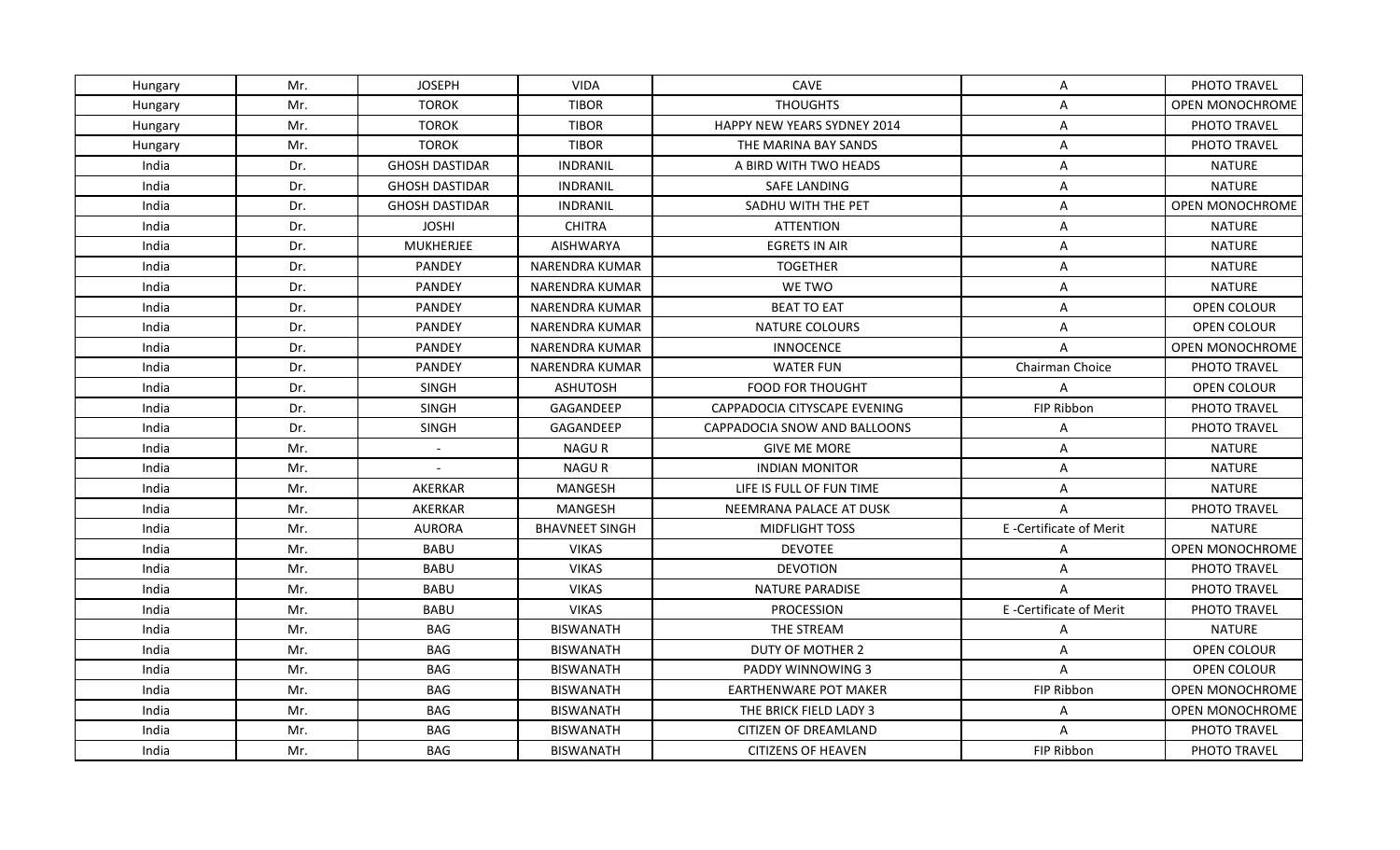| India | Mr. | <b>BAG</b>          | <b>BISWANATH</b>      | <b>CITIZENS OF HEAVEN 2</b>       | A                      | PHOTO TRAVEL           |
|-------|-----|---------------------|-----------------------|-----------------------------------|------------------------|------------------------|
| India | Mr. | <b>BAG</b>          | <b>BISWANATH</b>      | <b>MAA DURGA 5</b>                | Α                      | PHOTO TRAVEL           |
| India | Mr. | <b>BAIDYA</b>       | <b>UJJAL KUMAR</b>    | <b>MOMS LAP</b>                   | Α                      | <b>NATURE</b>          |
| India | Mr. | <b>BAIDYA</b>       | <b>UJJAL KUMAR</b>    | <b>MOTHER AND FAWN</b>            | Α                      | <b>NATURE</b>          |
| India | Mr. | <b>BAIDYA</b>       | <b>UJJAL KUMAR</b>    | <b>WORK IN PROGRESS</b>           | Α                      | <b>NATURE</b>          |
| India | Mr. | BANDYOPADHYAY       | <b>KOUSHIK</b>        | <b>STRUGGLE</b>                   | A                      | PHOTO TRAVEL           |
| India | Mr. | <b>BANERJEE</b>     | <b>ANINDYA</b>        | PLAYING WITH WOOLS                | A                      | OPEN COLOUR            |
| India | Mr. | BANERJEE            | ANINDYA               | REMEMBERING THE SOUL              | Α                      | OPEN COLOUR            |
| India | Mr. | BANERJEE            | ANINDYA               | <b>THOUGHTFULL</b>                | Α                      | <b>OPEN MONOCHROME</b> |
| India | Mr. | <b>BASU</b>         | <b>DWAIPAYAN</b>      | <b>WATCHER</b>                    | A                      | OPEN MONOCHROME        |
| India | Mr. | <b>BASU</b>         | DWAIPAYAN             | <b>CITY LIGHTS</b>                | E-Certificate of Merit | PHOTO TRAVEL           |
| India | Mr. | <b>BASU</b>         | <b>DWAIPAYAN</b>      | <b>FEEDING 2</b>                  | A                      | PHOTO TRAVEL           |
| India | Mr. | <b>BASU</b>         | <b>DWAIPAYAN</b>      | <b>TEA TIME</b>                   | Α                      | PHOTO TRAVEL           |
| India | Mr. | <b>BASU</b>         | SOUMYA                | <b>CITY CLEANERS</b>              | Α                      | OPEN COLOUR            |
| India | Mr. | <b>BASU</b>         | SOUMYA                | SOULMATE                          | Α                      | OPEN MONOCHROME        |
| India | Mr. | BASU                | SOUMYA                | LONELY IN THE FIELD               | A                      | PHOTO TRAVEL           |
| India | Mr. | <b>BASU</b>         | SOUMYA                | WAITING FOR THE RIDE              | Α                      | PHOTO TRAVEL           |
| India | Mr. | BHATTACHARYA        | DINABANDHU            | <b>BIG TURTLE</b>                 | A                      | <b>NATURE</b>          |
| India | Mr. | <b>BHATTACHARYA</b> | <b>DINABANDHU</b>     | <b>ALONE</b>                      | FIP Gold               | OPEN COLOUR            |
| India | Mr. | <b>BHATTACHARYA</b> | <b>DINABANDHU</b>     | WHITE HOUSE                       | Α                      | OPEN MONOCHROME        |
| India | Mr. | <b>BHOURASKAR</b>   | <b>DEEPAK SHRIPAD</b> | <b>BRITAIN PARLIAMENT VIEW</b>    | A                      | PHOTO TRAVEL           |
| India | Mr. | CR                  | SATHYANARAYANA        | <b>ATTACKING DUO</b>              | E-Certificate of Merit | <b>NATURE</b>          |
| India | Mr. | CR                  | SATHYANARAYANA        | <b>CHEETAH CHARGING</b>           | Α                      | <b>NATURE</b>          |
| India | Mr. | CR                  | SATHYANARAYANA        | INDIAN ROLLER CATCHING THE FEED   | Α                      | <b>NATURE</b>          |
| India | Mr. | CR                  | SATHYANARAYANA        | KINGFISHER WITH SKINK             | Α                      | <b>NATURE</b>          |
| India | Mr. | CR                  | SATHYANARAYANA        | RETURNING CATTLE HERD             | A                      | OPEN MONOCHROME        |
| India | Mr. | CR                  | SATHYANARAYANA        | LIVING IN HARMONY                 | A                      | PHOTO TRAVEL           |
| India | Mr. | CHAKRABARTI         | ANIRBAN               | <b>BEE POLLINATION PROCESS</b>    | Α                      | <b>NATURE</b>          |
| India | Mr. | CHAKRABARTI         | ANIRBAN               | <b>GULL POSSESSIVE WITH CATCH</b> | A                      | <b>NATURE</b>          |
| India | Mr. | CHAKRABARTI         | ANIRBAN               | LEISURE HOURS                     | E-Certificate of Merit | OPEN COLOUR            |
| India | Mr. | CHAKRABARTI         | ANIRBAN               | <b>CURIOUS</b>                    | A                      | OPEN MONOCHROME        |
| India | Mr. | CHAKRABARTI         | ANIRBAN               | MAHALI FESTIVAL PADDY             | $\mathsf{A}$           | <b>PHOTO TRAVEL</b>    |
| India | Mr. | <b>CHAKRABORTY</b>  | <b>GAUTAM</b>         | <b>BUDDHA PARK</b>                | Α                      | PHOTO TRAVEL           |
| India | Mr. | <b>CHAKRABORTY</b>  | GAUTAM                | <b>MARBLE ROCKS</b>               | A                      | PHOTO TRAVEL           |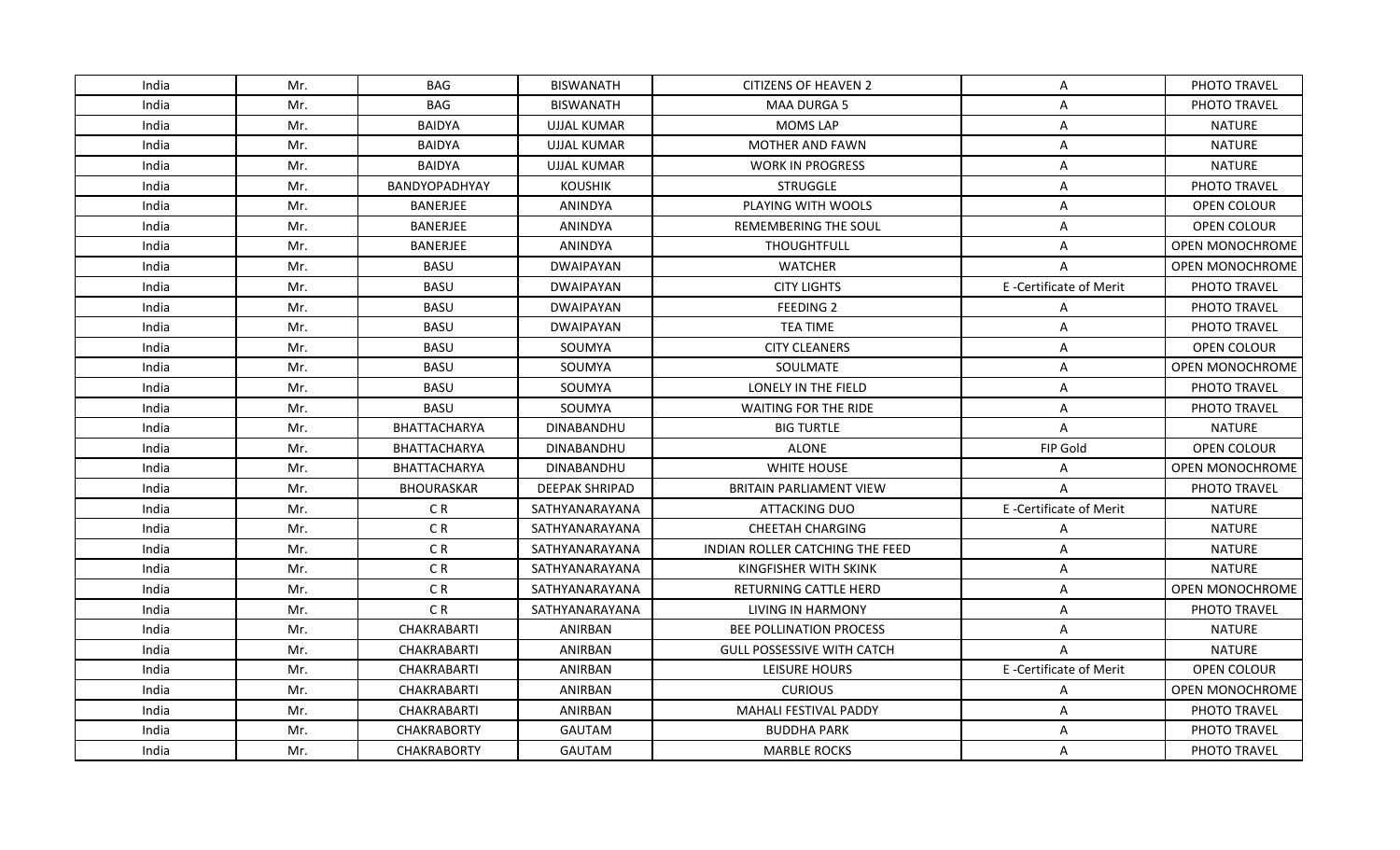| India | Mr. | <b>CHAKRABORTY</b>   | SANTANU            | LUNCH TIME                    | A                      | <b>NATURE</b>          |
|-------|-----|----------------------|--------------------|-------------------------------|------------------------|------------------------|
| India | Mr. | <b>CHAKRABORTY</b>   | SANTANU            | <b>BEAUTY WITH TEAPOT1</b>    | Α                      | <b>OPEN COLOUR</b>     |
| India | Mr. | <b>CHAKRABORTY</b>   | SANTANU            | PORT1                         | A                      | OPEN COLOUR            |
| India | Mr. | CHAKRABORTY          | SANTANU            | <b>ANCIENT BEAUTY2BW</b>      | E-Certificate of Merit | OPEN MONOCHROME        |
| India | Mr. | <b>CHAKRABORTY</b>   | SANTANU            | SC3561A                       | A                      | PHOTO TRAVEL           |
| India | Mr. | <b>CHATTERJEE</b>    | ABHISHEKH          | <b>SPIDER WEB</b>             | Α                      | NATURE                 |
| India | Mr. | CHATTERJEE           | ABHISHEKH          | <b>JUMP FOR THE CATCH</b>     | A                      | <b>OPEN COLOUR</b>     |
| India | Mr. | CHATTERJEE           | ANIKET             | GREY HERON CHASING FOR FOOD   | E-Certificate of Merit | <b>NATURE</b>          |
| India | Mr. | <b>CHATTERJEE</b>    | <b>ANIKET</b>      | <b>DISSOCIATIVE</b>           | $\mathsf{A}$           | OPEN COLOUR            |
| India | Mr. | CHATTERJEE           | ANIKET             | PEEPING CHILD                 | E-Certificate of Merit | OPEN MONOCHROME        |
| India | Mr. | CHATTERJEE           | ARINDAM            | <b>ONLY KIDS</b>              | A                      | OPEN MONOCHROME        |
| India | Mr. | <b>CHATTERJEE</b>    | ARINDAM            | <b>ROUTINE WORK</b>           | A                      | <b>OPEN MONOCHROME</b> |
| India | Mr. | CHATTERJEE           | SAMRAT             | CHECKMATE                     | Α                      | OPEN COLOUR            |
| India | Mr. | CHATTERJEE           | SAMRAT             | <b>TRADITIONAL ROOT LINES</b> | Α                      | OPEN MONOCHROME        |
| India | Mr. | CHATTERJEE           | SAMRAT             | <b>FRIENDS SHIP</b>           | Α                      | PHOTO TRAVEL           |
| India | Mr. | <b>CHATTOPADHYAY</b> | <b>JYOTIRMOY</b>   | MIND BEHIND THE EYES          | A                      | OPEN COLOUR            |
| India | Mr. | <b>CHATTOPADHYAY</b> | <b>JYOTIRMOY</b>   | <b>CURVE 1</b>                | A                      | OPEN MONOCHROME        |
| India | Mr. | CHATTOPADHYAY        | <b>JYOTIRMOY</b>   | PANGONG                       | A                      | PHOTO TRAVEL           |
| India | Mr. | <b>CHAUDHURI</b>     | <b>ASIM KUMAR</b>  | <b>CROSSING ROAD 2A</b>       | A                      | <b>OPEN MONOCHROME</b> |
| India | Mr. | CHAUDHURI            | <b>ASIM KUMAR</b>  | <b>WISH</b>                   | A                      | OPEN MONOCHROME        |
| India | Mr. | <b>DAS</b>           | <b>DURAN</b>       | BELLADONNA                    | A                      | OPEN COLOUR            |
| India | Mr. | <b>DAS</b>           | <b>DURAN</b>       | <b>WATCHERS</b>               | A                      | OPEN MONOCHROME        |
| India | Mr. | <b>DAS</b>           | <b>MALAY KUMAR</b> | <b>HOGWARTS EXPRESS</b>       | Α                      | PHOTO TRAVEL           |
| India | Mr. | <b>DAS</b>           | <b>MALAY KUMAR</b> | <b>HOLY LAKE</b>              | A                      | PHOTO TRAVEL           |
| India | Mr. | <b>DAS</b>           | <b>MALAY KUMAR</b> | <b>JOURNEY</b>                | FIP Gold               | PHOTO TRAVEL           |
| India | Mr. | DAS                  | RITANKAR           | MONK OF VARANASI              | A                      | OPEN COLOUR            |
| India | Mr. | <b>DAS</b>           | RITANKAR           | <b>FROM THE SKY</b>           | A                      | PHOTO TRAVEL           |
| India | Mr. | <b>DAS</b>           | <b>SIDDHARTHA</b>  | <b>WILDERNESS</b>             | Α                      | <b>NATURE</b>          |
| India | Mr. | <b>DAS</b>           | <b>SIDDHARTHA</b>  | <b>MOVING OUT</b>             | A                      | OPEN MONOCHROME        |
| India | Mr. | <b>DAS</b>           | SIDDHARTHA         | <b>BUDDHA PARK</b>            | A                      | PHOTO TRAVEL           |
| India | Mr. | <b>DAS</b>           | SIDDHARTHA         | <b>GANGA AARTI 3</b>          | Α                      | PHOTO TRAVEL           |
| India | Mr. | <b>DATTA</b>         | DWIPARNA KUMAR     | ELEPHANT FAMILY 132           | $\mathsf{A}$           | OPEN MONOCHROME        |
| India | Mr. | <b>DATTA</b>         | <b>SAMIR KUMAR</b> | <b>HER BEAUTY</b>             | Α                      | OPEN COLOUR            |
| India | Mr. | <b>DATTA</b>         | <b>SAMIR KUMAR</b> | <b>PRINCESS</b>               | A                      | OPEN COLOUR            |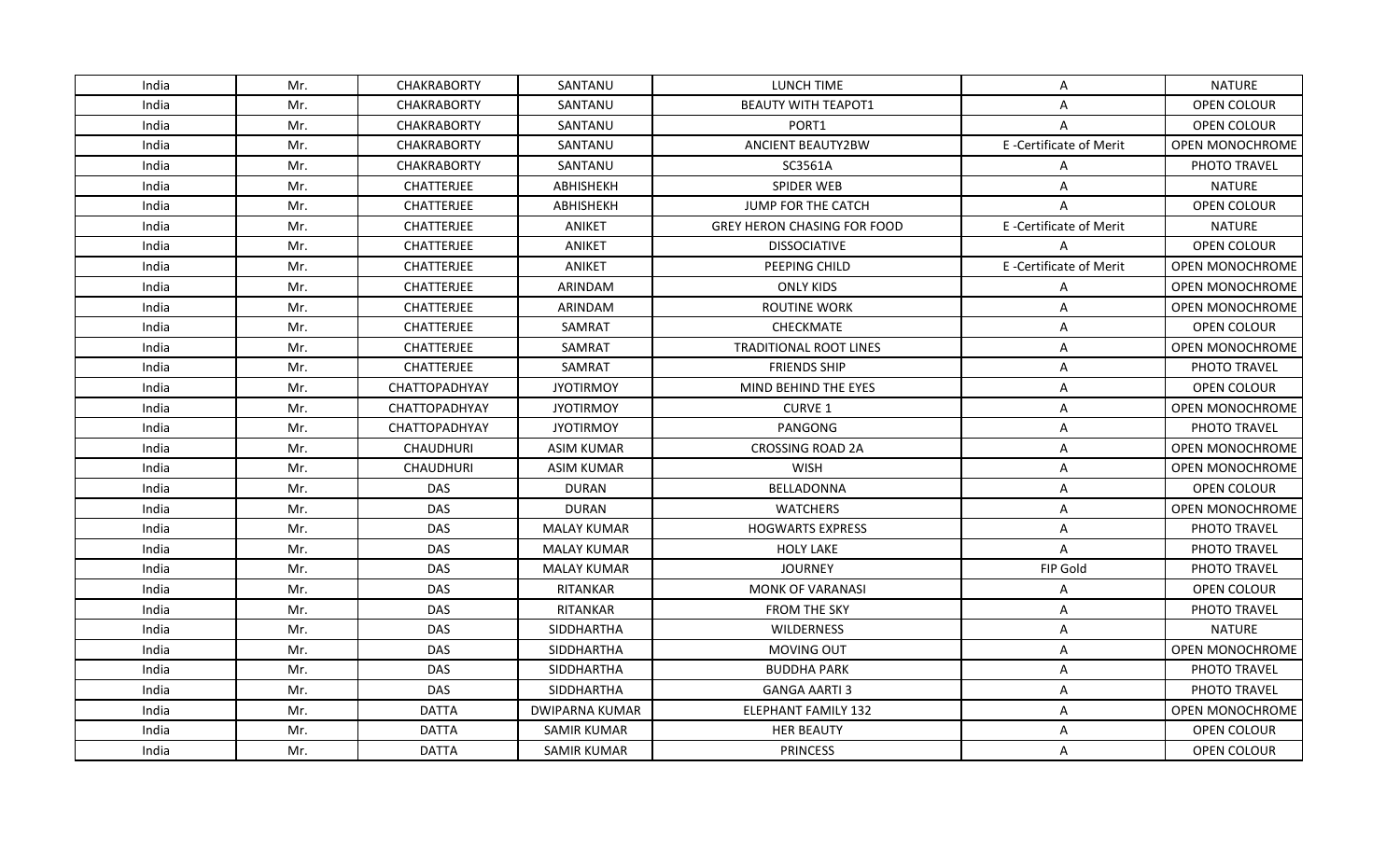| India | Mr. | <b>DATTA</b>         | <b>SAMIR KUMAR</b> | <b>WILD BEAUTY</b>                  | A           | <b>OPEN MONOCHROME</b> |
|-------|-----|----------------------|--------------------|-------------------------------------|-------------|------------------------|
| India | Mr. | <b>DATTA</b>         | <b>SAMIR KUMAR</b> | <b>TRADITIONAL HARMONY</b>          | A           | PHOTO TRAVEL           |
| India | Mr. | DE                   | SOMNATH            | <b>BURDEN BURNING</b>               | Α           | OPEN MONOCHROME        |
| India | Mr. | DE                   | SOMNATH            | <b>FINE TUNER</b>                   | Α           | OPEN MONOCHROME        |
| India | Mr. | DE                   | SOMNATH            | <b>MANA GRAM</b>                    | Α           | PHOTO TRAVEL           |
| India | Mr. | DE                   | SOMNATH            | <b>RUNNING WITH HORSES</b>          | A           | PHOTO TRAVEL           |
| India | Mr. | <b>DUTTA</b>         | <b>AMAR NATH</b>   | A BUMPY KITE                        | Α           | <b>NATURE</b>          |
| India | Mr. | <b>DUTTA</b>         | <b>AMAR NATH</b>   | <b>BRAHMINY KITE WITH FISH 7925</b> | Α           | <b>NATURE</b>          |
| India | Mr. | <b>DUTTA</b>         | <b>AMAR NATH</b>   | <b>PIYALI 6183</b>                  | A           | OPEN COLOUR            |
| India | Mr. | <b>DUTTA</b>         | <b>AMAR NATH</b>   | <b>FOUR FRIENDS 9515</b>            | Α           | OPEN MONOCHROME        |
| India | Mr. | <b>DUTTA</b>         | <b>SUBHASIS</b>    | AFGANI GIRL 2                       | A           | OPEN COLOUR            |
| India | Mr. | <b>DUTTA</b>         | <b>SUBHASIS</b>    | <b>WONDER OF CREATION</b>           | Α           | OPEN MONOCHROME        |
| India | Mr. | <b>DUTTA GUPTA</b>   | CHANDAN            | <b>MORNING PRAYER</b>               | Α           | OPEN MONOCHROME        |
| India | Mr. | <b>DUTTA GUPTA</b>   | CHANDAN            | <b>MYSTERIOUS JOURNEY</b>           | Α           | OPEN MONOCHROME        |
| India | Mr. | <b>DUTTA GUPTA</b>   | CHANDAN            | MAN IN LONELY VALLY                 | Α           | PHOTO TRAVEL           |
| India | Mr. | <b>DUTTA GUPTA</b>   | <b>CHANDAN</b>     | TRADE IN WATER                      | A           | PHOTO TRAVEL           |
| India | Mr. | <b>GHOSH</b>         | <b>DEBOJYOTI</b>   | <b>FOCUSED</b>                      | FIP Ribbon  | <b>OPEN COLOUR</b>     |
| India | Mr. | <b>GHOSH</b>         | <b>DEBOJYOTI</b>   | <b>GLOBAL PANDAMIC</b>              | A           | OPEN COLOUR            |
| India | Mr. | <b>GHOSH</b>         | <b>DEBOJYOTI</b>   | <b>BROTHER AND SISTER</b>           | A           | OPEN MONOCHROME        |
| India | Mr. | <b>GHOSH</b>         | <b>DEBOJYOTI</b>   | JOURNEY OF LIFE                     | FIAP Ribbon | OPEN MONOCHROME        |
| India | Mr. | <b>GHOSH</b>         | <b>DEBOJYOTI</b>   | LOCKDOWN                            | A           | OPEN MONOCHROME        |
| India | Mr. | <b>GHOSH</b>         | INDRANIL           | <b>EGRET FIGHT</b>                  | Α           | <b>NATURE</b>          |
| India | Mr. | <b>GHOSH</b>         | SAJAL              | <b>DESERT SAFARI</b>                | Α           | PHOTO TRAVEL           |
| India | Mr. | <b>GHOSH</b>         | SAJAL              | FESTIVAL IN LADAKH                  | Α           | PHOTO TRAVEL           |
| India | Mr. | <b>GHOSHDASTIDAR</b> | <b>SEKHAR</b>      | LADY WITH LAMP                      | Α           | <b>OPEN COLOUR</b>     |
| India | Mr. | <b>INDULKAR</b>      | PRASAD             | OPEN YOUR MOUTH AAH AAH AA 707773   | A           | NATURE                 |
| India | Mr. | <b>JOSHI</b>         | AJIT               | <b>MORNING DARSHAN</b>              | Α           | PHOTO TRAVEL           |
| India | Mr. | К                    | LOGANATHAN         | <b>BHAGWAN BAHUBALI 1</b>           | A           | OPEN COLOUR            |
| India | Mr. | К                    | LOGANATHAN         | <b>PARIS CITY SCAPE2</b>            | Α           | PHOTO TRAVEL           |
| India | Mr. | K                    | LOGANATHAN         | <b>PROCESSION OF PALKHIS 1</b>      | Α           | PHOTO TRAVEL           |
| India | Mr. | К                    | <b>MANJUNATHA</b>  | <b>DISCUSSION</b>                   | Α           | NATURE                 |
| India | Mr. | K                    | MANJUNATHA         | SPIDERWEB                           | A           | <b>NATURE</b>          |
| India | Mr. | KANDAKOOR            | PRAKASH            | <b>FRIENDSHIP C</b>                 | A           | OPEN COLOUR            |
| India | Mr. | <b>KANDAKOOR</b>     | PRAKASH            | SHEPHERD BOY M                      | A           | OPEN MONOCHROME        |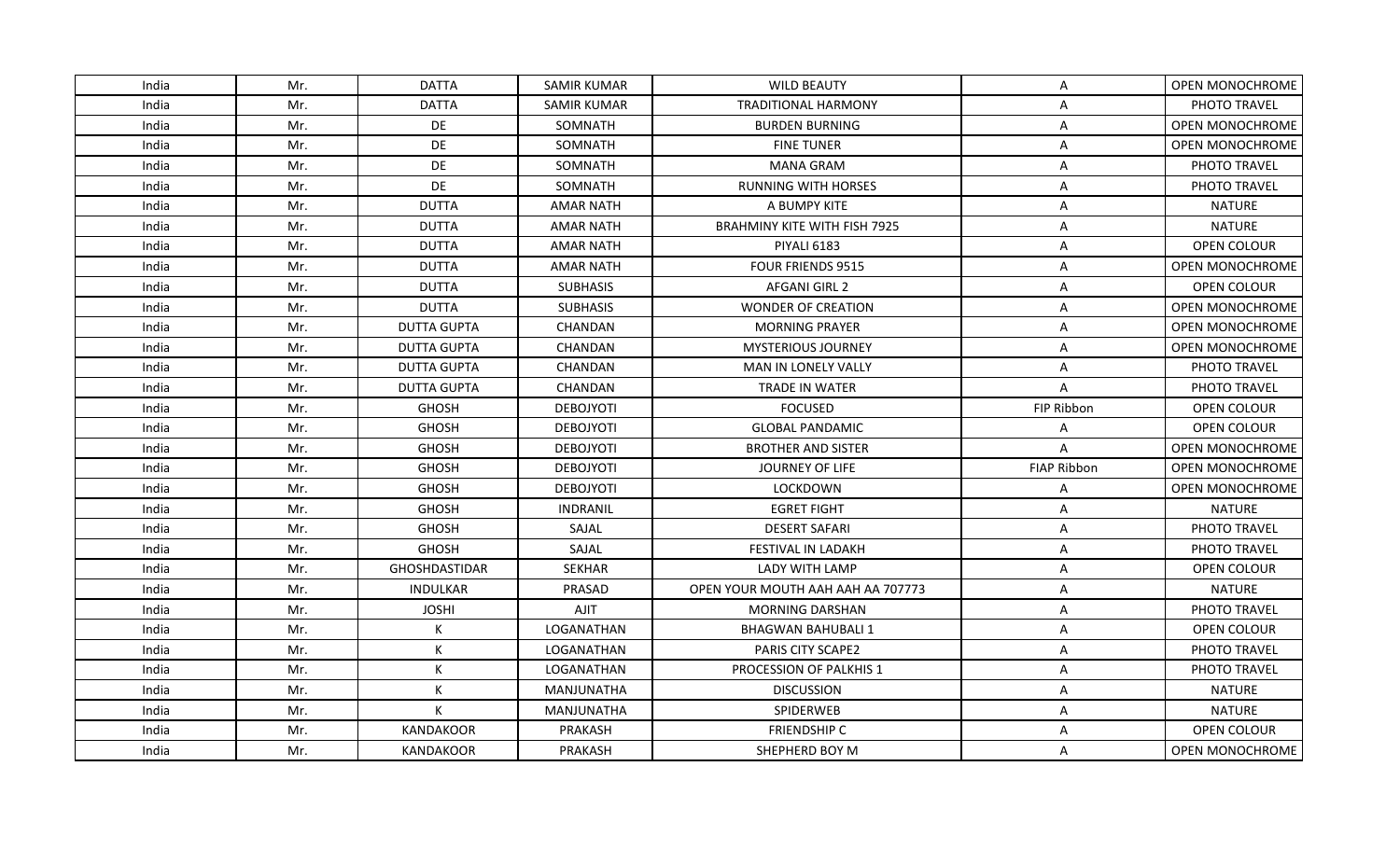| India | Mr. | KANDAKOOR         | PRAKASH          | <b>HOLY BATH</b>                       | A                      | PHOTO TRAVEL           |
|-------|-----|-------------------|------------------|----------------------------------------|------------------------|------------------------|
| India | Mr. | <b>KANDAKOOR</b>  | <b>PRAKASH</b>   | YELLOW DEVOTION                        | FIP Ribbon             | PHOTO TRAVEL           |
| India | Mr. | <b>KAPOOR</b>     | CHETAN           | MORNING LIGHT ON TRISHUL PEAK          | E-Certificate of Merit | <b>NATURE</b>          |
| India | Mr. | <b>KAPOOR</b>     | <b>CHETAN</b>    | <b>FATHER AND HIS WORKING DAUGHTER</b> | A                      | OPEN MONOCHROME        |
| India | Mr. | <b>KAPOOR</b>     | <b>CHETAN</b>    | DESHERA FESTIVAL OF ALMORA 2021        | Α                      | PHOTO TRAVEL           |
| India | Mr. | KAPOOR            | <b>CHETAN</b>    | SNOW PATH                              | A                      | <b>PHOTO TRAVEL</b>    |
| India | Mr. | <b>KAPOOR</b>     | CHETAN           | <b>WALKING IN A BLUE SKY</b>           | FIP Ribbon             | PHOTO TRAVEL           |
| India | Mr. | <b>KORLAPATI</b>  | SARASWATIRAO     | <b>PAINTED STORK TOSSED FISH 02</b>    | A                      | <b>NATURE</b>          |
| India | Mr. | <b>KORLAPATI</b>  | SARASWATIRAO     | SPOT BILLED PELICAN TOSSED FISH        | FIP Ribbon             | <b>NATURE</b>          |
| India | Mr. | <b>KORLAPATI</b>  | SARASWATIRAO     | <b>GOLD MUG AND GRAPES</b>             | A                      | OPEN COLOUR            |
| India | Mr. | <b>KORLAPATI</b>  | SARASWATIRAO     | MY DREAM 02                            | A                      | OPEN COLOUR            |
| India | Mr. | <b>KORLAPATI</b>  | SARASWATIRAO     | NET THROWING AT VALSAPAKA              | A                      | OPEN MONOCHROME        |
| India | Mr. | KOTHARI           | <b>DINESH</b>    | <b>GODHULI</b>                         | Α                      | PHOTO TRAVEL           |
| India | Mr. | <b>KSHIRSAGAR</b> | YOGESH           | <b>BURMESE MERCHANT</b>                | Α                      | OPEN COLOUR            |
| India | Mr. | <b>KSHIRSAGAR</b> | <b>YOGESH</b>    | CATCH ME IF YOU CAN                    | Α                      | OPEN MONOCHROME        |
| India | Mr. | <b>KSHIRSAGAR</b> | YOGESH           | MY PLEASURE                            | A                      | OPEN MONOCHROME        |
| India | Mr. | <b>KULKARNI</b>   | <b>PRANESH</b>   | <b>DREAM NEST</b>                      | Α                      | <b>OPEN COLOUR</b>     |
| India | Mr. | KULKARNI          | PRANESH          | THE MISSION                            | $\mathsf{A}$           | OPEN MONOCHROME        |
| India | Mr. | M                 | MAHESHWARAIAH    | <b>4 CHEETAHS KILLING WILDE BEEAST</b> | Club Gold              | <b>NATURE</b>          |
| India | Mr. | M                 | MAHESHWARAIAH    | 5 CHEETHAS KILLING WILD BEEST          | A                      | <b>NATURE</b>          |
| India | Mr. | M                 | MAHESHWARAIAH    | <b>HYNAES KILLING WILD BEEST</b>       | Α                      | <b>NATURE</b>          |
| India | Mr. | M                 | MAHESHWARAIAH    | LION AND LIONESS                       | Α                      | <b>NATURE</b>          |
| India | Mr. | M                 | MAHESHWARAIAH    | CHEETHAS KILLING WILDE BEEST           | Α                      | OPEN MONOCHROME        |
| India | Mr. | M                 | MAHESHWARAIAH    | <b>LEOPARD ON TREE</b>                 | Α                      | OPEN MONOCHROME        |
| India | Mr. | <b>MUDA</b>       | LOKANATH         | POTS IN MIST                           | Α                      | <b>OPEN MONOCHROME</b> |
| India | Mr. | MUDA              | LOKANATH         | <b>KGL TREK</b>                        | A                      | PHOTO TRAVEL           |
| India | Mr. | <b>MUKHERJEE</b>  | ARIJIT           | LIFE AND BEYOND                        | A                      | OPEN COLOUR            |
| India | Mr. | <b>MUKHERJEE</b>  | <b>ARIJIT</b>    | 39 STEPS                               | Α                      | <b>OPEN MONOCHROME</b> |
| India | Mr. | MUKHERJEE         | ARIJIT           | <b>RED IN RED</b>                      | Α                      | PHOTO TRAVEL           |
| India | Mr. | <b>MUKHERJEE</b>  | <b>DEBASHIS</b>  | A VIGILANT WATCH                       | A                      | <b>NATURE</b>          |
| India | Mr. | <b>MUKHERJEE</b>  | <b>DEBASHIS</b>  | <b>GANGA MAHOTSAV VARANASI 21</b>      | Α                      | PHOTO TRAVEL           |
| India | Mr. | MUKHERJEE         | DEBASHISH        | <b>SHABAR GIRL 2</b>                   | A                      | <b>OPEN COLOUR</b>     |
| India | Mr. | <b>MUKHERJEE</b>  | <b>DEBASHISH</b> | NO MORE                                | A                      | OPEN MONOCHROME        |
| India | Mr. | MUTHMURDU         | NAGENDRA         | <b>NUTHATCH FEEDING CHICKS</b>         | E-Certificate of Merit | NATURE                 |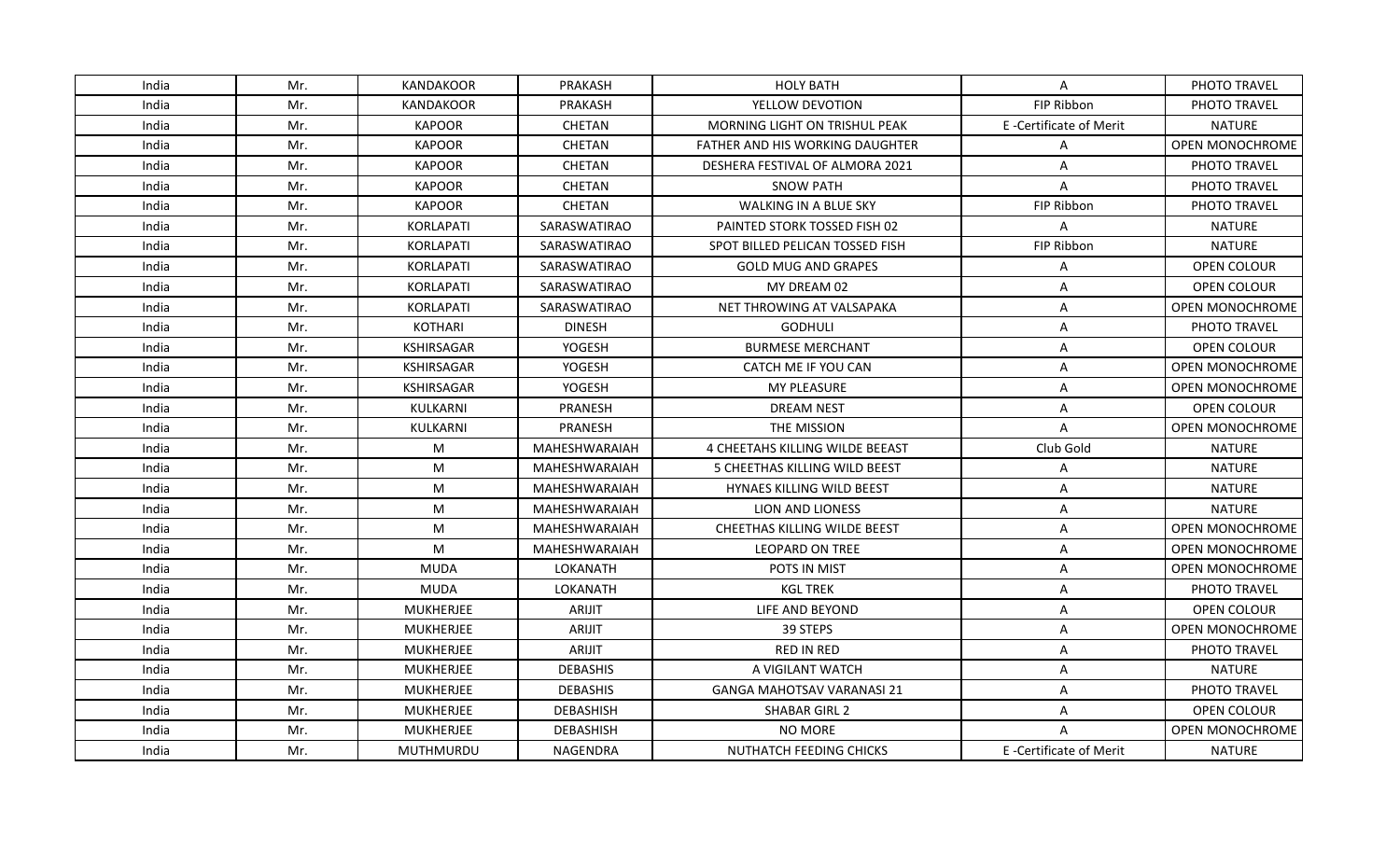| India | Mr. | MUTHMURDU        | NAGENDRA             | QUARREL                      | Α                      | <b>OPEN COLOUR</b>     |
|-------|-----|------------------|----------------------|------------------------------|------------------------|------------------------|
| India | Mr. | <b>MUTHMURDU</b> | <b>NAGENDRA</b>      | SPLASHED JOY-3               | Α                      | <b>OPEN COLOUR</b>     |
| India | Mr. | MUTHMURDU        | NAGENDRA             | <b>GOLDEN MOMENT</b>         | Α                      | PHOTO TRAVEL           |
| India | Mr. | MUTHMURDU        | NAGENDRA             | <b>TOWARDS DIVINITY</b>      | Α                      | PHOTO TRAVEL           |
| India | Mr. | <b>NATH</b>      | <b>DIPANJAN</b>      | ARGUMENT                     | Α                      | <b>NATURE</b>          |
| India | Mr. | <b>NATH</b>      | <b>DIPANJAN</b>      | <b>FIGHT OF GLADIATORS</b>   | A                      | <b>NATURE</b>          |
| India | Mr. | <b>NATH</b>      | <b>DIPANJAN</b>      | <b>KUNG FU FIGHT</b>         | E-Certificate of Merit | <b>NATURE</b>          |
| India | Mr. | PAL              | <b>GOUTAM</b>        | <b>ANINDITA</b>              | Α                      | OPEN COLOUR            |
| India | Mr. | PAL              | <b>GOUTAM</b>        | <b>LADY IN BLACK</b>         | A                      | <b>OPEN MONOCHROME</b> |
| India | Mr. | PAL              | <b>UDAYAN SANKAR</b> | <b>COLOURFUL CONSTRUCT-1</b> | Α                      | OPEN COLOUR            |
| India | Mr. | PAL              | <b>UDAYAN SANKAR</b> | <b>BOWLED OVER</b>           | A                      | OPEN MONOCHROME        |
| India | Mr. | PAL              | <b>UDAYAN SANKAR</b> | <b>BREAK</b>                 | E-Certificate of Merit | OPEN MONOCHROME        |
| India | Mr. | PAL              | <b>UDAYAN SANKAR</b> | KALI                         | A                      | PHOTO TRAVEL           |
| India | Mr. | PAL              | <b>UDAYAN SANKAR</b> | THEYYAM-I                    | Α                      | PHOTO TRAVEL           |
| India | Mr. | PANDA            | SWAPAN KUMAR         | THOUGHT - 2                  | Α                      | OPEN MONOCHROME        |
| India | Mr. | PANDA            | SWAPAN KUMAR         | <b>CONFLICT</b>              | A                      | PHOTO TRAVEL           |
| India | Mr. | PAUL             | <b>SITANATH</b>      | <b>OSPREY</b>                | Α                      | <b>NATURE</b>          |
| India | Mr. | PAUL             | <b>SITANATH</b>      | <b>IMON</b>                  | A                      | OPEN COLOUR            |
| India | Mr. | PAUL             | SITANATH             | <b>NEEL</b>                  | Α                      | <b>OPEN COLOUR</b>     |
| India | Mr. | PAUL             | <b>SITANATH</b>      | SAKUNTALA                    | A                      | <b>OPEN COLOUR</b>     |
| India | Mr. | <b>PAUL</b>      | <b>SITANATH</b>      | THE POET                     | A                      | OPEN COLOUR            |
| India | Mr. | PAUL             | <b>SITANATH</b>      | <b>FAITH</b>                 | A                      | OPEN MONOCHROME        |
| India | Mr. | PAUL             | <b>SITANATH</b>      | <b>MARIA 2</b>               | Α                      | OPEN MONOCHROME        |
| India | Mr. | PAUL             | SITANATH             | MEGHNA                       | A                      | OPEN MONOCHROME        |
| India | Mr. | PAUL             | <b>SITANATH</b>      | <b>CHAKOURI</b>              | E-Certificate of Merit | PHOTO TRAVEL           |
| India | Mr. | PAUL             | <b>SITANATH</b>      | LAMAYURU                     | Α                      | PHOTO TRAVEL           |
| India | Mr. | PAUL             | <b>TAPAS KUMAR</b>   | <b>IBIS WITH CATCH 02</b>    | FIP Ribbon             | <b>NATURE</b>          |
| India | Mr. | PAUL             | <b>TAPAS KUMAR</b>   | WOMEN PERFORMING DONDI       | Α                      | OPEN COLOUR            |
| India | Mr. | PAUL             | <b>TAPAS KUMAR</b>   | <b>INSIDE OUTSIDE</b>        | Α                      | OPEN MONOCHROME        |
| India | Mr. | PAUL             | <b>TAPAS KUMAR</b>   | JUMP ON SWORD 6              | A                      | PHOTO TRAVEL           |
| India | Mr. | PHUKAN           | <b>JITEN</b>         | THE CHASING HONEY            | Α                      | <b>NATURE</b>          |
| India | Mr. | PHUKAN           | <b>JITEN</b>         | <b>TAKE OFF</b>              | $\mathsf{A}$           | OPEN COLOUR            |
| India | Mr. | PONAGANTI        | RAJU                 | <b>BIG LUNCH</b>             | Α                      | <b>NATURE</b>          |
| India | Mr. | PONAGANTI        | RAJU                 | LIFE JOURNEY                 | A                      | NATURE                 |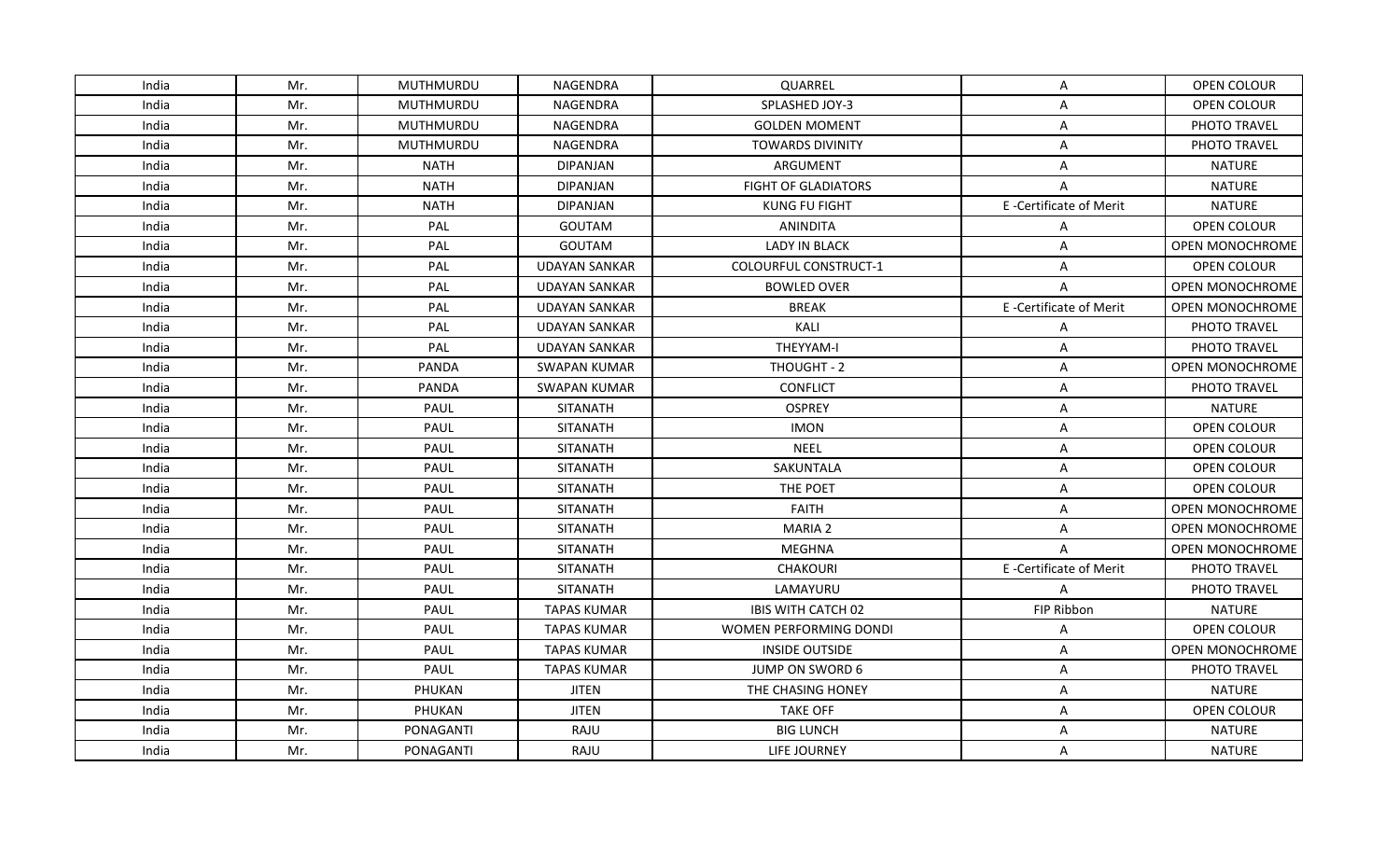| India | Mr. | PONAGANTI        | RAJU                  | <b>PROTECTOR</b>               | FIAP Ribbon            | NATURE              |
|-------|-----|------------------|-----------------------|--------------------------------|------------------------|---------------------|
| India | Mr. | PONAGANTI        | RAJU                  | ATTEMPT                        | A                      | <b>OPEN COLOUR</b>  |
| India | Mr. | PONAGANTI        | RAJU                  | HANDLOOM WORKER                | Α                      | OPEN COLOUR         |
| India | Mr. | <b>PONAGANTI</b> | RAJU                  | TRIBAL CHILD WITH GOAT         | Α                      | OPEN MONOCHROME     |
| India | Mr. | PONAGANTI        | RAJU                  | <b>WATER CYCLE GAME</b>        | Α                      | PHOTO TRAVEL        |
| India | Mr. | PUNTAMBEKAR      | <b>RAVINDRA</b>       | <b>FLYING FLAMINGOS</b>        | A                      | <b>NATURE</b>       |
| India | Mr. | PUNTAMBEKAR      | <b>RAVINDRA</b>       | OLD LADY COOKING               | Α                      | OPEN COLOUR         |
| India | Mr. | <b>RAMASWAMY</b> | RAMANIDHARAN          | <b>QUENCHING THE THIRST</b>    | A                      | <b>NATURE</b>       |
| India | Mr. | RAMASWAMY        | RAMANIDHARAN          | MY OFFERINGS                   | FIP Ribbon             | OPEN MONOCHROME     |
| India | Mr. | <b>ROY</b>       | <b>BIPLAB</b>         | <b>TARGET VIGOROUSLY</b>       | A                      | OPEN MONOCHROME     |
| India | Mr. | <b>ROY</b>       | DEWANSHU KUMAR        | A PRECIOUS CATCH               | A                      | NATURE              |
| India | Mr. | <b>ROY</b>       | <b>DEWANSHU KUMAR</b> | THE AFTER EFFECT STORY         | Α                      | <b>NATURE</b>       |
| India | Mr. | <b>ROY</b>       | RANJAN                | <b>INSECT MATING</b>           | Α                      | <b>NATURE</b>       |
| India | Mr. | <b>ROY</b>       | RANJAN                | <b>JUXTAPOSITION</b>           | A                      | <b>NATURE</b>       |
| India | Mr. | <b>ROY</b>       | RANJAN                | <b>CARING MOTHER</b>           | Α                      | OPEN COLOUR         |
| India | Mr. | <b>ROY</b>       | RANJAN                | LINES OF PADDY                 | A                      | OPEN COLOUR         |
| India | Mr. | <b>ROY</b>       | RANJAN                | EXPRESSIONLESS2                | Α                      | OPEN MONOCHROME     |
| India | Mr. | <b>ROY</b>       | <b>RANJAN</b>         | <b>NOORI</b>                   | A                      | OPEN MONOCHROME     |
| India | Mr. | <b>ROY</b>       | RANJAN                | PADDY DRYING                   | Α                      | PHOTO TRAVEL        |
| India | Mr. | <b>ROY</b>       | <b>RANJAN</b>         | THREAD COLOURING               | A                      | <b>PHOTO TRAVEL</b> |
| India | Mr. | SAHA             | <b>SANKAR BIJOY</b>   | <b>MORNING DUTY</b>            | Α                      | OPEN COLOUR         |
| India | Mr. | SAHA             | <b>SYAMAL KUMAR</b>   | LIGHT POUSHALI 5216            | Α                      | OPEN COLOUR         |
| India | Mr. | SAHA             | <b>SYAMAL KUMAR</b>   | SUSHMITA WITH ROSE 5075        | Α                      | OPEN COLOUR         |
| India | Mr. | SAHA             | <b>SYAMAL KUMAR</b>   | BLACK IS GOLD 5330             | Α                      | OPEN MONOCHROME     |
| India | Mr. | SAHA             | <b>SYAMAL KUMAR</b>   | <b>NISHA 5566</b>              | Α                      | OPEN MONOCHROME     |
| India | Mr. | SAHA             | SYAMAL KUMAR          | PRAYERFUL 4380                 | A                      | PHOTO TRAVEL        |
| India | Mr. | SARKAR           | PINAKI                | <b>DARKNESS INSIDE</b>         | A                      | OPEN COLOUR         |
| India | Mr. | SARKAR           | PINAKI                | <b>GIRL IN DREAM</b>           | E-Certificate of Merit | OPEN COLOUR         |
| India | Mr. | SARKAR           | PINAKI                | PLAYING IN COURTYARD           | Α                      | PHOTO TRAVEL        |
| India | Mr. | SARKAR           | PINAKI                | <b>WALKING IN THE RIVERBED</b> | Α                      | PHOTO TRAVEL        |
| India | Mr. | SARKAR           | PINAKI                | <b>WALKING UP</b>              | A                      | PHOTO TRAVEL        |
| India | Mr. | SARKAR           | SAMIR                 | <b>WALRUS</b>                  | A                      | <b>NATURE</b>       |
| India | Mr. | SARKAR           | SAMIR                 | WALRUS <sub>1</sub>            | A                      | <b>NATURE</b>       |
| India | Mr. | SARKAR           | SAMIR                 | AMAZING MACHUPICCHU            | E-Certificate of Merit | PHOTO TRAVEL        |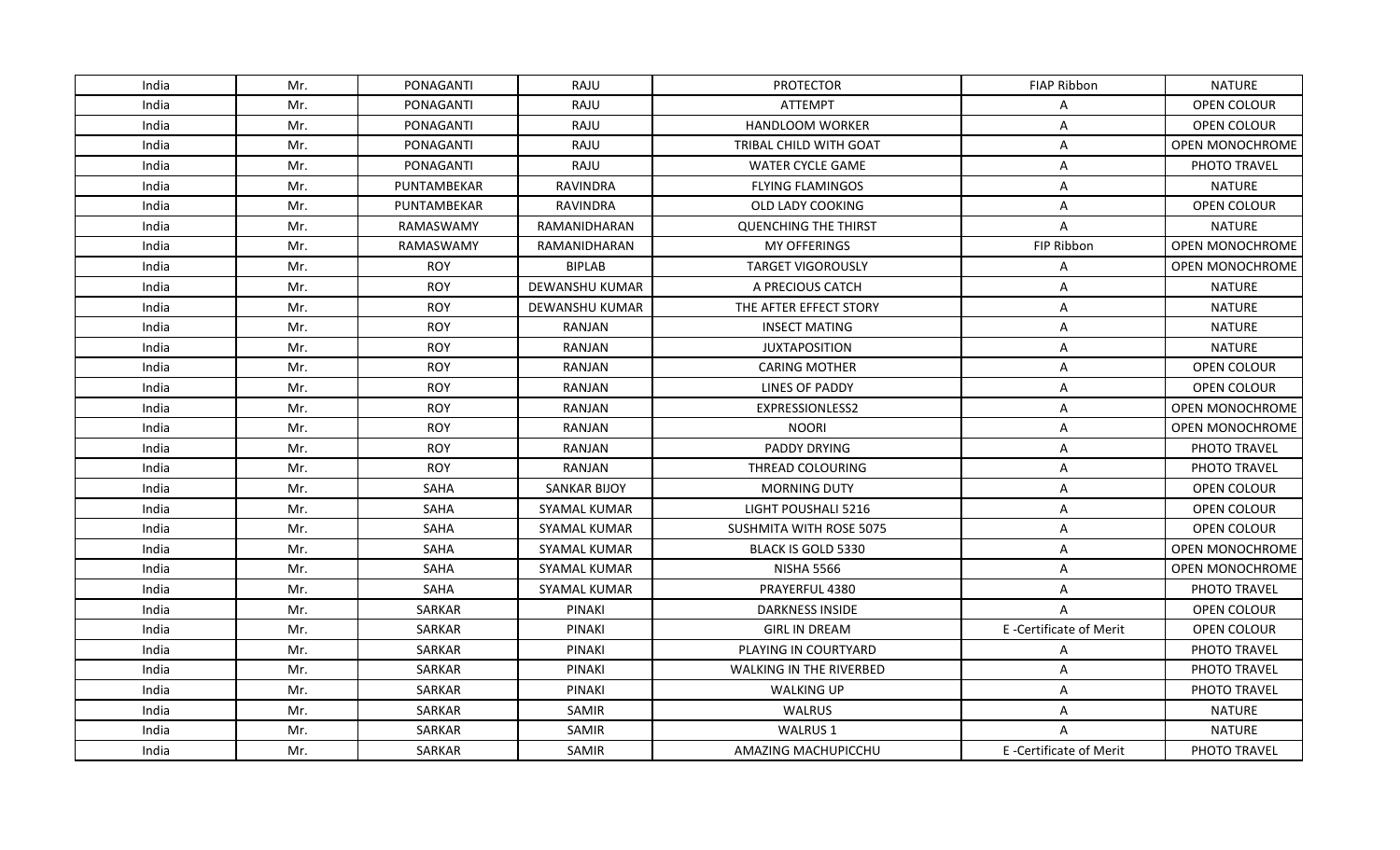| India<br>Mr.<br><b>SARKAR</b><br><b>SAMIR</b><br><b>GANDAKI RIVER VALLEY</b><br>A<br>India<br>Mr.<br><b>SARKAR</b><br><b>SAMIR</b><br>MACHU PICCHU INCA CIVILISATION<br>A<br>India<br>Mr.<br>SAXENA<br><b>SUDHIR</b><br>RED AVADAVAT WITH NESTING MATERIAL<br>A<br>India<br>SAXENA<br><b>SUDHIR</b><br><b>FULFILMENT</b><br>Mr.<br>A<br>Mr.<br>SENGUPTA<br><b>SUGATA</b><br><b>BONDED WITH LOVE</b><br>India<br>Α<br><b>SENGUPTA</b><br><b>SUGATA</b><br><b>INFINITE VISION</b><br>India<br>Mr.<br>A | PHOTO TRAVEL<br>PHOTO TRAVEL<br><b>NATURE</b><br>OPEN MONOCHROME<br><b>OPEN COLOUR</b><br>OPEN MONOCHROME |
|------------------------------------------------------------------------------------------------------------------------------------------------------------------------------------------------------------------------------------------------------------------------------------------------------------------------------------------------------------------------------------------------------------------------------------------------------------------------------------------------------|-----------------------------------------------------------------------------------------------------------|
|                                                                                                                                                                                                                                                                                                                                                                                                                                                                                                      |                                                                                                           |
|                                                                                                                                                                                                                                                                                                                                                                                                                                                                                                      |                                                                                                           |
|                                                                                                                                                                                                                                                                                                                                                                                                                                                                                                      |                                                                                                           |
|                                                                                                                                                                                                                                                                                                                                                                                                                                                                                                      |                                                                                                           |
|                                                                                                                                                                                                                                                                                                                                                                                                                                                                                                      |                                                                                                           |
|                                                                                                                                                                                                                                                                                                                                                                                                                                                                                                      |                                                                                                           |
| Mr.<br><b>SENGUPTA</b><br>SUGATA<br><b>GANGARTI 2</b><br>India<br>Α                                                                                                                                                                                                                                                                                                                                                                                                                                  | PHOTO TRAVEL                                                                                              |
| <b>HOLY BATH</b><br>Mr.<br>SENGUPTA<br>SUGATA<br>India<br>Α                                                                                                                                                                                                                                                                                                                                                                                                                                          | PHOTO TRAVEL                                                                                              |
| Mr.<br>SHAW<br>KRISHNENDU<br><b>LIGHT IN DARK</b><br>$\mathsf{A}$<br>India                                                                                                                                                                                                                                                                                                                                                                                                                           | OPEN COLOUR                                                                                               |
| Mr.<br><b>SHAW</b><br>KRISHNENDU<br>ALIANATED<br>FIAP Ribbon<br>India                                                                                                                                                                                                                                                                                                                                                                                                                                | OPEN MONOCHROME                                                                                           |
| Mr.<br><b>SHAW</b><br>KRISHNENDU<br><b>PLAYMATES</b><br>India<br>A                                                                                                                                                                                                                                                                                                                                                                                                                                   | OPEN MONOCHROME                                                                                           |
| SHRIMALI<br><b>DEVENDRA</b><br>PERFECT MEAL<br>E-Certificate of Merit<br>India<br>Mr.                                                                                                                                                                                                                                                                                                                                                                                                                | <b>NATURE</b>                                                                                             |
| SINGH<br>SHATRUGHAN<br><b>FLAMINGO</b><br>India<br>Mr.                                                                                                                                                                                                                                                                                                                                                                                                                                               | <b>NATURE</b>                                                                                             |
| E-Certificate of Merit<br>SINGH<br>SHATRUGHAN<br>FRUIT SHOP IN THE LAKE<br>India<br>Mr.                                                                                                                                                                                                                                                                                                                                                                                                              | PHOTO TRAVEL                                                                                              |
| Mr.<br>VADLOORI<br><b>BREAKFAST</b><br>India<br>ARUNKUMAR<br>Α                                                                                                                                                                                                                                                                                                                                                                                                                                       | <b>NATURE</b>                                                                                             |
| VADLOORI<br><b>MATERNAL CARE</b><br>India<br>Mr.<br>ARUNKUMAR<br>Α                                                                                                                                                                                                                                                                                                                                                                                                                                   | <b>NATURE</b>                                                                                             |
| VADLOORI<br>India<br>Mr.<br>ARUNKUMAR<br>THIEF BLOW<br>Α                                                                                                                                                                                                                                                                                                                                                                                                                                             | <b>NATURE</b>                                                                                             |
| VADLOORI<br>MOTHER AND CHILD<br>India<br>Mr.<br>ARUNKUMAR<br>Α                                                                                                                                                                                                                                                                                                                                                                                                                                       | OPEN COLOUR                                                                                               |
| VADLOORI<br>India<br>Mr.<br>ARUNKUMAR<br>THE BEAUTY OF THE LIGHT<br>Α                                                                                                                                                                                                                                                                                                                                                                                                                                | OPEN COLOUR                                                                                               |
| YENNI<br>India<br>Mr.<br>SHREENIVAS<br>AFTER PICKING PREY<br>A                                                                                                                                                                                                                                                                                                                                                                                                                                       | <b>NATURE</b>                                                                                             |
| SHREENIVAS<br>India<br>Mr.<br>YENNI<br>KINGFISHER WITH FISH<br>A                                                                                                                                                                                                                                                                                                                                                                                                                                     | <b>NATURE</b>                                                                                             |
| SHREENIVAS<br>India<br>Mr.<br>YENNI<br><b>BALANCING LIFE</b><br>A                                                                                                                                                                                                                                                                                                                                                                                                                                    | OPEN MONOCHROME                                                                                           |
| YENNI<br>SHREENIVAS<br>PORTRAIT HK 5<br>India<br>Mr.<br>Α                                                                                                                                                                                                                                                                                                                                                                                                                                            | <b>OPEN MONOCHROME</b>                                                                                    |
| YENNI<br>SHREENIVAS<br><b>WARI PEOPLE 2</b><br>India<br>Mr.<br>Α                                                                                                                                                                                                                                                                                                                                                                                                                                     | OPEN MONOCHROME                                                                                           |
| Mr.<br><b>YENNI</b><br><b>SHREENIVAS</b><br><b>FESTIVAL OF LIGHTS</b><br>India<br>Α                                                                                                                                                                                                                                                                                                                                                                                                                  | <b>PHOTO TRAVEL</b>                                                                                       |
| India<br>Mr.<br>YENNI<br>SHREENIVAS<br>PRIEST OF BADAVI LINGA HAMPI<br>A                                                                                                                                                                                                                                                                                                                                                                                                                             | PHOTO TRAVEL                                                                                              |
| SHREENIVAS<br>Mr.<br>YENNI<br><b>TURMERIC MILK OFFERING</b><br>Α<br>India                                                                                                                                                                                                                                                                                                                                                                                                                            | PHOTO TRAVEL                                                                                              |
| SHREENIVAS<br>Club HM<br>Mr.<br><b>YENNI</b><br>WARI FESTIVAL 1<br>India                                                                                                                                                                                                                                                                                                                                                                                                                             | PHOTO TRAVEL                                                                                              |
| BANERJEE<br>FREEDA<br>India<br><b>RUNA</b><br>Mrs.<br>A                                                                                                                                                                                                                                                                                                                                                                                                                                              | OPEN COLOUR                                                                                               |
| India<br><b>BANERJEE</b><br><b>RUNA</b><br><b>DEV DIPAWALI</b><br>Mrs.<br>A                                                                                                                                                                                                                                                                                                                                                                                                                          | PHOTO TRAVEL                                                                                              |
| India<br><b>BANERJEE MUKHERJEE</b><br>LOPAMUDRA<br><b>EGRET WITH PREY</b><br>Mrs.<br>A                                                                                                                                                                                                                                                                                                                                                                                                               | <b>NATURE</b>                                                                                             |
| <b>BANERJEE MUKHERJEE</b><br>LOPAMUDRA<br>PURPLE HERON SWALLOWING SNAKE<br>India<br>Mrs.<br>A                                                                                                                                                                                                                                                                                                                                                                                                        | <b>NATURE</b>                                                                                             |
| <b>BANERJEE MUKHERJEE</b><br>LOPAMUDRA<br>MY DESIGN<br>A<br>India<br>Mrs.                                                                                                                                                                                                                                                                                                                                                                                                                            | OPEN COLOUR                                                                                               |
| <b>BANERJEE MUKHERJEE</b><br>LOPAMUDRA<br>VARANASI<br>India<br>Mrs.<br>A                                                                                                                                                                                                                                                                                                                                                                                                                             | PHOTO TRAVEL                                                                                              |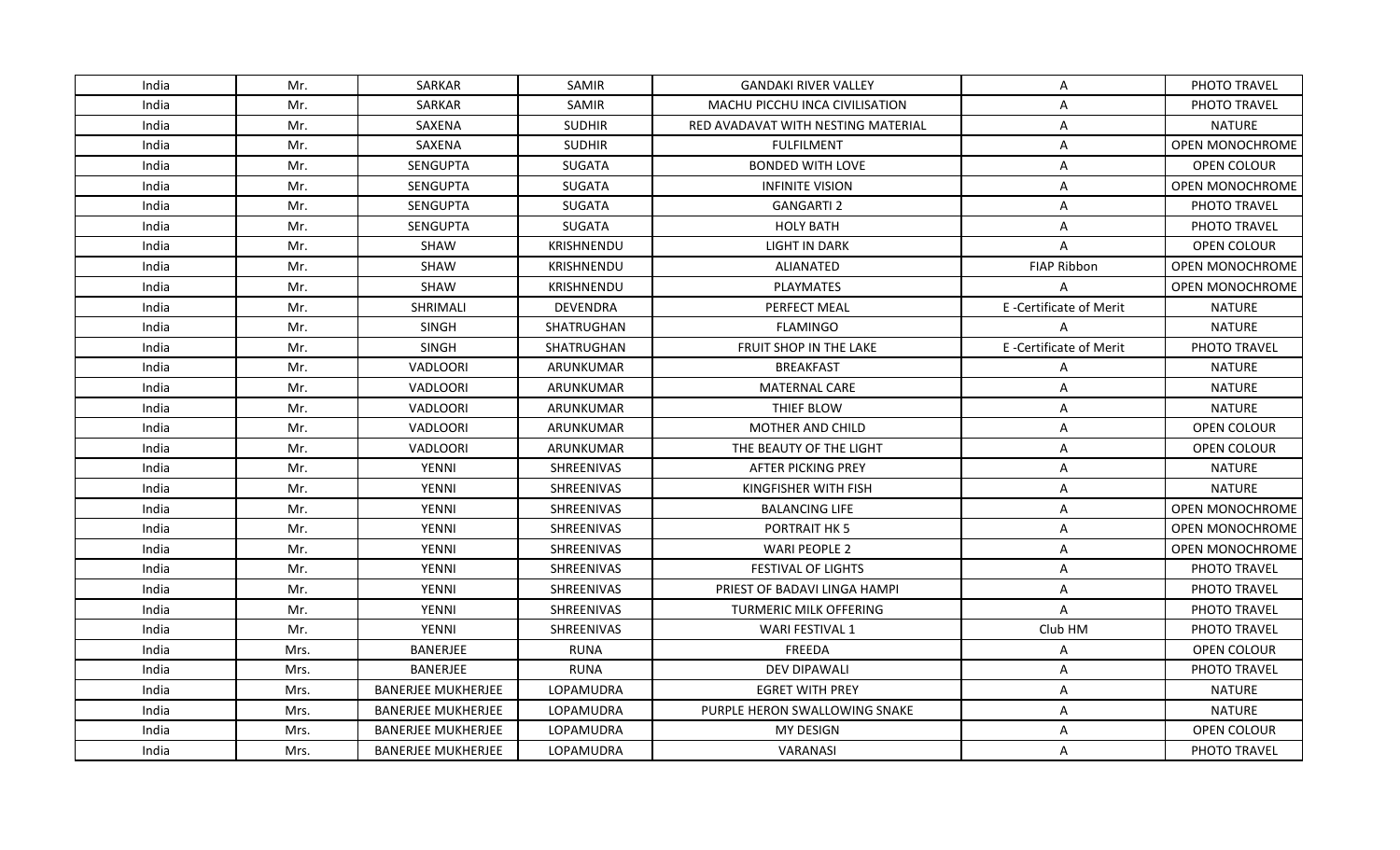| India<br>Mrs.<br><b>BASAK</b><br>ANITA<br><b>CONTROL</b><br>$\mathsf{A}$<br><b>OPEN COLOUR</b><br><b>BASAK</b><br><b>ANITA</b><br><b>WISH FOR</b><br>India<br>Mrs.<br><b>OPEN COLOUR</b><br>A<br><b>BASAK</b><br><b>BLACK PEARL</b><br>India<br>ANITA<br>Α<br>Mrs.<br><b>BASAK</b><br><b>ANITA</b><br><b>FORMATION 1</b><br>A<br>India<br>Mrs.<br><b>BASAK</b><br>TRIANGLES<br>India<br>Mrs.<br>ANITA<br>Α<br><b>DEB SARKAR</b><br><b>CURIOUS</b><br>India<br>Mrs.<br>MANASI<br>A<br><b>DEB SARKAR</b><br><b>IMAMBARA OF LUCKNOW</b><br>India<br>Mrs.<br><b>MANASI</b><br>Α<br>Club Gold<br>India<br>Mrs.<br><b>DEB SARKAR</b><br><b>MANASI</b><br><b>PRAYER</b><br>PHOTO TRAVEL<br>Mrs.<br><b>DEB SARKAR</b><br><b>MANASI</b><br>THE MORNING PRAYER<br>PHOTO TRAVEL<br>India<br>A<br>India<br>Mrs.<br><b>DEB SARKAR</b><br><b>MANASI</b><br>PHOTO TRAVEL<br><b>WORSHIP</b><br>Α<br><b>MISHRA</b><br><b>BABY</b><br>OPEN COLOUR<br>India<br>Mrs.<br>ANJU<br>A<br><b>MISHRA</b><br>ANJU<br><b>HOME COMING</b><br>OPEN COLOUR<br>India<br>Mrs.<br>Α<br><b>MISHRA</b><br><b>EYES</b><br>India<br>ANJU<br>Mrs.<br>Α<br>IN ROUTE TO CHANDRATAL<br><b>MISHRA</b><br>ANJU<br>A<br>PHOTO TRAVEL<br>India<br>Mrs.<br><b>MISHRA</b><br>ANJU<br><b>MANALI TO KAZA</b><br>PHOTO TRAVEL<br>India<br>Mrs.<br>Α<br>MUKHERJEE<br><b>NATURE</b><br>India<br>Mrs.<br>RUMNA<br><b>BIRD WITH ITS KILL</b><br>Α<br>MUKHERJEE<br><b>NATURE</b><br>India<br>Mrs.<br><b>RUMNA</b><br><b>GOLDEN HUNT</b><br>Α<br>MUKHERJEE<br>OPEN COLOUR<br>India<br>RUMNA<br><b>DUI KANYA</b><br>Mrs.<br>A<br>MUKHERJEE<br>India<br>Mrs.<br>RUMNA<br><b>WINTER MORNING</b><br>$\mathsf{A}$<br>PHOTO TRAVEL<br>India<br>Mrs.<br>SARKAR<br>GOURI<br>BETWEEN RED AND YELLOW<br>Α<br>PHOTO TRAVEL<br><b>DAS</b><br><b>NATURE</b><br>India<br>Ms.<br>SHARMALI<br><b>IBIS WITH FROG 6195</b><br>A<br>SHARMALI<br>OPEN COLOUR<br>India<br><b>DAS</b><br>OLD AGE DIFFICULTY<br>Ms.<br>Α<br>SHARMALI<br>TAJ<br>India<br>Ms.<br><b>DAS</b><br>Α<br>OPEN COLOUR<br>SHARMALI<br>THREAD MAN 9855<br>India<br>Ms.<br><b>DAS</b><br>Α<br><b>OPEN COLOUR</b><br>Ms.<br><b>DAS</b><br>SHARMALI<br>TRIDHARA 5786<br>India<br>A<br>E-Certificate of Merit<br>India<br>Ms.<br><b>DAS</b><br>SHARMALI<br>CHHAT AT TAJ 3372<br>PHOTO TRAVEL<br>India<br>Ms.<br><b>DAS</b><br>SHARMALI<br>CHHAT PUJO NEAR TAJ 3251<br>PHOTO TRAVEL<br>Α<br>ADI DHARMA<br><b>BUTTERFLY</b><br>Mr.<br>RIZAL<br>Indonesia<br>A<br><b>FUTURE GOALKEEPER</b><br>E-Certificate of Merit<br>Mr.<br>ADI DHARMA<br><b>RIZAL</b><br>Indonesia<br>Mr.<br>ADI DHARMA<br>RIZAL<br>OUCH!<br>Indonesia<br>A<br>SETIADI<br>Mr.<br><b>KOLIBRI MERAK</b><br><b>NATURE</b><br>Indonesia<br>AJAR<br>A<br>SETIADI<br>AJAR<br><b>MOVING</b><br>A<br><b>NATURE</b><br>Indonesia<br>Mr.<br>Club Silver<br><b>NATURE</b><br>Mr.<br><b>SETIADI</b><br><b>AJAR</b><br>THE LONG PREY<br>Indonesia<br>SETIADI<br>AJAR<br><b>BROKEN EVERYWHERE</b><br><b>GPU Gold</b><br>OPEN COLOUR<br>Indonesia<br>Mr. |  |  |  |                        |
|----------------------------------------------------------------------------------------------------------------------------------------------------------------------------------------------------------------------------------------------------------------------------------------------------------------------------------------------------------------------------------------------------------------------------------------------------------------------------------------------------------------------------------------------------------------------------------------------------------------------------------------------------------------------------------------------------------------------------------------------------------------------------------------------------------------------------------------------------------------------------------------------------------------------------------------------------------------------------------------------------------------------------------------------------------------------------------------------------------------------------------------------------------------------------------------------------------------------------------------------------------------------------------------------------------------------------------------------------------------------------------------------------------------------------------------------------------------------------------------------------------------------------------------------------------------------------------------------------------------------------------------------------------------------------------------------------------------------------------------------------------------------------------------------------------------------------------------------------------------------------------------------------------------------------------------------------------------------------------------------------------------------------------------------------------------------------------------------------------------------------------------------------------------------------------------------------------------------------------------------------------------------------------------------------------------------------------------------------------------------------------------------------------------------------------------------------------------------------------------------------------------------------------------------------------------------------------------------------------------------------------------------------------------------------------------------------------------------------------------------------------------------------------------------------------------------------------------------------------------------------------------------------------------------------------------------------------------------------------------------|--|--|--|------------------------|
|                                                                                                                                                                                                                                                                                                                                                                                                                                                                                                                                                                                                                                                                                                                                                                                                                                                                                                                                                                                                                                                                                                                                                                                                                                                                                                                                                                                                                                                                                                                                                                                                                                                                                                                                                                                                                                                                                                                                                                                                                                                                                                                                                                                                                                                                                                                                                                                                                                                                                                                                                                                                                                                                                                                                                                                                                                                                                                                                                                                              |  |  |  |                        |
|                                                                                                                                                                                                                                                                                                                                                                                                                                                                                                                                                                                                                                                                                                                                                                                                                                                                                                                                                                                                                                                                                                                                                                                                                                                                                                                                                                                                                                                                                                                                                                                                                                                                                                                                                                                                                                                                                                                                                                                                                                                                                                                                                                                                                                                                                                                                                                                                                                                                                                                                                                                                                                                                                                                                                                                                                                                                                                                                                                                              |  |  |  |                        |
|                                                                                                                                                                                                                                                                                                                                                                                                                                                                                                                                                                                                                                                                                                                                                                                                                                                                                                                                                                                                                                                                                                                                                                                                                                                                                                                                                                                                                                                                                                                                                                                                                                                                                                                                                                                                                                                                                                                                                                                                                                                                                                                                                                                                                                                                                                                                                                                                                                                                                                                                                                                                                                                                                                                                                                                                                                                                                                                                                                                              |  |  |  | OPEN MONOCHROME        |
|                                                                                                                                                                                                                                                                                                                                                                                                                                                                                                                                                                                                                                                                                                                                                                                                                                                                                                                                                                                                                                                                                                                                                                                                                                                                                                                                                                                                                                                                                                                                                                                                                                                                                                                                                                                                                                                                                                                                                                                                                                                                                                                                                                                                                                                                                                                                                                                                                                                                                                                                                                                                                                                                                                                                                                                                                                                                                                                                                                                              |  |  |  | OPEN MONOCHROME        |
|                                                                                                                                                                                                                                                                                                                                                                                                                                                                                                                                                                                                                                                                                                                                                                                                                                                                                                                                                                                                                                                                                                                                                                                                                                                                                                                                                                                                                                                                                                                                                                                                                                                                                                                                                                                                                                                                                                                                                                                                                                                                                                                                                                                                                                                                                                                                                                                                                                                                                                                                                                                                                                                                                                                                                                                                                                                                                                                                                                                              |  |  |  | OPEN MONOCHROME        |
|                                                                                                                                                                                                                                                                                                                                                                                                                                                                                                                                                                                                                                                                                                                                                                                                                                                                                                                                                                                                                                                                                                                                                                                                                                                                                                                                                                                                                                                                                                                                                                                                                                                                                                                                                                                                                                                                                                                                                                                                                                                                                                                                                                                                                                                                                                                                                                                                                                                                                                                                                                                                                                                                                                                                                                                                                                                                                                                                                                                              |  |  |  | OPEN MONOCHROME        |
|                                                                                                                                                                                                                                                                                                                                                                                                                                                                                                                                                                                                                                                                                                                                                                                                                                                                                                                                                                                                                                                                                                                                                                                                                                                                                                                                                                                                                                                                                                                                                                                                                                                                                                                                                                                                                                                                                                                                                                                                                                                                                                                                                                                                                                                                                                                                                                                                                                                                                                                                                                                                                                                                                                                                                                                                                                                                                                                                                                                              |  |  |  | OPEN MONOCHROME        |
|                                                                                                                                                                                                                                                                                                                                                                                                                                                                                                                                                                                                                                                                                                                                                                                                                                                                                                                                                                                                                                                                                                                                                                                                                                                                                                                                                                                                                                                                                                                                                                                                                                                                                                                                                                                                                                                                                                                                                                                                                                                                                                                                                                                                                                                                                                                                                                                                                                                                                                                                                                                                                                                                                                                                                                                                                                                                                                                                                                                              |  |  |  |                        |
|                                                                                                                                                                                                                                                                                                                                                                                                                                                                                                                                                                                                                                                                                                                                                                                                                                                                                                                                                                                                                                                                                                                                                                                                                                                                                                                                                                                                                                                                                                                                                                                                                                                                                                                                                                                                                                                                                                                                                                                                                                                                                                                                                                                                                                                                                                                                                                                                                                                                                                                                                                                                                                                                                                                                                                                                                                                                                                                                                                                              |  |  |  |                        |
|                                                                                                                                                                                                                                                                                                                                                                                                                                                                                                                                                                                                                                                                                                                                                                                                                                                                                                                                                                                                                                                                                                                                                                                                                                                                                                                                                                                                                                                                                                                                                                                                                                                                                                                                                                                                                                                                                                                                                                                                                                                                                                                                                                                                                                                                                                                                                                                                                                                                                                                                                                                                                                                                                                                                                                                                                                                                                                                                                                                              |  |  |  |                        |
|                                                                                                                                                                                                                                                                                                                                                                                                                                                                                                                                                                                                                                                                                                                                                                                                                                                                                                                                                                                                                                                                                                                                                                                                                                                                                                                                                                                                                                                                                                                                                                                                                                                                                                                                                                                                                                                                                                                                                                                                                                                                                                                                                                                                                                                                                                                                                                                                                                                                                                                                                                                                                                                                                                                                                                                                                                                                                                                                                                                              |  |  |  |                        |
|                                                                                                                                                                                                                                                                                                                                                                                                                                                                                                                                                                                                                                                                                                                                                                                                                                                                                                                                                                                                                                                                                                                                                                                                                                                                                                                                                                                                                                                                                                                                                                                                                                                                                                                                                                                                                                                                                                                                                                                                                                                                                                                                                                                                                                                                                                                                                                                                                                                                                                                                                                                                                                                                                                                                                                                                                                                                                                                                                                                              |  |  |  |                        |
|                                                                                                                                                                                                                                                                                                                                                                                                                                                                                                                                                                                                                                                                                                                                                                                                                                                                                                                                                                                                                                                                                                                                                                                                                                                                                                                                                                                                                                                                                                                                                                                                                                                                                                                                                                                                                                                                                                                                                                                                                                                                                                                                                                                                                                                                                                                                                                                                                                                                                                                                                                                                                                                                                                                                                                                                                                                                                                                                                                                              |  |  |  | OPEN MONOCHROME        |
|                                                                                                                                                                                                                                                                                                                                                                                                                                                                                                                                                                                                                                                                                                                                                                                                                                                                                                                                                                                                                                                                                                                                                                                                                                                                                                                                                                                                                                                                                                                                                                                                                                                                                                                                                                                                                                                                                                                                                                                                                                                                                                                                                                                                                                                                                                                                                                                                                                                                                                                                                                                                                                                                                                                                                                                                                                                                                                                                                                                              |  |  |  |                        |
|                                                                                                                                                                                                                                                                                                                                                                                                                                                                                                                                                                                                                                                                                                                                                                                                                                                                                                                                                                                                                                                                                                                                                                                                                                                                                                                                                                                                                                                                                                                                                                                                                                                                                                                                                                                                                                                                                                                                                                                                                                                                                                                                                                                                                                                                                                                                                                                                                                                                                                                                                                                                                                                                                                                                                                                                                                                                                                                                                                                              |  |  |  |                        |
|                                                                                                                                                                                                                                                                                                                                                                                                                                                                                                                                                                                                                                                                                                                                                                                                                                                                                                                                                                                                                                                                                                                                                                                                                                                                                                                                                                                                                                                                                                                                                                                                                                                                                                                                                                                                                                                                                                                                                                                                                                                                                                                                                                                                                                                                                                                                                                                                                                                                                                                                                                                                                                                                                                                                                                                                                                                                                                                                                                                              |  |  |  |                        |
|                                                                                                                                                                                                                                                                                                                                                                                                                                                                                                                                                                                                                                                                                                                                                                                                                                                                                                                                                                                                                                                                                                                                                                                                                                                                                                                                                                                                                                                                                                                                                                                                                                                                                                                                                                                                                                                                                                                                                                                                                                                                                                                                                                                                                                                                                                                                                                                                                                                                                                                                                                                                                                                                                                                                                                                                                                                                                                                                                                                              |  |  |  |                        |
|                                                                                                                                                                                                                                                                                                                                                                                                                                                                                                                                                                                                                                                                                                                                                                                                                                                                                                                                                                                                                                                                                                                                                                                                                                                                                                                                                                                                                                                                                                                                                                                                                                                                                                                                                                                                                                                                                                                                                                                                                                                                                                                                                                                                                                                                                                                                                                                                                                                                                                                                                                                                                                                                                                                                                                                                                                                                                                                                                                                              |  |  |  |                        |
|                                                                                                                                                                                                                                                                                                                                                                                                                                                                                                                                                                                                                                                                                                                                                                                                                                                                                                                                                                                                                                                                                                                                                                                                                                                                                                                                                                                                                                                                                                                                                                                                                                                                                                                                                                                                                                                                                                                                                                                                                                                                                                                                                                                                                                                                                                                                                                                                                                                                                                                                                                                                                                                                                                                                                                                                                                                                                                                                                                                              |  |  |  |                        |
|                                                                                                                                                                                                                                                                                                                                                                                                                                                                                                                                                                                                                                                                                                                                                                                                                                                                                                                                                                                                                                                                                                                                                                                                                                                                                                                                                                                                                                                                                                                                                                                                                                                                                                                                                                                                                                                                                                                                                                                                                                                                                                                                                                                                                                                                                                                                                                                                                                                                                                                                                                                                                                                                                                                                                                                                                                                                                                                                                                                              |  |  |  |                        |
|                                                                                                                                                                                                                                                                                                                                                                                                                                                                                                                                                                                                                                                                                                                                                                                                                                                                                                                                                                                                                                                                                                                                                                                                                                                                                                                                                                                                                                                                                                                                                                                                                                                                                                                                                                                                                                                                                                                                                                                                                                                                                                                                                                                                                                                                                                                                                                                                                                                                                                                                                                                                                                                                                                                                                                                                                                                                                                                                                                                              |  |  |  |                        |
|                                                                                                                                                                                                                                                                                                                                                                                                                                                                                                                                                                                                                                                                                                                                                                                                                                                                                                                                                                                                                                                                                                                                                                                                                                                                                                                                                                                                                                                                                                                                                                                                                                                                                                                                                                                                                                                                                                                                                                                                                                                                                                                                                                                                                                                                                                                                                                                                                                                                                                                                                                                                                                                                                                                                                                                                                                                                                                                                                                                              |  |  |  |                        |
|                                                                                                                                                                                                                                                                                                                                                                                                                                                                                                                                                                                                                                                                                                                                                                                                                                                                                                                                                                                                                                                                                                                                                                                                                                                                                                                                                                                                                                                                                                                                                                                                                                                                                                                                                                                                                                                                                                                                                                                                                                                                                                                                                                                                                                                                                                                                                                                                                                                                                                                                                                                                                                                                                                                                                                                                                                                                                                                                                                                              |  |  |  |                        |
|                                                                                                                                                                                                                                                                                                                                                                                                                                                                                                                                                                                                                                                                                                                                                                                                                                                                                                                                                                                                                                                                                                                                                                                                                                                                                                                                                                                                                                                                                                                                                                                                                                                                                                                                                                                                                                                                                                                                                                                                                                                                                                                                                                                                                                                                                                                                                                                                                                                                                                                                                                                                                                                                                                                                                                                                                                                                                                                                                                                              |  |  |  |                        |
|                                                                                                                                                                                                                                                                                                                                                                                                                                                                                                                                                                                                                                                                                                                                                                                                                                                                                                                                                                                                                                                                                                                                                                                                                                                                                                                                                                                                                                                                                                                                                                                                                                                                                                                                                                                                                                                                                                                                                                                                                                                                                                                                                                                                                                                                                                                                                                                                                                                                                                                                                                                                                                                                                                                                                                                                                                                                                                                                                                                              |  |  |  | <b>OPEN MONOCHROME</b> |
|                                                                                                                                                                                                                                                                                                                                                                                                                                                                                                                                                                                                                                                                                                                                                                                                                                                                                                                                                                                                                                                                                                                                                                                                                                                                                                                                                                                                                                                                                                                                                                                                                                                                                                                                                                                                                                                                                                                                                                                                                                                                                                                                                                                                                                                                                                                                                                                                                                                                                                                                                                                                                                                                                                                                                                                                                                                                                                                                                                                              |  |  |  |                        |
|                                                                                                                                                                                                                                                                                                                                                                                                                                                                                                                                                                                                                                                                                                                                                                                                                                                                                                                                                                                                                                                                                                                                                                                                                                                                                                                                                                                                                                                                                                                                                                                                                                                                                                                                                                                                                                                                                                                                                                                                                                                                                                                                                                                                                                                                                                                                                                                                                                                                                                                                                                                                                                                                                                                                                                                                                                                                                                                                                                                              |  |  |  |                        |
|                                                                                                                                                                                                                                                                                                                                                                                                                                                                                                                                                                                                                                                                                                                                                                                                                                                                                                                                                                                                                                                                                                                                                                                                                                                                                                                                                                                                                                                                                                                                                                                                                                                                                                                                                                                                                                                                                                                                                                                                                                                                                                                                                                                                                                                                                                                                                                                                                                                                                                                                                                                                                                                                                                                                                                                                                                                                                                                                                                                              |  |  |  | OPEN MONOCHROME        |
|                                                                                                                                                                                                                                                                                                                                                                                                                                                                                                                                                                                                                                                                                                                                                                                                                                                                                                                                                                                                                                                                                                                                                                                                                                                                                                                                                                                                                                                                                                                                                                                                                                                                                                                                                                                                                                                                                                                                                                                                                                                                                                                                                                                                                                                                                                                                                                                                                                                                                                                                                                                                                                                                                                                                                                                                                                                                                                                                                                                              |  |  |  | OPEN MONOCHROME        |
|                                                                                                                                                                                                                                                                                                                                                                                                                                                                                                                                                                                                                                                                                                                                                                                                                                                                                                                                                                                                                                                                                                                                                                                                                                                                                                                                                                                                                                                                                                                                                                                                                                                                                                                                                                                                                                                                                                                                                                                                                                                                                                                                                                                                                                                                                                                                                                                                                                                                                                                                                                                                                                                                                                                                                                                                                                                                                                                                                                                              |  |  |  | OPEN MONOCHROME        |
|                                                                                                                                                                                                                                                                                                                                                                                                                                                                                                                                                                                                                                                                                                                                                                                                                                                                                                                                                                                                                                                                                                                                                                                                                                                                                                                                                                                                                                                                                                                                                                                                                                                                                                                                                                                                                                                                                                                                                                                                                                                                                                                                                                                                                                                                                                                                                                                                                                                                                                                                                                                                                                                                                                                                                                                                                                                                                                                                                                                              |  |  |  |                        |
|                                                                                                                                                                                                                                                                                                                                                                                                                                                                                                                                                                                                                                                                                                                                                                                                                                                                                                                                                                                                                                                                                                                                                                                                                                                                                                                                                                                                                                                                                                                                                                                                                                                                                                                                                                                                                                                                                                                                                                                                                                                                                                                                                                                                                                                                                                                                                                                                                                                                                                                                                                                                                                                                                                                                                                                                                                                                                                                                                                                              |  |  |  |                        |
|                                                                                                                                                                                                                                                                                                                                                                                                                                                                                                                                                                                                                                                                                                                                                                                                                                                                                                                                                                                                                                                                                                                                                                                                                                                                                                                                                                                                                                                                                                                                                                                                                                                                                                                                                                                                                                                                                                                                                                                                                                                                                                                                                                                                                                                                                                                                                                                                                                                                                                                                                                                                                                                                                                                                                                                                                                                                                                                                                                                              |  |  |  |                        |
|                                                                                                                                                                                                                                                                                                                                                                                                                                                                                                                                                                                                                                                                                                                                                                                                                                                                                                                                                                                                                                                                                                                                                                                                                                                                                                                                                                                                                                                                                                                                                                                                                                                                                                                                                                                                                                                                                                                                                                                                                                                                                                                                                                                                                                                                                                                                                                                                                                                                                                                                                                                                                                                                                                                                                                                                                                                                                                                                                                                              |  |  |  |                        |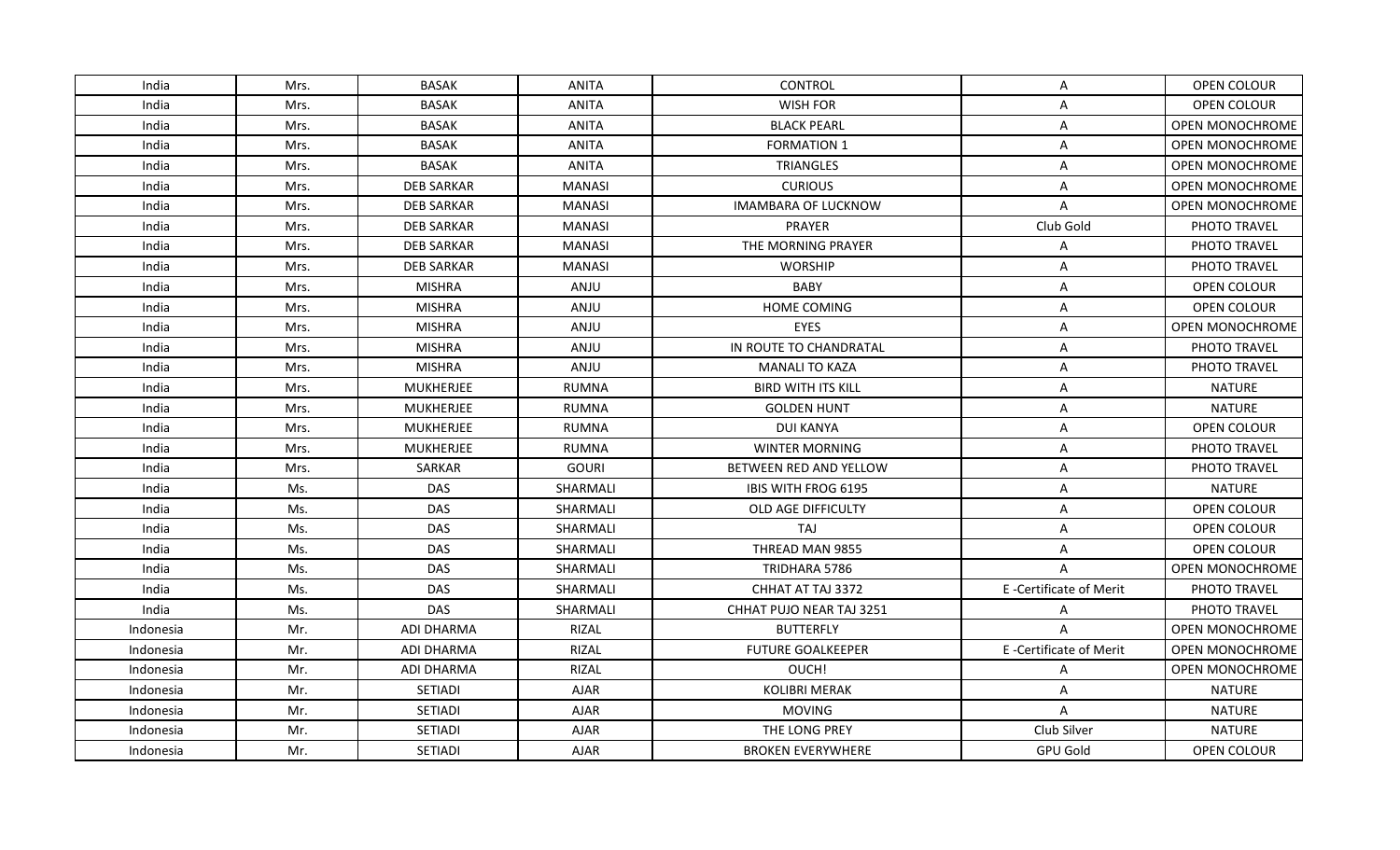| Indonesia | Mr. | <b>SETIADI</b>  | <b>AJAR</b>     | <b>FIRE WOMAN</b>            | Α                      | <b>OPEN COLOUR</b> |
|-----------|-----|-----------------|-----------------|------------------------------|------------------------|--------------------|
| Indonesia | Mr. | <b>SETIADI</b>  | <b>AJAR</b>     | PRO BALERINA                 | A                      | <b>OPEN COLOUR</b> |
| Indonesia | Mr. | SETIADI         | <b>AJAR</b>     | <b>DUEL</b>                  | Α                      | OPEN MONOCHROME    |
| Indonesia | Mr. | SETIADI         | <b>AJAR</b>     | <b>JAVA PUPPET SHOW</b>      | A                      | OPEN MONOCHROME    |
| Indonesia | Mr. | SETIADI         | <b>AJAR</b>     | <b>ORANG UTAN</b>            | Α                      | OPEN MONOCHROME    |
| Indonesia | Mr. | SETIADI         | <b>AJAR</b>     | THE BEACH WATERFALL          | Α                      | PHOTO TRAVEL       |
| Israel    | Mr. | SINAI           | MENACHEM        | CRISTINA008                  | Α                      | OPEN COLOUR        |
| Italy     | Mr. | <b>BUGLI</b>    | PIETRO          | <b>CHESS BOARD AT SUNSET</b> | Α                      | OPEN MONOCHROME    |
| Italy     | Mr. | CALDARELLA      | <b>ANTONINO</b> | LO STACCO                    | A                      | OPEN COLOUR        |
| Italy     | Mr. | CALDARELLA      | <b>ANTONINO</b> | MILANO BOXING NIGHT          | Α                      | OPEN MONOCHROME    |
| Italy     | Mr. | <b>CARLI</b>    | <b>MAURO</b>    | <b>NASTAFA</b>               | A                      | OPEN COLOUR        |
| Italy     | Mr. | CARLI           | <b>MAURO</b>    | <b>CARRI FRA LA NEVE</b>     | Α                      | OPEN MONOCHROME    |
| Italy     | Mr. | CARLI           | <b>MAURO</b>    | <b>EL PARASOL</b>            | A                      | OPEN MONOCHROME    |
| Italy     | Mr. | CARLI           | <b>MAURO</b>    | <b>LOTTATORIN2</b>           | E-Certificate of Merit | OPEN MONOCHROME    |
| Italy     | Mr. | CARLI           | <b>MAURO</b>    | <b>BATTESIMO MOLDAVO</b>     | E-Certificate of Merit | PHOTO TRAVEL       |
| Italy     | Mr. | CARLI           | <b>MAURO</b>    | HORSES AT THE QUEMA FORD     | Α                      | PHOTO TRAVEL       |
| Italy     | Mr. | <b>INGINO</b>   | <b>ALFREDO</b>  | SOUTHERN LANDSCAPE 22        | Α                      | OPEN COLOUR        |
| Italy     | Mr. | <b>INGINO</b>   | ALFREDO         | SOUTHERN LANDSCAPE 23        | A                      | OPEN COLOUR        |
| Italy     | Mr. | <b>INGINO</b>   | ALFREDO         | ART EXHIBITION_2             | Α                      | OPEN MONOCHROME    |
| Italy     | Mr. | <b>INGINO</b>   | ALFREDO         | <b>LOOKS</b>                 | Α                      | PHOTO TRAVEL       |
| Italy     | Mr. | <b>MAURIZIO</b> | TIEGHI          | <b>BLANC</b>                 | Α                      | OPEN COLOUR        |
| Italy     | Mr. | <b>MAURIZIO</b> | TIEGHI          | COMACCHIO 2022               | Α                      | OPEN COLOUR        |
| Italy     | Mr. | <b>MAURIZIO</b> | <b>TIEGHI</b>   | GORO                         | A                      | <b>OPEN COLOUR</b> |
| Italy     | Mr. | <b>MAZZOLA</b>  | <b>RENZO</b>    | ATTRACCO IN VOLO             | FIP Ribbon             | <b>NATURE</b>      |
| Italy     | Mr. | MAZZOLA         | RENZO           | <b>CODIBUGNOLI SUL CACO</b>  | A                      | <b>NATURE</b>      |
| Italy     | Mr. | <b>MAZZOLA</b>  | RENZO           | PRIMA DEL FURTO              | Α                      | <b>NATURE</b>      |
| Italy     | Mr. | MAZZOLA         | RENZO           | RONDINI NEL DILUVIO          | Α                      | <b>NATURE</b>      |
| Italy     | Mr. | <b>MAZZOLA</b>  | <b>RENZO</b>    | CHEFCHAOUEN                  | A                      | OPEN COLOUR        |
| Italy     | Mr. | <b>MAZZOLA</b>  | RENZO           | ICE GALA 2                   | Α                      | OPEN COLOUR        |
| Italy     | Mr. | <b>MAZZOLA</b>  | RENZO           | ATTIMI DI INTIMITA           | Α                      | OPEN MONOCHROME    |
| Italy     | Mr. | MAZZOLA         | RENZO           | <b>BAMBINA ETIOPE</b>        | A                      | OPEN MONOCHROME    |
| Italy     | Mr. | MAZZOLA         | RENZO           | <b>DOLL THERAPY</b>          | A                      | OPEN MONOCHROME    |
| Italy     | Mr. | <b>MAZZOLA</b>  | <b>RENZO</b>    | TI PRENDO                    | E-Certificate of Merit | PHOTO TRAVEL       |
| Italy     | Mr. | MAZZOLA         | RENZO           | <b>VENEZIA 3</b>             | $\mathsf{A}$           | PHOTO TRAVEL       |
|           |     |                 |                 |                              |                        |                    |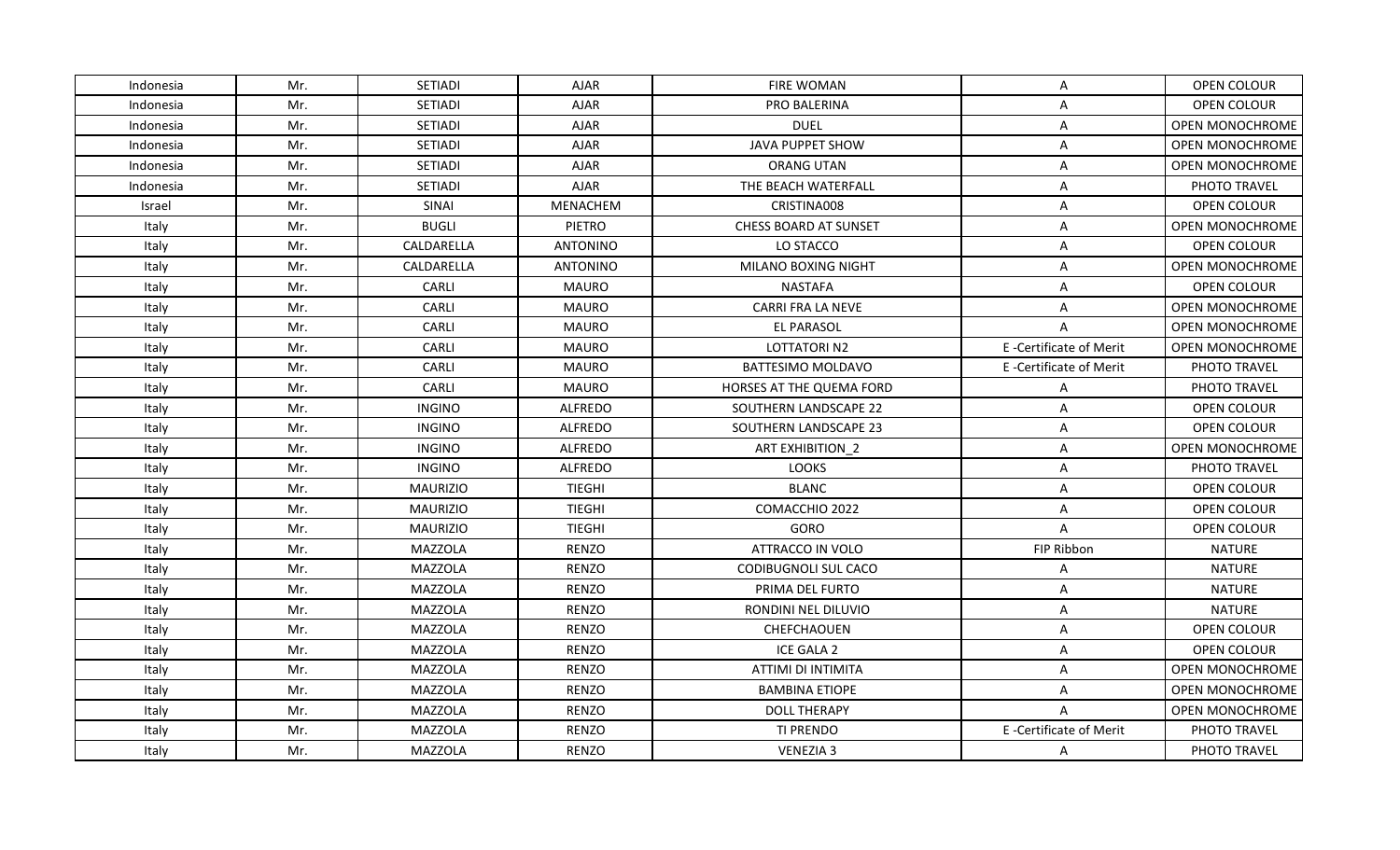| Italy | Mr.  | ORELLI              | ANGELO            | LO STUDIO DI LEOPOLDO      | A                      | OPEN MONOCHROME        |
|-------|------|---------------------|-------------------|----------------------------|------------------------|------------------------|
| Italy | Mr.  | <b>RIGHESCHI</b>    | <b>ENZO</b>       | <b>GARZETTE IN LOTTA 1</b> | Α                      | <b>NATURE</b>          |
| Italy | Mr.  | <b>RIGHESCHI</b>    | ENZO              | <b>GARZETTE IN LOTTA 2</b> | Α                      | <b>NATURE</b>          |
| Italy | Mr.  | <b>RIGHESCHI</b>    | ENZO              | IL NIDO DELLO STORNO 1     | A                      | <b>NATURE</b>          |
| Italy | Mr.  | <b>RIGHESCHI</b>    | ENZO              | IL NIDO DELLO STORNO 3     | E-Certificate of Merit | <b>NATURE</b>          |
| Italy | Mr.  | <b>RIGHESCHI</b>    | ENZO              | STOCKHOLM SUBWAY           | Α                      | PHOTO TRAVEL           |
| Italy | Mr.  | <b>RIGHESCHI</b>    | ENZO              | TRAMONTO IN VAL D ORCIA    | A                      | PHOTO TRAVEL           |
| Italy | Mr.  | <b>RUBINI</b>       | <b>FRANCO</b>     | <b>MADONNARI</b>           | Α                      | OPEN MONOCHROME        |
| Italy | Mr.  | <b>RUBINI</b>       | <b>FRANCO</b>     | THE LAST ONE LEFT          | A                      | <b>OPEN MONOCHROME</b> |
| Italy | Mr.  | SALSI               | <b>GIANFRANCO</b> | AMERICANS                  | Α                      | OPEN COLOUR            |
| Italy | Mr.  | <b>SALSI</b>        | <b>GIANFRANCO</b> | SPECCHIO BUGIARDO          | A                      | OPEN COLOUR            |
| Italy | Mr.  | <b>SALSI</b>        | <b>GIANFRANCO</b> | HOMBRE                     | A                      | OPEN MONOCHROME        |
| Italy | Mr.  | SALSI               | <b>GIANFRANCO</b> | MILANO MODERNA             | Α                      | PHOTO TRAVEL           |
| Italy | Mrs. | <b>BAIO</b>         | RITA              | <b>RED TRAIN</b>           | Α                      | OPEN COLOUR            |
| Italy | Mrs. | <b>BAIO</b>         | <b>RITA</b>       | <b>GREETINGS</b>           | Α                      | OPEN MONOCHROME        |
| Italy | Mrs. | <b>BAIO</b>         | <b>RITA</b>       | <b>CONCRETE SAILS 02</b>   | A                      | PHOTO TRAVEL           |
| Italy | Mrs. | <b>BAIO</b>         | <b>RITA</b>       | <b>DOG</b>                 | <b>SSS BRONZE</b>      | PHOTO TRAVEL           |
| Italy | Mrs. | BERNACCCHINI        | SABINA            | SPARKLING FRIENDSHIP       | Α                      | OPEN COLOUR            |
| Italy | Mrs. | <b>BERNACCCHINI</b> | SABINA            | <b>SPRING COLOURS</b>      | A                      | OPEN COLOUR            |
| Italy | Mrs. | BERNACCCHINI        | SABINA            | IN A NATURAL CRADLE        | A                      | OPEN MONOCHROME        |
| Italy | Mrs. | BERNACCCHINI        | SABINA            | WE WILL ASK THE TREES      | FIP Ribbon             | OPEN MONOCHROME        |
| Italy | Mrs. | <b>BOVA</b>         | <b>ROBERTA</b>    | CON LEGGEREZZA             | A                      | OPEN COLOUR            |
| Italy | Mrs. | <b>BOVA</b>         | <b>ROBERTA</b>    | DORMI E SOGNA              | Α                      | OPEN COLOUR            |
| Italy | Mrs. | <b>BOVA</b>         | <b>ROBERTA</b>    | FIOR DI LATTE              | A                      | OPEN COLOUR            |
| Italy | Mrs. | <b>BOVA</b>         | <b>ROBERTA</b>    | VERNISSAGE                 | Α                      | OPEN MONOCHROME        |
| Italy | Mrs. | <b>DELL IRA</b>     | LAURA             | SOFFIO DI PRIMAVERA5       | Α                      | OPEN COLOUR            |
| Italy | Mrs. | <b>DELL IRA</b>     | LAURA             | <b>TOSCANA</b>             | A                      | PHOTO TRAVEL           |
| Italy | Mrs. | <b>DELL IRA</b>     | LAURA             | TRENO A VAPORE-            | <b>FIAP Gold</b>       | PHOTO TRAVEL           |
| Italy | Ms.  | <b>MANTOVANI</b>    | <b>ANNA MARIA</b> | IL NASTRO ROSSO            | A                      | OPEN COLOUR            |
| Italy | Ms.  | <b>MANTOVANI</b>    | <b>ANNA MARIA</b> | IL VOLO                    | $\mathsf{A}$           | OPEN COLOUR            |
| Italy | Ms.  | <b>MANTOVANI</b>    | ANNA MARIA        | LE FARFALLE                | E-Certificate of Merit | OPEN COLOUR            |
| Italy | Ms.  | <b>MANTOVANI</b>    | <b>ANNA MARIA</b> | ABBAZIA DI SENANQUE        | A                      | PHOTO TRAVEL           |
| Italy | Ms.  | SANSONI             | SILVIA            | <b>MACAONE</b>             | Α                      | <b>NATURE</b>          |
| Italy | Ms.  | SANSONI             | SILVIA            | <b>NEL VERDE</b>           | A                      | NATURE                 |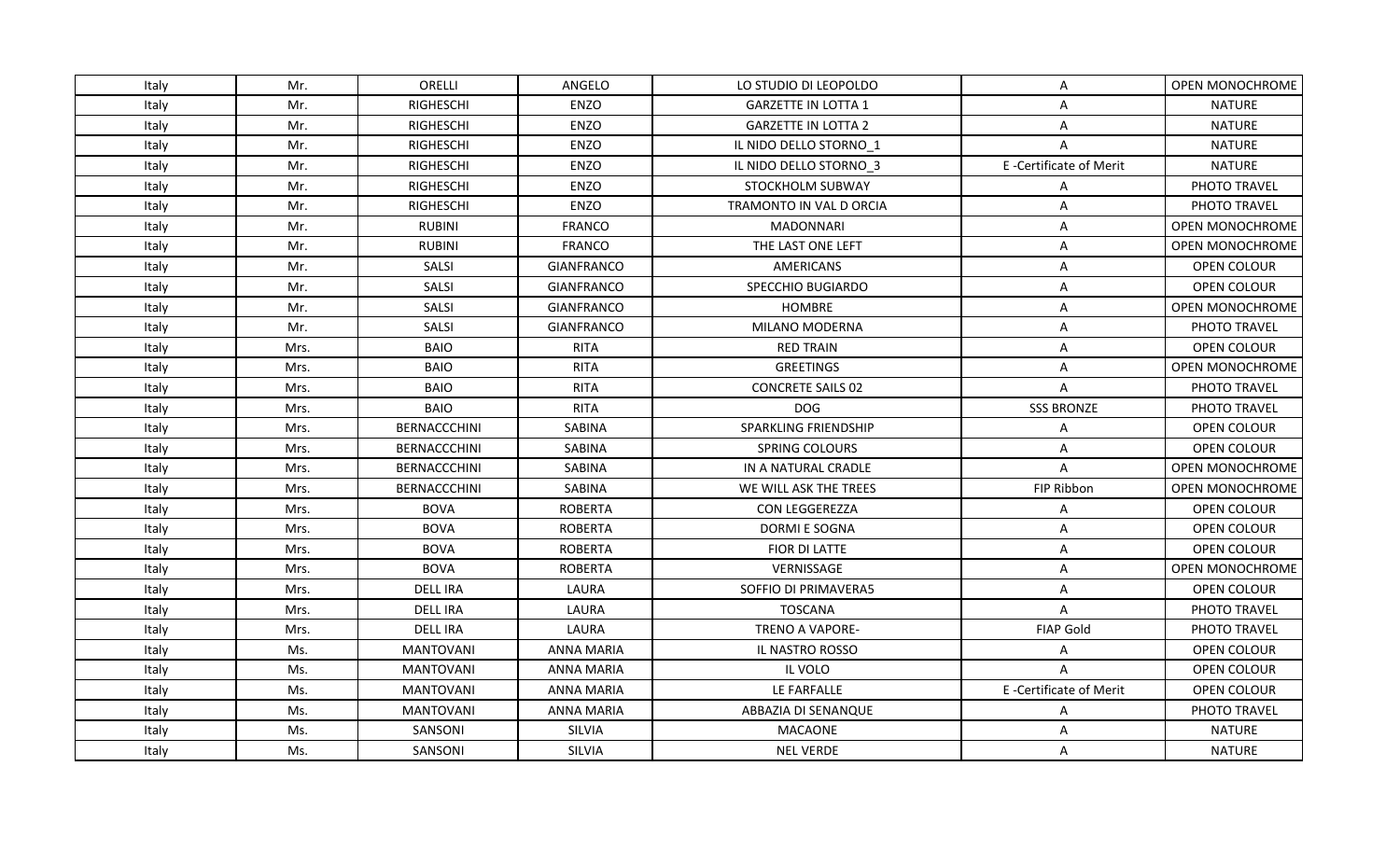| Italy              | Ms.  | SANSONI           | <b>SILVIA</b>    | <b>RUGBY 1</b>                | A                  | OPEN MONOCHROME    |
|--------------------|------|-------------------|------------------|-------------------------------|--------------------|--------------------|
| Luxembourg         | Mr.  | <b>CLEMENT</b>    | <b>ROMAIN</b>    | ANGRY BIRD                    | Α                  | <b>NATURE</b>      |
| Luxembourg         | Mr.  | <b>CLEMENT</b>    | <b>ROMAIN</b>    | PELICAN ON FISHING            | Α                  | <b>NATURE</b>      |
| Luxembourg         | Mr.  | <b>CLEMENT</b>    | <b>ROMAIN</b>    | PREY FOOD                     | A                  | <b>NATURE</b>      |
| Luxembourg         | Mr.  | <b>CLEMENT</b>    | <b>ROMAIN</b>    | WHEEL                         | Α                  | OPEN MONOCHROME    |
| Luxembourg         | Mr.  | <b>CLEMENT</b>    | <b>ROMAIN</b>    | WOMAN WITH HAT                | A                  | OPEN MONOCHROME    |
| Luxembourg         | Mr.  | <b>CLEMENT</b>    | <b>ROMAIN</b>    | PLACE OF EUROPE               | Α                  | PHOTO TRAVEL       |
| Malta              | Dr.  | <b>CATANIA</b>    | <b>GOTTFRIED</b> | SEAMSTRESS                    | A                  | <b>OPEN COLOUR</b> |
| Malta              | Dr.  | <b>CATANIA</b>    | <b>GOTTFRIED</b> | CITY OF ARTS AND SCIENCES 20  | <b>FIAP Ribbon</b> | PHOTO TRAVEL       |
| Malta              | Dr.  | CATANIA           | <b>GOTTFRIED</b> | CITY OF ARTS AND SCIENCES 6   | A                  | PHOTO TRAVEL       |
| Malta              | Dr.  | <b>CATANIA</b>    | <b>GOTTFRIED</b> | SIGGIEWI FJAKKOLI 2           | A                  | PHOTO TRAVEL       |
| Montenegro         | Mr.  | KASOM             | ANDRIJA          | EGYPT IN MY EYES              | Α                  | PHOTO TRAVEL       |
| Montenegro         | Mr.  | <b>KASOM</b>      | ANDRIJA          | MONTENEGRO IN MY EYES         | Α                  | PHOTO TRAVEL       |
| Netherlands        | Mr.  | <b>VAN SON</b>    | <b>MAX</b>       | <b>JUST BEFORE SUNSET</b>     | Α                  | <b>NATURE</b>      |
| Netherlands        | Mr.  | <b>VAN SON</b>    | <b>MAX</b>       | <b>QUIET DEER</b>             | Α                  | <b>NATURE</b>      |
| Netherlands        | Mr.  | <b>VAN SON</b>    | <b>MAX</b>       | <b>GENTLY DOWN THE STAIRS</b> | A                  | OPEN COLOUR        |
| Netherlands        | Mr.  | <b>VAN SON</b>    | <b>MAX</b>       | A QUIET MOMENT                | Α                  | OPEN MONOCHROME    |
| Netherlands        | Mr.  | <b>VAN SON</b>    | <b>MAX</b>       | <b>SLOWLY TO THE EXIT</b>     | A                  | OPEN MONOCHROME    |
| <b>Netherlands</b> | Mr.  | <b>VAN SON</b>    | <b>MAX</b>       | URBAN KALEIDOSCOPE            | Club Bronze        | PHOTO TRAVEL       |
| Netherlands        | Mrs. | KAYEN-MOUTHAAN    | CAROLA           | MY LITTLE FRIEND THE SHARK    | A                  | OPEN COLOUR        |
| New Zealand        | Mr.  | <b>VAN WYK</b>    | <b>CORRIE</b>    | DETERMINED                    | Α                  | OPEN MONOCHROME    |
| New Zealand        | Mrs. | <b>BASTION</b>    | ANN              | <b>QUIET MORN 2</b>           | Α                  | OPEN COLOUR        |
| New Zealand        | Mrs. | <b>BASTION</b>    | ANN              | <b>DECAYING</b>               | Α                  | OPEN MONOCHROME    |
| New Zealand        | Mrs. | <b>BASTION</b>    | ANN              | MANAROLA                      | A                  | PHOTO TRAVEL       |
| New Zealand        | Mrs. | <b>BASTION</b>    | ANN              | <b>VENICE</b>                 | A                  | PHOTO TRAVEL       |
| Northern Ireland   | Mrs. | <b>HUGHES</b>     | ROSEMARY         | <b>CHINEY SWEEP</b>           | FIAP Ribbon        | OPEN COLOUR        |
| Northern Ireland   | Mrs. | <b>HUGHES</b>     | <b>ROSEMARY</b>  | LAINIE                        | Α                  | OPEN COLOUR        |
| Northern Ireland   | Mrs. | <b>HUGHES</b>     | <b>ROSEMARY</b>  | THE DREAM GIRL                | Α                  | OPEN COLOUR        |
| Northern Ireland   | Mrs. | <b>HUGHES</b>     | ROSEMARY         | <b>ANA</b>                    | A                  | OPEN MONOCHROME    |
| Northern Ireland   | Mrs. | <b>HUGHES</b>     | ROSEMARY         | <b>BEAUTY</b>                 | A                  | OPEN MONOCHROME    |
| Northern Ireland   | Mrs. | <b>HUGHES</b>     | ROSEMARY         | <b>MINNIE</b>                 | Α                  | OPEN MONOCHROME    |
| Northern Ireland   | Mrs. | <b>HUGHES</b>     | ROSEMARY         | ST BRIGID CROSS MAKING        | A                  | OPEN MONOCHROME    |
| Oman               | Mr.  | MEENAKSHISUNDARAM | <b>SURESH</b>    | YOUNG VISITOR AT FORT         | Α                  | PHOTO TRAVEL       |
| Qatar              | Dr.  | <b>HASSAN</b>     | AHMED MOHAMED    | <b>STRANGE HAND</b>           | A                  | OPEN COLOUR        |
|                    |      |                   |                  |                               |                    |                    |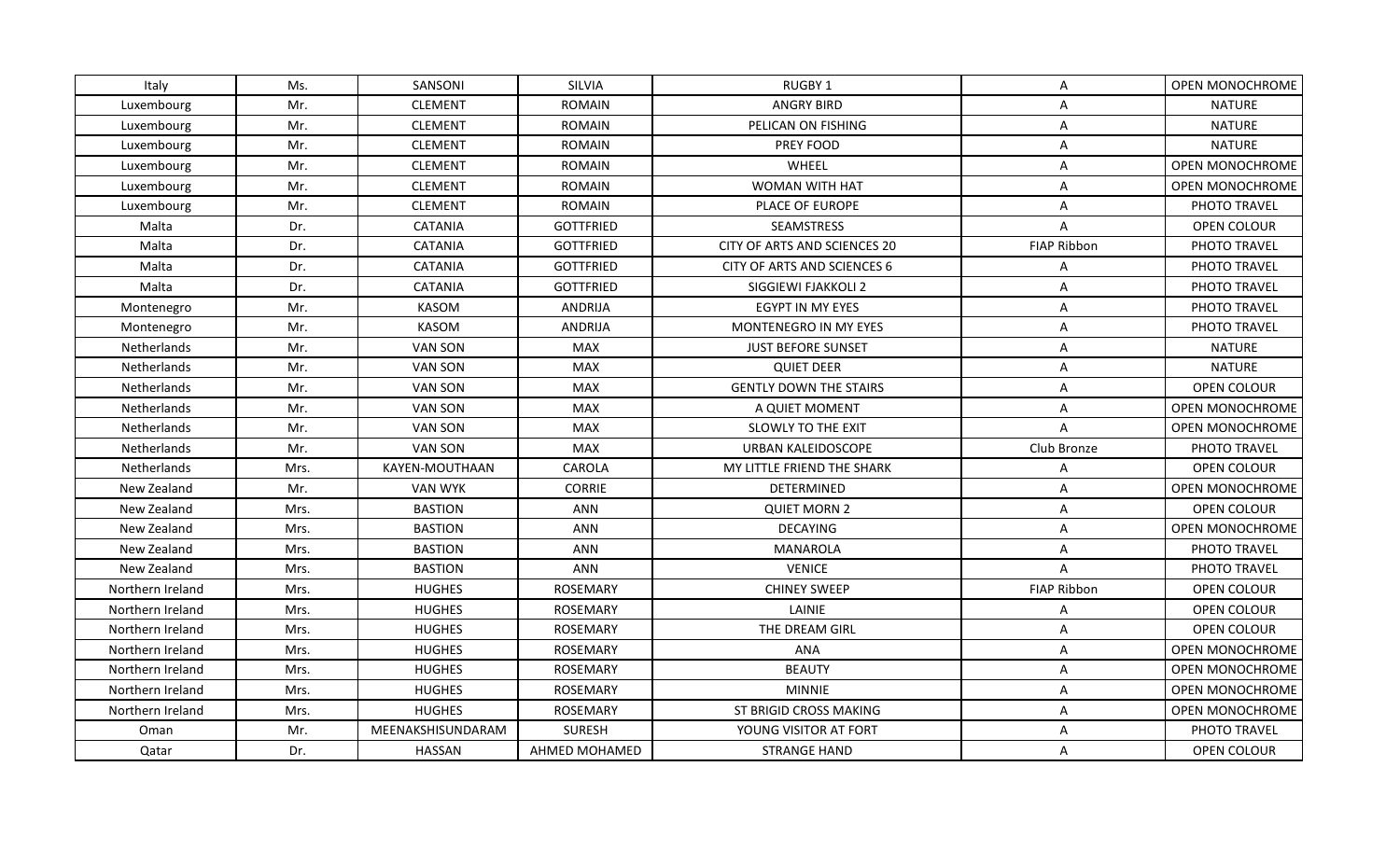| Qatar               | Dr.  | <b>HASSAN</b>          | AHMED MOHAMED    | <b>FIVE FINGERS BW</b>       | Club Silver            | OPEN MONOCHROME    |
|---------------------|------|------------------------|------------------|------------------------------|------------------------|--------------------|
| Qatar               | Dr.  | <b>HASSAN</b>          | AHMED MOHAMED    | <b>FLOWER MUSEUM BW</b>      |                        | OPEN MONOCHROME    |
| Qatar               | Dr.  | <b>HASSAN</b>          | AHMED MOHAMED    | <b>FOUR SAILOR</b>           | E-Certificate of Merit | PHOTO TRAVEL       |
| Republic of Ireland | Mr.  | <b>BYRNE</b>           | <b>SEAMUS</b>    | <b>GIRL WITH MASK</b>        |                        | OPEN COLOUR        |
| Republic of Ireland | Mr.  | <b>BYRNE</b>           | SEAMUS           | PRINCESS DREAM               | $\overline{A}$         | <b>OPEN COLOUR</b> |
| Republic of Ireland | Mr.  | <b>BYRNE</b>           | SEAMUS           | THE PRINCESS                 | E-Certificate of Merit | OPEN COLOUR        |
| Republic of Ireland | Mr.  | <b>BYRNE</b>           | SEAMUS           | WOOD NYMPH COPY              | A                      | OPEN COLOUR        |
| Republic of Ireland | Mr.  | <b>BYRNE</b>           | SEAMUS           | CACOONED                     | A                      | OPEN MONOCHROME    |
| Republic of Ireland | Mr.  | <b>BYRNE</b>           | SEAMUS           | <b>LADY IN BLACK</b>         | A                      | OPEN MONOCHROME    |
| Republic of Ireland | Mr.  | <b>BYRNE</b>           | SEAMUS           | THE SHOUT                    | <b>FIAP Gold</b>       | OPEN MONOCHROME    |
| Republic of Ireland | Mr.  | MULHALL                | <b>GERARD</b>    | DANCING WITH SPIRITS         |                        | OPEN COLOUR        |
| Republic of Ireland | Mr.  | MULHALL                | <b>GERARD</b>    | EYE ON YOU                   | <b>FIAP Ribbon</b>     | OPEN COLOUR        |
| Republic of Ireland | Mr.  | MULHALL                | <b>GERARD</b>    | <b>MEDUSA</b>                | A                      | OPEN COLOUR        |
| Republic of Ireland | Mr.  | MULHALL                | <b>GERARD</b>    | PLAYING THE BLUES            | A                      | OPEN COLOUR        |
| Republic of Ireland | Mr.  | MULHALL                | <b>GERARD</b>    | <b>CUPPED</b>                | <b>GPU Ribbon</b>      | OPEN MONOCHROME    |
| Republic of Ireland | Mr.  | MULHALL                | <b>GERARD</b>    | MELANCHOLY                   | A                      | OPEN MONOCHROME    |
| Republic of Ireland | Mr.  | MULHALL                | <b>GERARD</b>    | <b>TRIO</b>                  | A                      | OPEN MONOCHROME    |
| Republic of Ireland | Ms.  | <b>BUSHE</b>           | CATHERINE        | <b>BACK TO BACK</b>          | Α                      | OPEN MONOCHROME    |
| Romania             | Mr.  | SANDOR                 | <b>HADNAGY</b>   | THE SOUND OF AUTUMN          | A                      | <b>NATURE</b>      |
| Romania             | Mr.  | SANDOR                 | <b>HADNAGY</b>   | THE HOUSE                    | A                      | OPEN MONOCHROME    |
| Romania             | Mrs. | CALIN                  | RUCSANDRA        | <b>DANDELIONS</b>            | Α                      | OPEN COLOUR        |
| Romania             | Mrs. | <b>CALIN</b>           | <b>RUCSANDRA</b> | <b>LEMONS AND TULIPS</b>     | A                      | OPEN COLOUR        |
| Romania             | Mrs. | <b>CALIN</b>           | <b>RUCSANDRA</b> | <b>MAGIC WOMAN 15</b>        | Α                      | OPEN COLOUR        |
| Saudi Arabia        | Mr.  | ALWARSH                | SHAKER           | <b>BUTTERFLY CATERPILLAR</b> | A                      | <b>NATURE</b>      |
| Saudi Arabia        | Mr.  | ALWARSH                | SHAKER           | YOUNG CATERPILLAR            | A                      | <b>NATURE</b>      |
| Saudi Arabia        | Mr.  | ALWARSH                | SHAKER           | BOOK IS MY CLOSE FRIEND      | Α                      | OPEN COLOUR        |
| Saudi Arabia        | Mr.  | ALWARSH                | SHAKER           | CAO DAI PRAYERS              | A                      | PHOTO TRAVEL       |
| Serbia              | Mr.  | <b>MIRKOVIC</b>        | DRAGOSLAV        | <b>PORTRAIT SK</b>           | E-Certificate of Merit | OPEN MONOCHROME    |
| Serbia              | Mrs. | <b>DAKOVIC SVAJCER</b> | <b>KORNELIA</b>  | <b>CHOIR</b>                 |                        | OPEN MONOCHROME    |
| Serbia              | Mrs. | ZUPUNSKI               | ANICA            | <b>FINERY</b>                | A                      | PHOTO TRAVEL       |
| Singapore           | Ms.  | <b>TAN</b>             | LEE ENG          | <b>GHOST BRIDE 2</b>         | Α                      | OPEN COLOUR        |
| Singapore           | Ms.  | <b>TAN</b>             | LEE ENG          | SARAH 12                     | A                      | OPEN COLOUR        |
| Singapore           | Ms.  | <b>TAN</b>             | LEE ENG          | TRIBAL LADY 28               | A                      | OPEN COLOUR        |
| Singapore           | Ms.  | <b>TAN</b>             | <b>LEE ENG</b>   | <b>EAGLE HERDER 2</b>        | A                      | OPEN MONOCHROME    |
|                     |      |                        |                  |                              |                        |                    |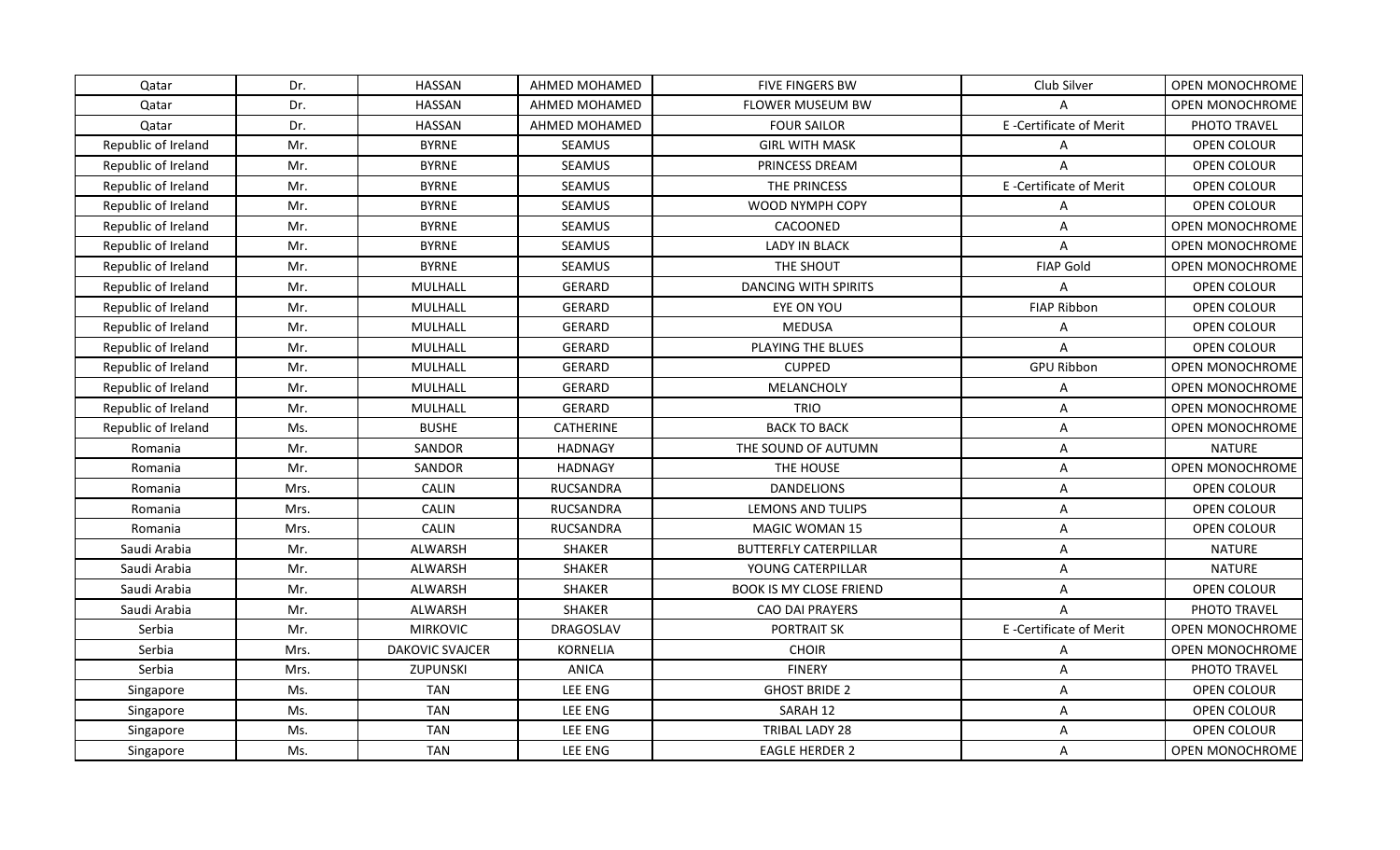| Singapore    | Ms. | TAN                   | LEE ENG         | <b>FARAH FARZ 10</b>         | A                      | OPEN MONOCHROME        |
|--------------|-----|-----------------------|-----------------|------------------------------|------------------------|------------------------|
| Singapore    | Ms. | <b>TAN</b>            | LEE ENG         | <b>NATALIE 10</b>            | A                      | OPEN MONOCHROME        |
| Singapore    | Ms. | <b>TAN</b>            | LEE ENG         | YELLOW HOUSE 1               | Α                      | OPEN MONOCHROME        |
| Singapore    | Ms. | <b>TAN</b>            | LEE ENG         | <b>BUFFALO MIGHTY RACING</b> | Α                      | <b>PHOTO TRAVEL</b>    |
| Singapore    | Ms. | TAN                   | LEE ENG         | <b>WINTER LOFOTEN</b>        | Α                      | PHOTO TRAVEL           |
| Singapore    | Ms. | TAN                   | LEE ENG         | YUANYANG MISTY VIEW 1        | A                      | PHOTO TRAVEL           |
| Slovenia     | Mr. | <b>DOBERLET</b>       | VASJA           | <b>WINTER CHAT</b>           | A                      | <b>OPEN MONOCHROME</b> |
| Slovenia     | Mr. | LESJAK                | <b>MILJKO</b>   | A SHEPHERD                   | Α                      | OPEN COLOUR            |
| Slovenia     | Mr. | LESJAK                | <b>MILJKO</b>   | <b>CROW AND TREE</b>         | A                      | OPEN COLOUR            |
| Slovenia     | Mr. | LESJAK                | <b>MILJKO</b>   | <b>CHURCH AND MISTS</b>      | Α                      | OPEN MONOCHROME        |
| Slovenia     | Mr. | LESJAK                | <b>MILJKO</b>   | IN THE STORM 2BW             | A                      | OPEN MONOCHROME        |
| Slovenia     | Mr. | PODNAR                | JANEZ           | AUTUMN IN KARST FIELD        | A                      | OPEN COLOUR            |
| Slovenia     | Mr. | PODNAR                | JANEZ           | <b>LEAVE OF NIGHT</b>        | Α                      | OPEN COLOUR            |
| Slovenia     | Mr. | <b>PODNAR</b>         | JANEZ           | RANTUSE 06                   | Α                      | OPEN COLOUR            |
| Slovenia     | Mr. | <b>PODNAR</b>         | JANEZ           | THE MORNING FOG 08           | Α                      | OPEN MONOCHROME        |
| Slovenia     | Mr. | PODNAR                | JANEZ           | TOWN OF KRANJ                | Α                      | PHOTO TRAVEL           |
| South Africa | Mr. | HARDCASTLE            | PETER           | <b>BEE EATERS</b>            | A                      | <b>NATURE</b>          |
| South Africa | Mr. | KANGISSER             | <b>STEPHEN</b>  | MALAIKA                      | Α                      | OPEN COLOUR            |
| South Africa | Mr. | KANGISSER             | <b>STEPHEN</b>  | <b>REACHING OUT</b>          | A                      | <b>OPEN COLOUR</b>     |
| South Africa | Mr. | KANGISSER             | <b>STEPHEN</b>  | THE FIDDLER                  | A                      | OPEN COLOUR            |
| South Africa | Mr. | KANGISSER             | <b>STEPHEN</b>  | <b>CALL MY BLUFF</b>         | Α                      | OPEN MONOCHROME        |
| South Africa | Mr. | KANGISSER             | <b>STEPHEN</b>  | DANCER REACHING OUT          | A                      | OPEN MONOCHROME        |
| South Africa | Mr. | KANGISSER             | <b>STEPHEN</b>  | <b>NEWSPAPER SELLER</b>      | A                      | OPEN MONOCHROME        |
| South Africa | Mr. | SWART                 | PIETER          | <b>ALMOST GONE</b>           | E-Certificate of Merit | NATURE                 |
| South Africa | Mr. | <b>SWART</b>          | PIETER          | ONE DIRECTION                | A                      | OPEN MONOCHROME        |
| South Africa | Mr. | <b>VENTER</b>         | <b>FRANCOIS</b> | IN A DARK PLACE              | Α                      | OPEN MONOCHROME        |
| South Korea  | Mr. | LEE                   | <b>SANG WON</b> | RED-CROWNED CRANE 01         | A                      | NATURE                 |
| South Korea  | Mr. | LEE                   | <b>SANG WON</b> | <b>LIGHTHOUSE</b>            | Α                      | OPEN COLOUR            |
| South Korea  | Mr. | LEE.                  | <b>SANG WON</b> | PRAYER3                      | A                      | OPEN COLOUR            |
| South Korea  | Mr. | LEE                   | <b>SANG WON</b> | PINE FOREST                  | $\mathsf{A}$           | OPEN MONOCHROME        |
| South Korea  | Mr. | LEE                   | <b>SANG WON</b> | PRAYER2                      | Club Gold              | OPEN MONOCHROME        |
| South Korea  | Mr. | <b>LEE</b>            | <b>SANG WON</b> | LOWER ANTELOPE CANYON 01     | A                      | PHOTO TRAVEL           |
| Spain        | Dr. | NORALES OGALLA        | GASPAR          | COLOR <sub>1</sub>           | A                      | OPEN COLOUR            |
| Spain        | Dr. | <b>NORALES OGALLA</b> | GASPAR          | COLOR 3                      | A                      | <b>OPEN COLOUR</b>     |
|              |     |                       |                 |                              |                        |                        |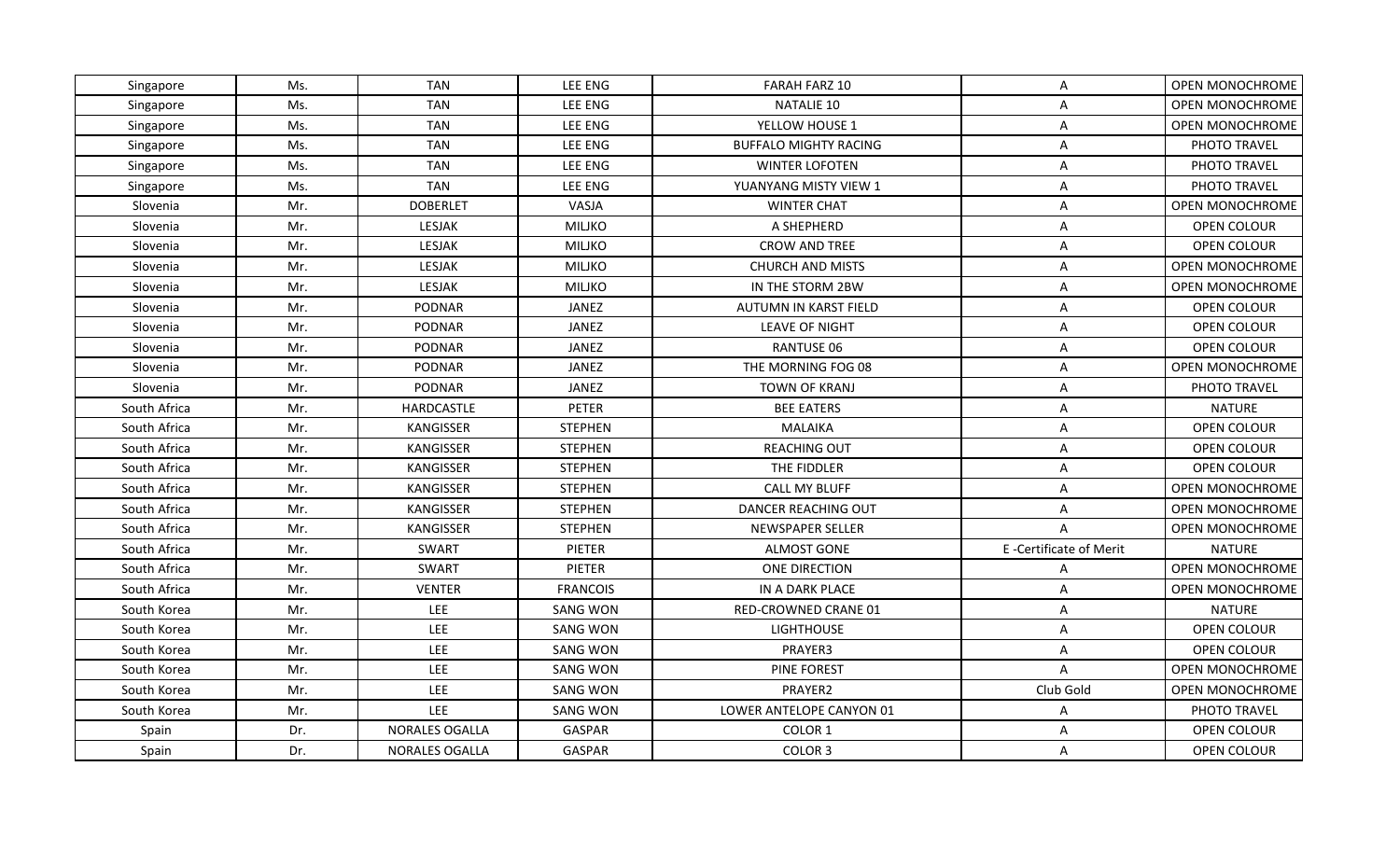| Spain  | Dr. | <b>NORALES OGALLA</b> | <b>GASPAR</b>       | COLOR <sub>4</sub>           | A                      | <b>OPEN COLOUR</b>     |
|--------|-----|-----------------------|---------------------|------------------------------|------------------------|------------------------|
| Spain  | Dr. | <b>NORALES OGALLA</b> | GASPAR              | VIAJES <sub>1</sub>          | Α                      | PHOTO TRAVEL           |
| Spain  | Mr. | <b>FRIAS</b>          | CARLOS              | <b>ORIENTAL BEAUTY</b>       | A                      | OPEN COLOUR            |
| Spain  | Mr. | <b>FRIAS</b>          | CARLOS              | DELICIOUS ICE CREAM          | A                      | OPEN MONOCHROME        |
| Spain  | Mr. | <b>FRIAS</b>          | CARLOS              | MY GUITAR MY MUSE            | E-Certificate of Merit | <b>OPEN MONOCHROME</b> |
| Spain  | Mr. | <b>FRIAS</b>          | <b>CARLOS</b>       | <b>WAGON NUMBER 3</b>        | Α                      | PHOTO TRAVEL           |
| Spain  | Mr. | ROMERO SALAMANCA      | <b>JUAN ANTONIO</b> | ALPE DI SIUSI NIGHT          | Α                      | <b>OPEN COLOUR</b>     |
| Spain  | Mr. | ROMERO SALAMANCA      | <b>JUAN ANTONIO</b> | NOSA SEñORA DO MAR.          | Α                      | OPEN COLOUR            |
| Spain  | Mr. | ROMERO SALAMANCA      | <b>JUAN ANTONIO</b> | SINGAPORE COLORFULL          | Α                      | <b>OPEN COLOUR</b>     |
| Spain  | Mr. | ROMERO SALAMANCA      | <b>JUAN ANTONIO</b> | <b>ÞJÓFAFOSS PANORAMA</b>    | A                      | OPEN COLOUR            |
| Spain  | Mr. | ROMERO SALAMANCA      | <b>JUAN ANTONIO</b> | <b>MARINA BAY</b>            | Α                      | PHOTO TRAVEL           |
| Spain  | Mr. | ROMERO SALAMANCA      | <b>JUAN ANTONIO</b> | RESERVOIR OF RIAñO           | Α                      | PHOTO TRAVEL           |
| Spain  | Mr. | ROMERO SALAMANCA      | <b>JUAN ANTONIO</b> | SUNRISE IN THE BEACH         | A                      | PHOTO TRAVEL           |
| Spain  | Mr. | SALINAS D ANGLADA     | <b>JOAQUIN</b>      | IRINA 5                      | Α                      | OPEN COLOUR            |
| Spain  | Mr. | SALINAS D ANGLADA     | <b>JOAQUIN</b>      | LLEGADA A PUERTO             | Α                      | <b>OPEN COLOUR</b>     |
| Spain  | Mr. | SALINAS D ANGLADA     | <b>JOAQUIN</b>      | SENSUAL                      | Α                      | OPEN MONOCHROME        |
| Spain  | Mr. | SALINAS D ANGLADA     | <b>JOAQUIN</b>      | SENSUAL 2                    | Α                      | OPEN MONOCHROME        |
| Spain  | Mr. | SALINAS D ANGLADA     | <b>JOAQUIN</b>      | AMANECER ENTRE DOS LUCES     | Α                      | PHOTO TRAVEL           |
| Spain  | Mr. | SALINAS D ANGLADA     | JOAQUIN             | NOCHE DE LUNA 5              | A                      | PHOTO TRAVEL           |
| Spain  | Mr. | SALINAS D ANGLADA     | JOAQUIN             | REFLEJOS AL AMANECER 7       | Α                      | PHOTO TRAVEL           |
| Spain  | Mr. | SALINAS D ANGLADA     | <b>JOAQUIN</b>      | REFLEJOS NOCTURNOS           | A                      | PHOTO TRAVEL           |
| Sweden | Mr. | <b>STAKE</b>          | <b>JAN THOMAS</b>   | <b>SKATING DOWN 3887</b>     | E-Certificate of Merit | OPEN COLOUR            |
| Sweden | Mr. | <b>STAKE</b>          | <b>JAN THOMAS</b>   | <b>GLOBES 2020</b>           | A                      | OPEN MONOCHROME        |
| Sweden | Mr. | <b>STAKE</b>          | <b>JAN THOMAS</b>   | <b>POWER 7035</b>            | Chairman Choice        | OPEN MONOCHROME        |
| Sweden | Mr. | <b>STAKE</b>          | <b>JAN THOMAS</b>   | STRIPES 5656                 | A                      | OPEN MONOCHROME        |
| Taiwan | Mr. | CHANG                 | <b>CHUN JEN</b>     | CHUNJENCHANG MANGROVE FOREST | A                      | OPEN MONOCHROME        |
| Taiwan | Mr. | CHAO                  | LING JYI            | <b>BEE EAGLE 2</b>           | FIP Gold               | <b>NATURE</b>          |
| Taiwan | Mr. | CHAO                  | LING JYI            | <b>BLUE BIRD 2</b>           | Α                      | <b>NATURE</b>          |
| Taiwan | Mr. | CHAO                  | LING JYI            | OWL 7                        | A                      | <b>NATURE</b>          |
| Taiwan | Mr. | CHAO                  | LING JYI            | DISABLED11                   | <b>FIAP Gold</b>       | <b>OPEN COLOUR</b>     |
| Taiwan | Mr. | CHAO                  | LING JYI            | <b>HANDICAPPED 14</b>        | Α                      | OPEN COLOUR            |
| Taiwan | Mr. | CHAO                  | LING JYI            | LOCOMOTIVE RACE2             | Α                      | OPEN COLOUR            |
| Taiwan | Mr. | CHAO                  | LING JYI            | MINER5                       | A                      | <b>OPEN COLOUR</b>     |
| Taiwan | Mr. | CHAO                  | LING JYI            | <b>BALLET 2</b>              | Club Bronze            | OPEN MONOCHROME        |
|        |     |                       |                     |                              |                        |                        |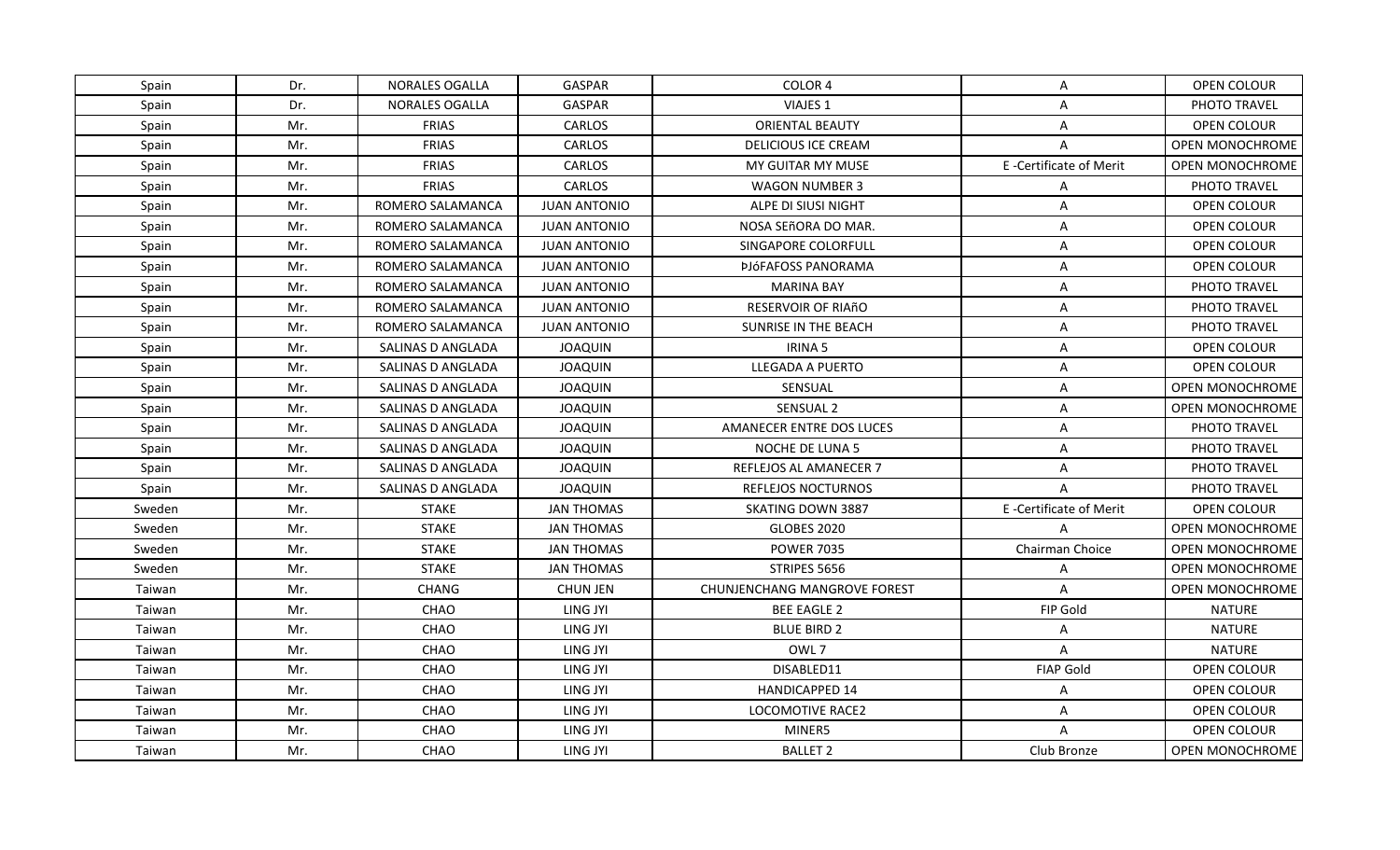| Taiwan<br>Mr.<br>CHAO<br>LING JYI<br>MINER 11<br>A<br>Mr.<br>CHAO<br>LING JYI<br>MINER6<br>Taiwan<br>A<br>NUDE22<br>CHAO<br>LING JYI<br>Taiwan<br>Mr.<br>Α<br>CHAO<br>Taiwan<br>Mr.<br>LING JYI<br>TAIWAN51<br>Α<br>PHOTO TRAVEL<br>Taiwan<br>Mr.<br><b>CHEN</b><br>CHIDI<br><b>COLOR POWDER DANCE</b><br>OPEN COLOUR<br>Α<br>Taiwan<br>Mr.<br><b>CHEN</b><br><b>CHIDI</b><br><b>SNAKE BEAUTY</b><br>OPEN COLOUR<br>A<br><b>CHEN</b><br>CHIDI<br>KING BOAT BURNING FESTIVAL<br>FIP Ribbon<br>PHOTO TRAVEL<br>Taiwan<br>Mr.<br>Mr.<br><b>COSKUN</b><br><b>FEDAI</b><br>LITTLE OWL<br><b>SSS SILVER</b><br><b>NATURE</b><br>Turkey<br>Turkey<br>Mr.<br>COSKUN<br><b>FEDAI</b><br>PECELI BAYKUS<br>A<br><b>NATURE</b><br>Club Silver<br>Turkey<br>Mr.<br><b>COSKUN</b><br>FEDAI<br>SNOW AND FOG<br>OPEN COLOUR<br>FEDAI<br>Turkey<br>Mr.<br><b>COSKUN</b><br><b>BANISHING EVIL</b><br>A<br>PHOTO TRAVEL<br>Turkey<br>Mr.<br><b>COSKUN</b><br><b>FEDAI</b><br>SABANCI MOSQUE<br>Α<br>Mr.<br><b>COSKUN</b><br>FEDAI<br>UCHISAR AND BALLOONS<br>PHOTO TRAVEL<br>Turkey<br>Α<br><b>GURELLI</b><br><b>KING</b><br><b>NATURE</b><br>Turkey<br>Mr.<br><b>GUR</b><br>Α<br>Turkey<br>Mr.<br><b>GURELLI</b><br><b>GUR</b><br><b>BEHIND THE WINDOW</b><br>OPEN COLOUR<br>A<br>Turkey<br>Mr.<br><b>GURELLI</b><br><b>GUR</b><br>E-Certificate of Merit<br>OPEN COLOUR<br>UNCLE_NAZIM<br>Mr.<br><b>GURELLI</b><br>GUR<br>WOMAN11<br>OPEN COLOUR<br>Turkey<br>Α<br><b>HISTORY</b><br>SSS GOLD<br>Mr.<br><b>GURELLI</b><br>Turkey<br><b>GUR</b><br>Turkey<br>Mr.<br><b>GURELLI</b><br><b>GUR</b><br>RIALTO ARROW<br>PHOTO TRAVEL<br>Α<br>Mr.<br>KAYA<br>RAMAZAN UNVER<br><b>EKMEK</b><br>OPEN COLOUR<br>Turkey<br>Α<br>Turkey<br>Mr.<br><b>KNIFE MAN</b><br>KAYA<br>RAMAZAN UNVER<br>Α<br><b>KAYA</b><br><b>RAMAZAN UNVER</b><br>POTTER WOMAN<br>Turkey<br>Mr.<br>Α<br>Mr.<br>KAYGUSUZ<br><b>UGUR</b><br><b>NATURE</b><br>Turkey<br>KUCUK_BEYAZ_BALIKCIL<br>Α<br>Turkey<br>Mr.<br><b>KISMET</b><br><b>FERIDUN</b><br>LION_6729_1<br><b>NATURE</b><br>Α<br><b>KISMET</b><br>KARS_6965_2_2<br>Turkey<br>Mr.<br><b>FERIDUN</b><br>Α<br>Mr.<br>PHOTO TRAVEL<br>Turkey<br><b>KISMET</b><br><b>FERIDUN</b><br>MIGRATION_5923_1<br>A<br><b>KISMET</b><br><b>FERIDUN</b><br>PHOTO TRAVEL<br>Turkey<br>Mr.<br>VENEZIA_0Q4A2722_1<br>Α<br><b>KISMET</b><br><b>FERIDUN</b><br>PHOTO TRAVEL<br>Turkey<br>Mr.<br>VENEZIA_DSCN5606_1<br>A<br>E-Certificate of Merit<br>Mr.<br>POYRAZ<br><b>MEHMET ALI</b><br><b>GAZA SCHOOL</b><br>OPEN COLOUR<br>Turkey<br>Turkey<br>Mr.<br>POYRAZ<br><b>MEHMET ALI</b><br><b>FISHERMAN</b><br>A<br><b>DERYA</b><br>OPEN COLOUR<br>Turkey<br>Mrs.<br>ARIKAN<br>GIRL<br>A<br><b>DERYA</b><br>SOAP<br>OPEN COLOUR<br>Turkey<br>Mrs.<br>ARIKAN<br>A<br>YILMAN<br><b>GULSEN</b><br><b>BALKAN KAPLANI</b><br><b>NATURE</b><br>Turkey<br>Mrs.<br>A<br>Turkey<br>YILMAN<br><b>GULSEN</b><br><b>COMLEK FIRINLAMA</b><br>FIP Gold<br>Mrs. |  |  |  |                 |
|-----------------------------------------------------------------------------------------------------------------------------------------------------------------------------------------------------------------------------------------------------------------------------------------------------------------------------------------------------------------------------------------------------------------------------------------------------------------------------------------------------------------------------------------------------------------------------------------------------------------------------------------------------------------------------------------------------------------------------------------------------------------------------------------------------------------------------------------------------------------------------------------------------------------------------------------------------------------------------------------------------------------------------------------------------------------------------------------------------------------------------------------------------------------------------------------------------------------------------------------------------------------------------------------------------------------------------------------------------------------------------------------------------------------------------------------------------------------------------------------------------------------------------------------------------------------------------------------------------------------------------------------------------------------------------------------------------------------------------------------------------------------------------------------------------------------------------------------------------------------------------------------------------------------------------------------------------------------------------------------------------------------------------------------------------------------------------------------------------------------------------------------------------------------------------------------------------------------------------------------------------------------------------------------------------------------------------------------------------------------------------------------------------------------------------------------------------------------------------------------------------------------------------------------------------------------------------------------------------------------------------------------------------------------------------------------------------------------------------------------------------------------------------------------------------------------------------------------------------------------------------------------------------------------------------------|--|--|--|-----------------|
|                                                                                                                                                                                                                                                                                                                                                                                                                                                                                                                                                                                                                                                                                                                                                                                                                                                                                                                                                                                                                                                                                                                                                                                                                                                                                                                                                                                                                                                                                                                                                                                                                                                                                                                                                                                                                                                                                                                                                                                                                                                                                                                                                                                                                                                                                                                                                                                                                                                                                                                                                                                                                                                                                                                                                                                                                                                                                                                                   |  |  |  | OPEN MONOCHROME |
|                                                                                                                                                                                                                                                                                                                                                                                                                                                                                                                                                                                                                                                                                                                                                                                                                                                                                                                                                                                                                                                                                                                                                                                                                                                                                                                                                                                                                                                                                                                                                                                                                                                                                                                                                                                                                                                                                                                                                                                                                                                                                                                                                                                                                                                                                                                                                                                                                                                                                                                                                                                                                                                                                                                                                                                                                                                                                                                                   |  |  |  | OPEN MONOCHROME |
|                                                                                                                                                                                                                                                                                                                                                                                                                                                                                                                                                                                                                                                                                                                                                                                                                                                                                                                                                                                                                                                                                                                                                                                                                                                                                                                                                                                                                                                                                                                                                                                                                                                                                                                                                                                                                                                                                                                                                                                                                                                                                                                                                                                                                                                                                                                                                                                                                                                                                                                                                                                                                                                                                                                                                                                                                                                                                                                                   |  |  |  | OPEN MONOCHROME |
|                                                                                                                                                                                                                                                                                                                                                                                                                                                                                                                                                                                                                                                                                                                                                                                                                                                                                                                                                                                                                                                                                                                                                                                                                                                                                                                                                                                                                                                                                                                                                                                                                                                                                                                                                                                                                                                                                                                                                                                                                                                                                                                                                                                                                                                                                                                                                                                                                                                                                                                                                                                                                                                                                                                                                                                                                                                                                                                                   |  |  |  |                 |
|                                                                                                                                                                                                                                                                                                                                                                                                                                                                                                                                                                                                                                                                                                                                                                                                                                                                                                                                                                                                                                                                                                                                                                                                                                                                                                                                                                                                                                                                                                                                                                                                                                                                                                                                                                                                                                                                                                                                                                                                                                                                                                                                                                                                                                                                                                                                                                                                                                                                                                                                                                                                                                                                                                                                                                                                                                                                                                                                   |  |  |  |                 |
|                                                                                                                                                                                                                                                                                                                                                                                                                                                                                                                                                                                                                                                                                                                                                                                                                                                                                                                                                                                                                                                                                                                                                                                                                                                                                                                                                                                                                                                                                                                                                                                                                                                                                                                                                                                                                                                                                                                                                                                                                                                                                                                                                                                                                                                                                                                                                                                                                                                                                                                                                                                                                                                                                                                                                                                                                                                                                                                                   |  |  |  |                 |
|                                                                                                                                                                                                                                                                                                                                                                                                                                                                                                                                                                                                                                                                                                                                                                                                                                                                                                                                                                                                                                                                                                                                                                                                                                                                                                                                                                                                                                                                                                                                                                                                                                                                                                                                                                                                                                                                                                                                                                                                                                                                                                                                                                                                                                                                                                                                                                                                                                                                                                                                                                                                                                                                                                                                                                                                                                                                                                                                   |  |  |  |                 |
|                                                                                                                                                                                                                                                                                                                                                                                                                                                                                                                                                                                                                                                                                                                                                                                                                                                                                                                                                                                                                                                                                                                                                                                                                                                                                                                                                                                                                                                                                                                                                                                                                                                                                                                                                                                                                                                                                                                                                                                                                                                                                                                                                                                                                                                                                                                                                                                                                                                                                                                                                                                                                                                                                                                                                                                                                                                                                                                                   |  |  |  |                 |
|                                                                                                                                                                                                                                                                                                                                                                                                                                                                                                                                                                                                                                                                                                                                                                                                                                                                                                                                                                                                                                                                                                                                                                                                                                                                                                                                                                                                                                                                                                                                                                                                                                                                                                                                                                                                                                                                                                                                                                                                                                                                                                                                                                                                                                                                                                                                                                                                                                                                                                                                                                                                                                                                                                                                                                                                                                                                                                                                   |  |  |  |                 |
|                                                                                                                                                                                                                                                                                                                                                                                                                                                                                                                                                                                                                                                                                                                                                                                                                                                                                                                                                                                                                                                                                                                                                                                                                                                                                                                                                                                                                                                                                                                                                                                                                                                                                                                                                                                                                                                                                                                                                                                                                                                                                                                                                                                                                                                                                                                                                                                                                                                                                                                                                                                                                                                                                                                                                                                                                                                                                                                                   |  |  |  |                 |
|                                                                                                                                                                                                                                                                                                                                                                                                                                                                                                                                                                                                                                                                                                                                                                                                                                                                                                                                                                                                                                                                                                                                                                                                                                                                                                                                                                                                                                                                                                                                                                                                                                                                                                                                                                                                                                                                                                                                                                                                                                                                                                                                                                                                                                                                                                                                                                                                                                                                                                                                                                                                                                                                                                                                                                                                                                                                                                                                   |  |  |  | OPEN MONOCHROME |
|                                                                                                                                                                                                                                                                                                                                                                                                                                                                                                                                                                                                                                                                                                                                                                                                                                                                                                                                                                                                                                                                                                                                                                                                                                                                                                                                                                                                                                                                                                                                                                                                                                                                                                                                                                                                                                                                                                                                                                                                                                                                                                                                                                                                                                                                                                                                                                                                                                                                                                                                                                                                                                                                                                                                                                                                                                                                                                                                   |  |  |  |                 |
|                                                                                                                                                                                                                                                                                                                                                                                                                                                                                                                                                                                                                                                                                                                                                                                                                                                                                                                                                                                                                                                                                                                                                                                                                                                                                                                                                                                                                                                                                                                                                                                                                                                                                                                                                                                                                                                                                                                                                                                                                                                                                                                                                                                                                                                                                                                                                                                                                                                                                                                                                                                                                                                                                                                                                                                                                                                                                                                                   |  |  |  |                 |
|                                                                                                                                                                                                                                                                                                                                                                                                                                                                                                                                                                                                                                                                                                                                                                                                                                                                                                                                                                                                                                                                                                                                                                                                                                                                                                                                                                                                                                                                                                                                                                                                                                                                                                                                                                                                                                                                                                                                                                                                                                                                                                                                                                                                                                                                                                                                                                                                                                                                                                                                                                                                                                                                                                                                                                                                                                                                                                                                   |  |  |  |                 |
|                                                                                                                                                                                                                                                                                                                                                                                                                                                                                                                                                                                                                                                                                                                                                                                                                                                                                                                                                                                                                                                                                                                                                                                                                                                                                                                                                                                                                                                                                                                                                                                                                                                                                                                                                                                                                                                                                                                                                                                                                                                                                                                                                                                                                                                                                                                                                                                                                                                                                                                                                                                                                                                                                                                                                                                                                                                                                                                                   |  |  |  |                 |
|                                                                                                                                                                                                                                                                                                                                                                                                                                                                                                                                                                                                                                                                                                                                                                                                                                                                                                                                                                                                                                                                                                                                                                                                                                                                                                                                                                                                                                                                                                                                                                                                                                                                                                                                                                                                                                                                                                                                                                                                                                                                                                                                                                                                                                                                                                                                                                                                                                                                                                                                                                                                                                                                                                                                                                                                                                                                                                                                   |  |  |  |                 |
|                                                                                                                                                                                                                                                                                                                                                                                                                                                                                                                                                                                                                                                                                                                                                                                                                                                                                                                                                                                                                                                                                                                                                                                                                                                                                                                                                                                                                                                                                                                                                                                                                                                                                                                                                                                                                                                                                                                                                                                                                                                                                                                                                                                                                                                                                                                                                                                                                                                                                                                                                                                                                                                                                                                                                                                                                                                                                                                                   |  |  |  |                 |
|                                                                                                                                                                                                                                                                                                                                                                                                                                                                                                                                                                                                                                                                                                                                                                                                                                                                                                                                                                                                                                                                                                                                                                                                                                                                                                                                                                                                                                                                                                                                                                                                                                                                                                                                                                                                                                                                                                                                                                                                                                                                                                                                                                                                                                                                                                                                                                                                                                                                                                                                                                                                                                                                                                                                                                                                                                                                                                                                   |  |  |  | OPEN MONOCHROME |
|                                                                                                                                                                                                                                                                                                                                                                                                                                                                                                                                                                                                                                                                                                                                                                                                                                                                                                                                                                                                                                                                                                                                                                                                                                                                                                                                                                                                                                                                                                                                                                                                                                                                                                                                                                                                                                                                                                                                                                                                                                                                                                                                                                                                                                                                                                                                                                                                                                                                                                                                                                                                                                                                                                                                                                                                                                                                                                                                   |  |  |  |                 |
|                                                                                                                                                                                                                                                                                                                                                                                                                                                                                                                                                                                                                                                                                                                                                                                                                                                                                                                                                                                                                                                                                                                                                                                                                                                                                                                                                                                                                                                                                                                                                                                                                                                                                                                                                                                                                                                                                                                                                                                                                                                                                                                                                                                                                                                                                                                                                                                                                                                                                                                                                                                                                                                                                                                                                                                                                                                                                                                                   |  |  |  |                 |
|                                                                                                                                                                                                                                                                                                                                                                                                                                                                                                                                                                                                                                                                                                                                                                                                                                                                                                                                                                                                                                                                                                                                                                                                                                                                                                                                                                                                                                                                                                                                                                                                                                                                                                                                                                                                                                                                                                                                                                                                                                                                                                                                                                                                                                                                                                                                                                                                                                                                                                                                                                                                                                                                                                                                                                                                                                                                                                                                   |  |  |  | OPEN MONOCHROME |
|                                                                                                                                                                                                                                                                                                                                                                                                                                                                                                                                                                                                                                                                                                                                                                                                                                                                                                                                                                                                                                                                                                                                                                                                                                                                                                                                                                                                                                                                                                                                                                                                                                                                                                                                                                                                                                                                                                                                                                                                                                                                                                                                                                                                                                                                                                                                                                                                                                                                                                                                                                                                                                                                                                                                                                                                                                                                                                                                   |  |  |  | OPEN MONOCHROME |
|                                                                                                                                                                                                                                                                                                                                                                                                                                                                                                                                                                                                                                                                                                                                                                                                                                                                                                                                                                                                                                                                                                                                                                                                                                                                                                                                                                                                                                                                                                                                                                                                                                                                                                                                                                                                                                                                                                                                                                                                                                                                                                                                                                                                                                                                                                                                                                                                                                                                                                                                                                                                                                                                                                                                                                                                                                                                                                                                   |  |  |  |                 |
|                                                                                                                                                                                                                                                                                                                                                                                                                                                                                                                                                                                                                                                                                                                                                                                                                                                                                                                                                                                                                                                                                                                                                                                                                                                                                                                                                                                                                                                                                                                                                                                                                                                                                                                                                                                                                                                                                                                                                                                                                                                                                                                                                                                                                                                                                                                                                                                                                                                                                                                                                                                                                                                                                                                                                                                                                                                                                                                                   |  |  |  |                 |
|                                                                                                                                                                                                                                                                                                                                                                                                                                                                                                                                                                                                                                                                                                                                                                                                                                                                                                                                                                                                                                                                                                                                                                                                                                                                                                                                                                                                                                                                                                                                                                                                                                                                                                                                                                                                                                                                                                                                                                                                                                                                                                                                                                                                                                                                                                                                                                                                                                                                                                                                                                                                                                                                                                                                                                                                                                                                                                                                   |  |  |  | OPEN MONOCHROME |
|                                                                                                                                                                                                                                                                                                                                                                                                                                                                                                                                                                                                                                                                                                                                                                                                                                                                                                                                                                                                                                                                                                                                                                                                                                                                                                                                                                                                                                                                                                                                                                                                                                                                                                                                                                                                                                                                                                                                                                                                                                                                                                                                                                                                                                                                                                                                                                                                                                                                                                                                                                                                                                                                                                                                                                                                                                                                                                                                   |  |  |  |                 |
|                                                                                                                                                                                                                                                                                                                                                                                                                                                                                                                                                                                                                                                                                                                                                                                                                                                                                                                                                                                                                                                                                                                                                                                                                                                                                                                                                                                                                                                                                                                                                                                                                                                                                                                                                                                                                                                                                                                                                                                                                                                                                                                                                                                                                                                                                                                                                                                                                                                                                                                                                                                                                                                                                                                                                                                                                                                                                                                                   |  |  |  |                 |
|                                                                                                                                                                                                                                                                                                                                                                                                                                                                                                                                                                                                                                                                                                                                                                                                                                                                                                                                                                                                                                                                                                                                                                                                                                                                                                                                                                                                                                                                                                                                                                                                                                                                                                                                                                                                                                                                                                                                                                                                                                                                                                                                                                                                                                                                                                                                                                                                                                                                                                                                                                                                                                                                                                                                                                                                                                                                                                                                   |  |  |  |                 |
|                                                                                                                                                                                                                                                                                                                                                                                                                                                                                                                                                                                                                                                                                                                                                                                                                                                                                                                                                                                                                                                                                                                                                                                                                                                                                                                                                                                                                                                                                                                                                                                                                                                                                                                                                                                                                                                                                                                                                                                                                                                                                                                                                                                                                                                                                                                                                                                                                                                                                                                                                                                                                                                                                                                                                                                                                                                                                                                                   |  |  |  |                 |
|                                                                                                                                                                                                                                                                                                                                                                                                                                                                                                                                                                                                                                                                                                                                                                                                                                                                                                                                                                                                                                                                                                                                                                                                                                                                                                                                                                                                                                                                                                                                                                                                                                                                                                                                                                                                                                                                                                                                                                                                                                                                                                                                                                                                                                                                                                                                                                                                                                                                                                                                                                                                                                                                                                                                                                                                                                                                                                                                   |  |  |  | OPEN MONOCHROME |
|                                                                                                                                                                                                                                                                                                                                                                                                                                                                                                                                                                                                                                                                                                                                                                                                                                                                                                                                                                                                                                                                                                                                                                                                                                                                                                                                                                                                                                                                                                                                                                                                                                                                                                                                                                                                                                                                                                                                                                                                                                                                                                                                                                                                                                                                                                                                                                                                                                                                                                                                                                                                                                                                                                                                                                                                                                                                                                                                   |  |  |  |                 |
|                                                                                                                                                                                                                                                                                                                                                                                                                                                                                                                                                                                                                                                                                                                                                                                                                                                                                                                                                                                                                                                                                                                                                                                                                                                                                                                                                                                                                                                                                                                                                                                                                                                                                                                                                                                                                                                                                                                                                                                                                                                                                                                                                                                                                                                                                                                                                                                                                                                                                                                                                                                                                                                                                                                                                                                                                                                                                                                                   |  |  |  |                 |
|                                                                                                                                                                                                                                                                                                                                                                                                                                                                                                                                                                                                                                                                                                                                                                                                                                                                                                                                                                                                                                                                                                                                                                                                                                                                                                                                                                                                                                                                                                                                                                                                                                                                                                                                                                                                                                                                                                                                                                                                                                                                                                                                                                                                                                                                                                                                                                                                                                                                                                                                                                                                                                                                                                                                                                                                                                                                                                                                   |  |  |  |                 |
|                                                                                                                                                                                                                                                                                                                                                                                                                                                                                                                                                                                                                                                                                                                                                                                                                                                                                                                                                                                                                                                                                                                                                                                                                                                                                                                                                                                                                                                                                                                                                                                                                                                                                                                                                                                                                                                                                                                                                                                                                                                                                                                                                                                                                                                                                                                                                                                                                                                                                                                                                                                                                                                                                                                                                                                                                                                                                                                                   |  |  |  | OPEN MONOCHROME |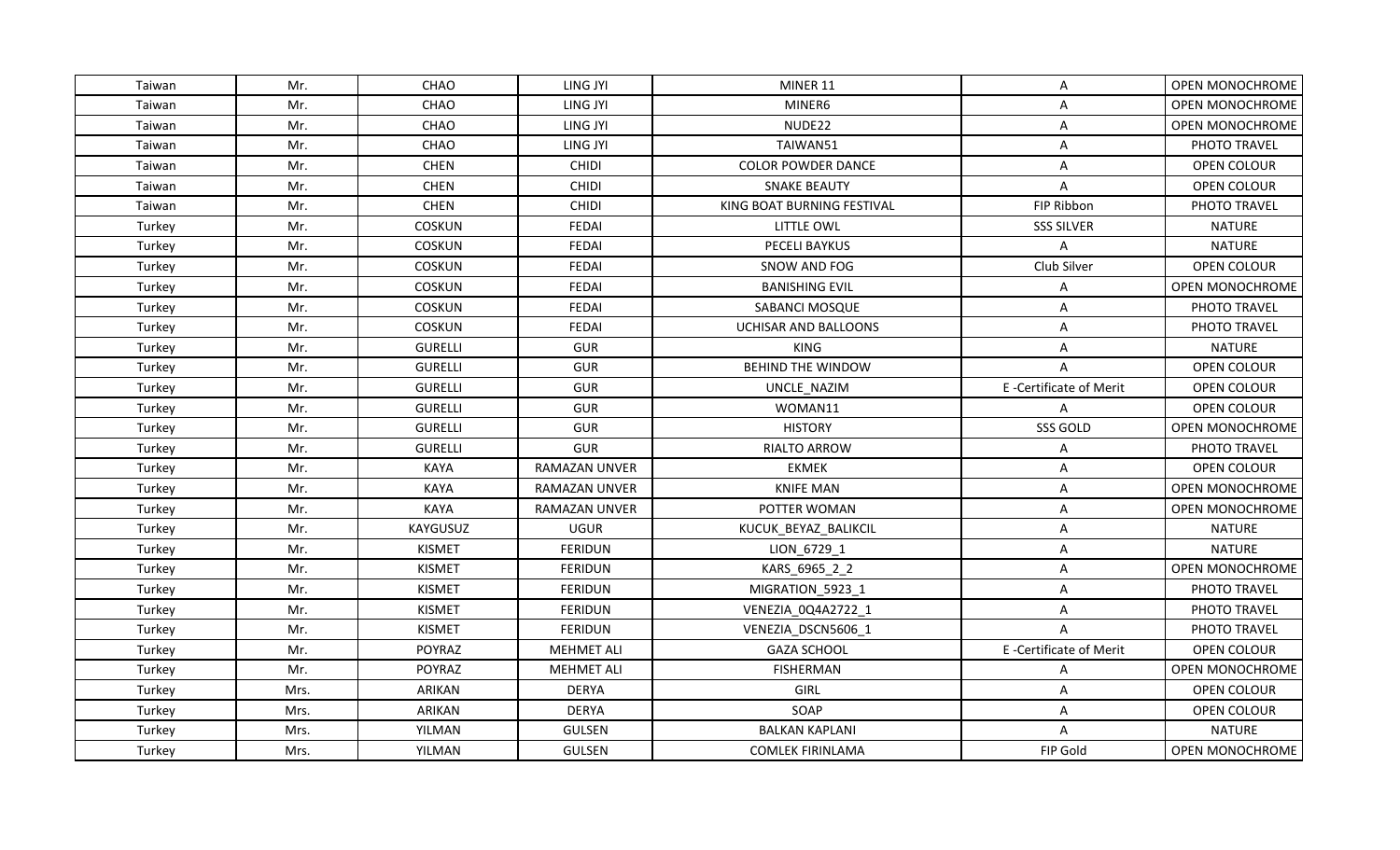| Turkey     | Mrs. | YILMAN        | <b>GULSEN</b>    | MIMARI                            | A                 | PHOTO TRAVEL           |
|------------|------|---------------|------------------|-----------------------------------|-------------------|------------------------|
| Turkey     | Mrs. | YILMAN        | <b>GULSEN</b>    | <b>UBEIN KOPRUSU</b>              | A                 | PHOTO TRAVEL           |
| <b>USA</b> | Dr.  | HO            | <b>HUNG</b>      | SUNSET HORSESHOE BEND 18          | Α                 | <b>NATURE</b>          |
| <b>USA</b> | Dr.  | HO            | HUNG             | <b>BALLET</b>                     | A                 | <b>OPEN MONOCHROME</b> |
| <b>USA</b> | Dr.  | HO            | <b>HUNG</b>      | AIR SHOW D SAN FRANCISCO          | Α                 | PHOTO TRAVEL           |
| <b>USA</b> | Mr.  | CONAWAY       | WARD             | ANSEL ADAMS STOOD HERE IN MV      | A                 | <b>OPEN COLOUR</b>     |
| <b>USA</b> | Mr.  | CONAWAY       | WARD             | MARSHALL POINT LIGHTHOUSE WALKWAY | A                 | <b>OPEN MONOCHROME</b> |
| <b>USA</b> | Mr.  | CONAWAY       | WARD             | <b>MITTENS AND MERRICK BUTTE</b>  | Α                 | PHOTO TRAVEL           |
| Vietnam    | Mr.  | DINH HUU      | <b>TUYEN</b>     | THEO NGHE                         | A                 | <b>OPEN MONOCHROME</b> |
| Vietnam    | Mr.  | DINH HUU      | <b>TUYEN</b>     | <b>HOA TRUONG</b>                 | Α                 | PHOTO TRAVEL           |
| Vietnam    | Mr.  | <b>KHANG</b>  | DUONG DUY        | DOI BAN                           | A                 | <b>NATURE</b>          |
| Vietnam    | Mr.  | <b>KHANG</b>  | <b>DUONG DUY</b> | CHIEU LONG COC                    | <b>GPU Ribbon</b> | <b>OPEN COLOUR</b>     |
| Vietnam    | Mr.  | <b>KHANG</b>  | <b>DUONG DUY</b> | <b>LUOI VAY</b>                   | Α                 | OPEN COLOUR            |
| Vietnam    | Mr.  | <b>KHANG</b>  | <b>DUONG DUY</b> | LE HOI DUA BO                     | Α                 | OPEN MONOCHROME        |
| Vietnam    | Mr.  | <b>KHANG</b>  | <b>DUONG DUY</b> | SONG QUE                          | Α                 | OPEN MONOCHROME        |
| Vietnam    | Mr.  | <b>KHANG</b>  | DUONG DUY        | <b>BEN THUYEN TAM COC</b>         | Α                 | PHOTO TRAVEL           |
| Vietnam    | Mr.  | <b>KHANG</b>  | <b>DUONG DUY</b> | DU LICH TRANG AN                  | A                 | PHOTO TRAVEL           |
| Vietnam    | Mr.  | <b>KHANG</b>  | <b>DUONG DUY</b> | <b>HOI LANG</b>                   | Α                 | PHOTO TRAVEL           |
| Vietnam    | Mr.  | <b>KHANG</b>  | DUONG DUY        | LE HOI DONG KY                    | A                 | <b>PHOTO TRAVEL</b>    |
| Vietnam    | Mr.  | <b>NGUYEN</b> | <b>HUY SON</b>   | PROCESSING SOY SAUCES             | Chairman Choice   | <b>OPEN COLOUR</b>     |
| Vietnam    | Mr.  | <b>NGUYEN</b> | <b>HUY SON</b>   | WILD LOOK                         | A                 | OPEN COLOUR            |
| Vietnam    | Mr.  | NGUYEN        | <b>HUY SON</b>   | HARVESTING SALT SEASON            | A                 | OPEN MONOCHROME        |
| Vietnam    | Mr.  | NGUYEN        | <b>HUY SON</b>   | <b>MENDING FISH NETS</b>          | Α                 | <b>OPEN MONOCHROME</b> |
| Vietnam    | Mr.  | <b>NGUYEN</b> | <b>HUY SON</b>   | LOCAL FLOATING MARKET FESTIVAL    | A                 | PHOTO TRAVEL           |
| Vietnam    | Mr.  | <b>TRAN</b>   | <b>NGOC MINH</b> | LE HOI TRANG AN                   | A                 | <b>OPEN COLOUR</b>     |
| Vietnam    | Mr.  | <b>TRAN</b>   | <b>NGOC MINH</b> | <b>SAY KEN</b>                    | Α                 | <b>OPEN COLOUR</b>     |
| Vietnam    | Mr.  | <b>TRAN</b>   | <b>NGOC MINH</b> | LE HOI TREN SONG                  | A                 | PHOTO TRAVEL           |
| Vietnam    | Mr.  | <b>TRAN</b>   | NGOC MINH        | NGAY HOI THAI VI                  | Α                 | PHOTO TRAVEL           |
| Vietnam    | Mr.  | <b>TRAN</b>   | NGOC MINH        | TRANG AN VAO HOI                  | A                 | PHOTO TRAVEL           |
| Vietnam    | Mr.  | VU            | <b>DUONG</b>     | <b>FEEDING 3</b>                  | Α                 | <b>NATURE</b>          |
| Vietnam    | Mr.  | VU            | <b>DUONG</b>     | <b>NESTING</b>                    | Α                 | <b>NATURE</b>          |
| Vietnam    | Mr.  | VU            | <b>DUONG</b>     | <b>DILIGENTLY</b>                 | A                 | OPEN COLOUR            |
| Vietnam    | Mr.  | VU            | <b>DUONG</b>     | PLACE OF CASTRATION               | Α                 | OPEN COLOUR            |
| Vietnam    | Mr.  | VU            | <b>DUONG</b>     | SAN XUAT DUOC PHAM 3              | A                 | OPEN COLOUR            |
|            |      |               |                  |                                   |                   |                        |